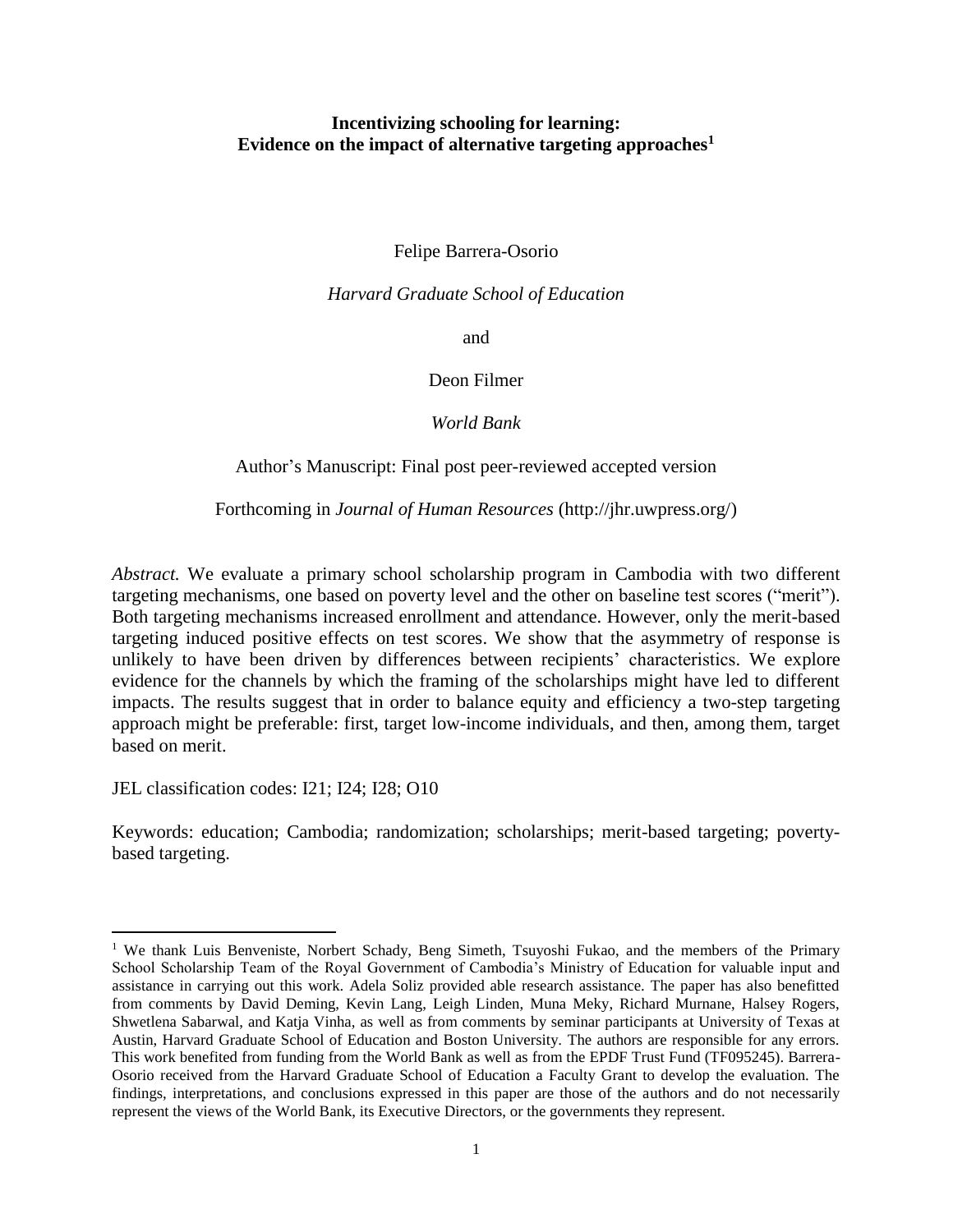#### **1. Introduction**

Studies of the impacts of programs that incentivize schooling through cash transfers typically have found that direct and indirect costs are important determinants of school participation and that programs reducing such costs are quite effective in inducing higher enrollment and attendance rates. However, the programs do not show consistent positive impacts on learning outcomes.

One hypothesis that emerges from this literature (particularly the literature from developing countries) is that monetary incentives may increase the participation of low-achieving students in school, and that school systems may be ill-prepared to teach them well (Behrman, Parker, and Todd 2011; Filmer and Schady 2009, 2014). This gives rise to a potential equity-efficiency tradeoff: targeting high-achieving students through an incentive based on academic performance such as a merit scholarship may yield higher learning outcomes—but if academic performance is correlated with economic circumstance, then those outcomes would come at the cost of reaching the poor. Poverty-targeted incentives, on the other hand, do reach the poor and do induce greater schooling—but if there is little learning to show for it, one might question the usefulness of that approach. The potential tradeoff between equity and efficiency has been at the center of discussions in many contexts: discussions on college scholarships in the United States (Orfield 2002), social programs in developing countries (Coady et al., 2003), and more generally on poverty reduction strategies in the presence of tight budget constraints (Bardhan, 1996).

This paper addresses the equity-efficiency tradeoff directly in the context of Cambodia, a low-income country, by evaluating the impacts of a government scholarship program that started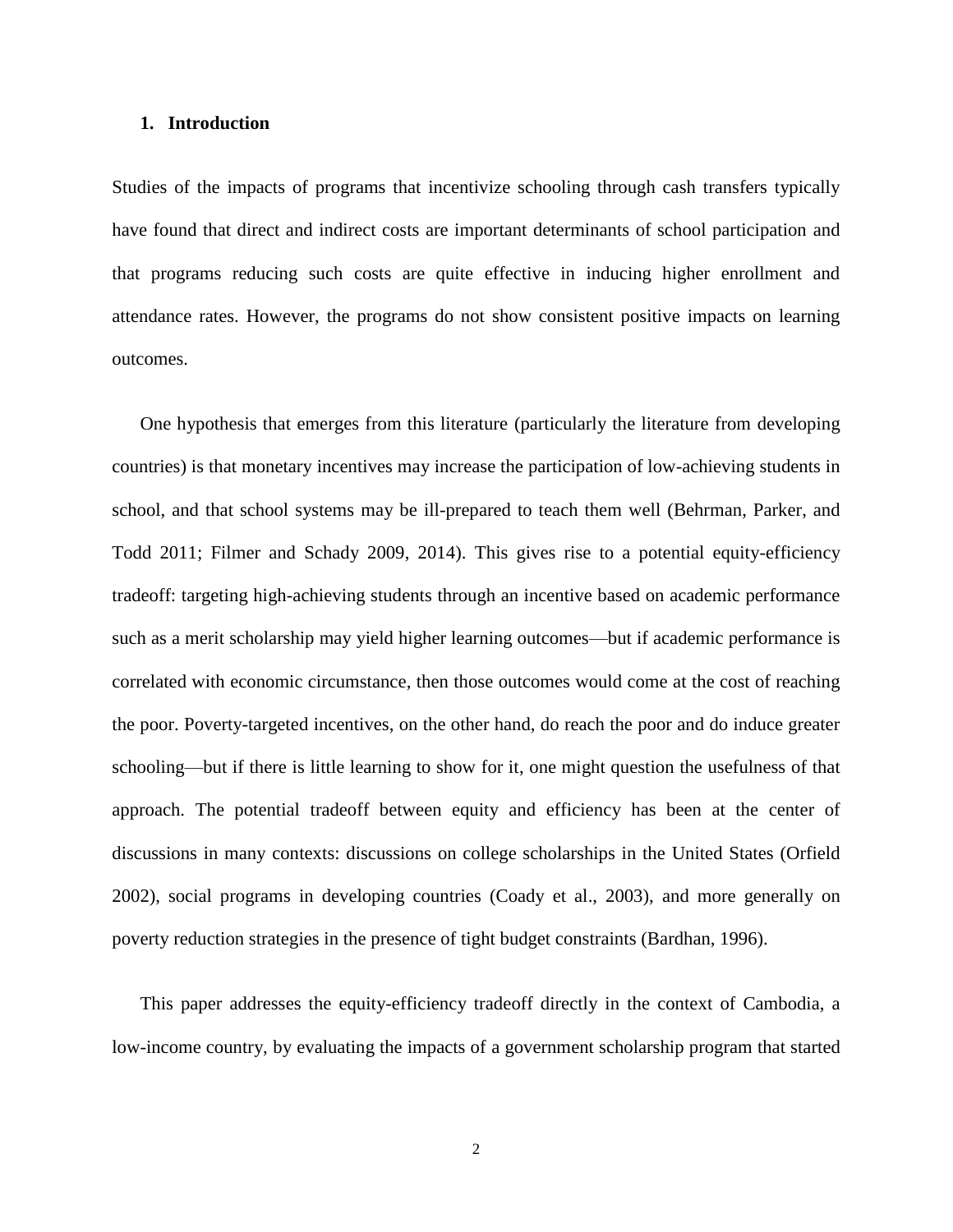in  $2008<sup>2</sup>$ . The main objective of the government with this program was to increase school enrollment and progression in Grades 4 to 6. The program included two approaches to targeting that were run in parallel: schools in one group offered scholarships based on the economic status of the student's household (which we refer to as poverty-based targeting), and schools in another group offered scholarships based on the student's performance on a baseline test (which we refer to as merit-based targeting). Other than the mechanism for selecting the scholarship recipients, the conditions of the program under both targeting mechanisms were identical.

We find that both targeting approaches increase enrollment and attendance indicators. For example, the probability of reaching Grade 6 increased by 19 percentage points for poverty scholarship recipients, and by 14 percentage points for merit scholarship recipients (over a counterfactual rate of 60 percent). However, only the merit-based scholarship produces a positive impact on achievement as measured by test scores: performance on a math test was 0.17 standard deviations higher, and on the digit span test was 0.15 standard deviations higher, for the merit scholarship recipients—with both of these estimates statistically significantly different from zero. On the other hand estimates of these impacts among poverty scholarship recipients were close to zero (-.05 and -.06 standard deviations respectively for the math and digit span tests) and insignificantly different from zero.

This asymmetry in results does not appear to be driven by the characteristics of the students themselves. High baseline achievers who received the poverty-based scholarship performed no better in follow-up tests than the corresponding control group. On the other hand, similarly poor

<sup>&</sup>lt;sup>2</sup> This study narrowly defines efficiency as the effects of a program on educational outcomes per dollar cost of the program. We do not investigate the effects on efficiency of raising the money for the program. The program transfers cash to poor households, which is potentially welfare-enhancing in itself, but we do not address this aspect of the program directly. Another issue that is not addressed is whether either of the interventions influences other outcomes such as health.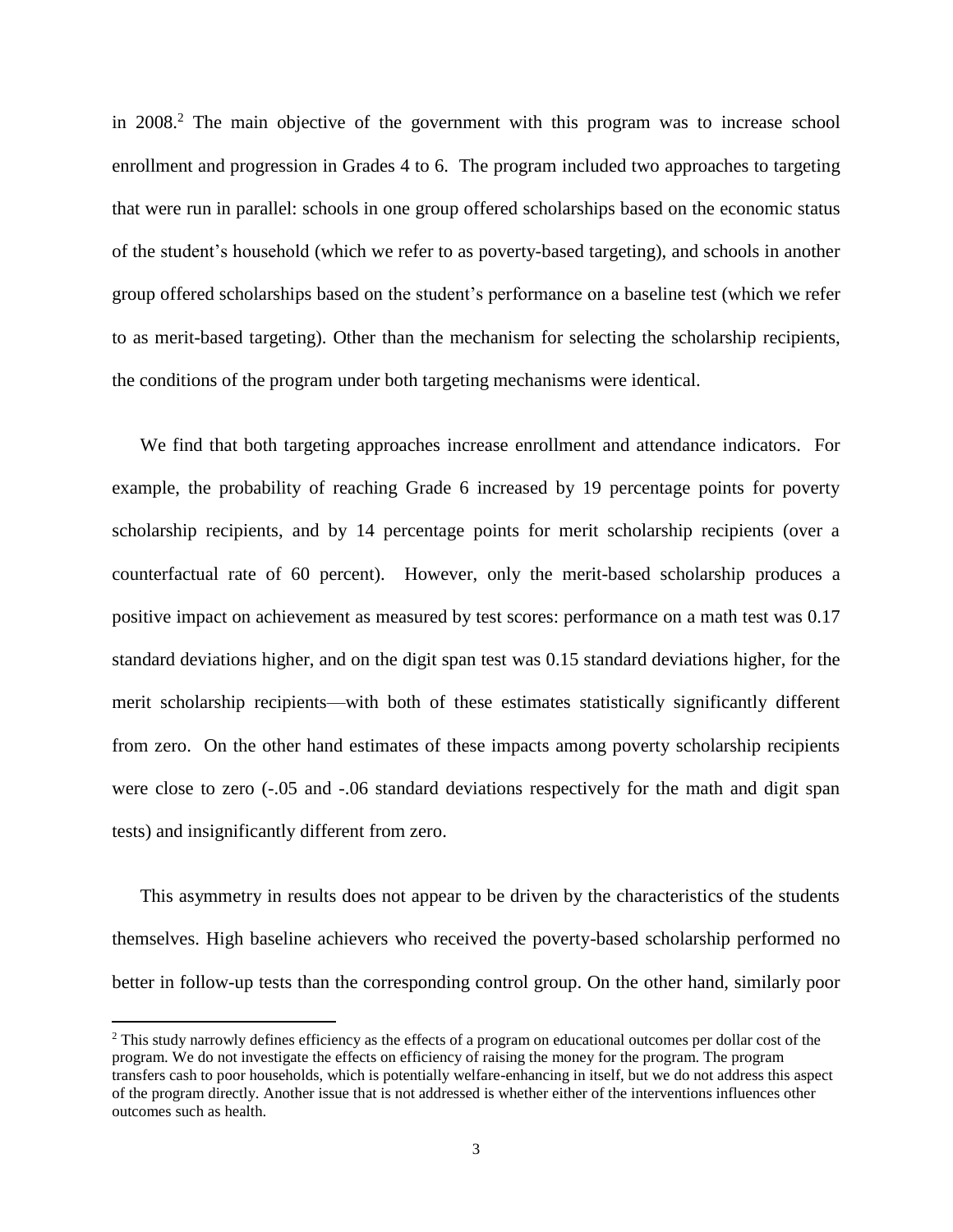individuals who received a merit-based scholarship did perform better on the follow-up test (as did non-poor merit-based scholarship recipients). In summary, "identical" children who received differently labelled scholarships experienced different impacts on learning outcomes. We provide suggestive evidence that merit-based scholarship recipients and their families exerted additional effort as a result of the scholarship—as measured by homework and by expenditures on education—whereas poverty-based scholarship recipients did not.

Our findings suggest that the impact of the program was dependent on the way that the intervention was framed. We document pathways that are consistent with motivation being an important determinant of the program's success in incentivizing students, and that the framing of the scholarship itself affected motivation. In order to maximize both equity and efficiency objectives, these results suggest that demand-side programs should ensure that student (and family) motivation is enhanced through the program, rather than potentially undermined. An intervention that targets students with an incentive that recognizes their high academic potential—while ensuring that the poorest students are among that set—would be one potential way to achieve this.

We cannot investigate all the pathways for how framing might matter—for example, the data do not allow us to assess the extent to which teachers might respond differently to being presented with a poverty-based scholarship recipient as opposed to a merit-based scholarship recipient. In addition, as with other evaluations of this type, our results should be understood as conditional on the environment in which this intervention is taking place. Based on this intervention we do not know whether wholesale simultaneous improvement in the quality of schooling provided would have resulted in better learning outcomes among recipients of the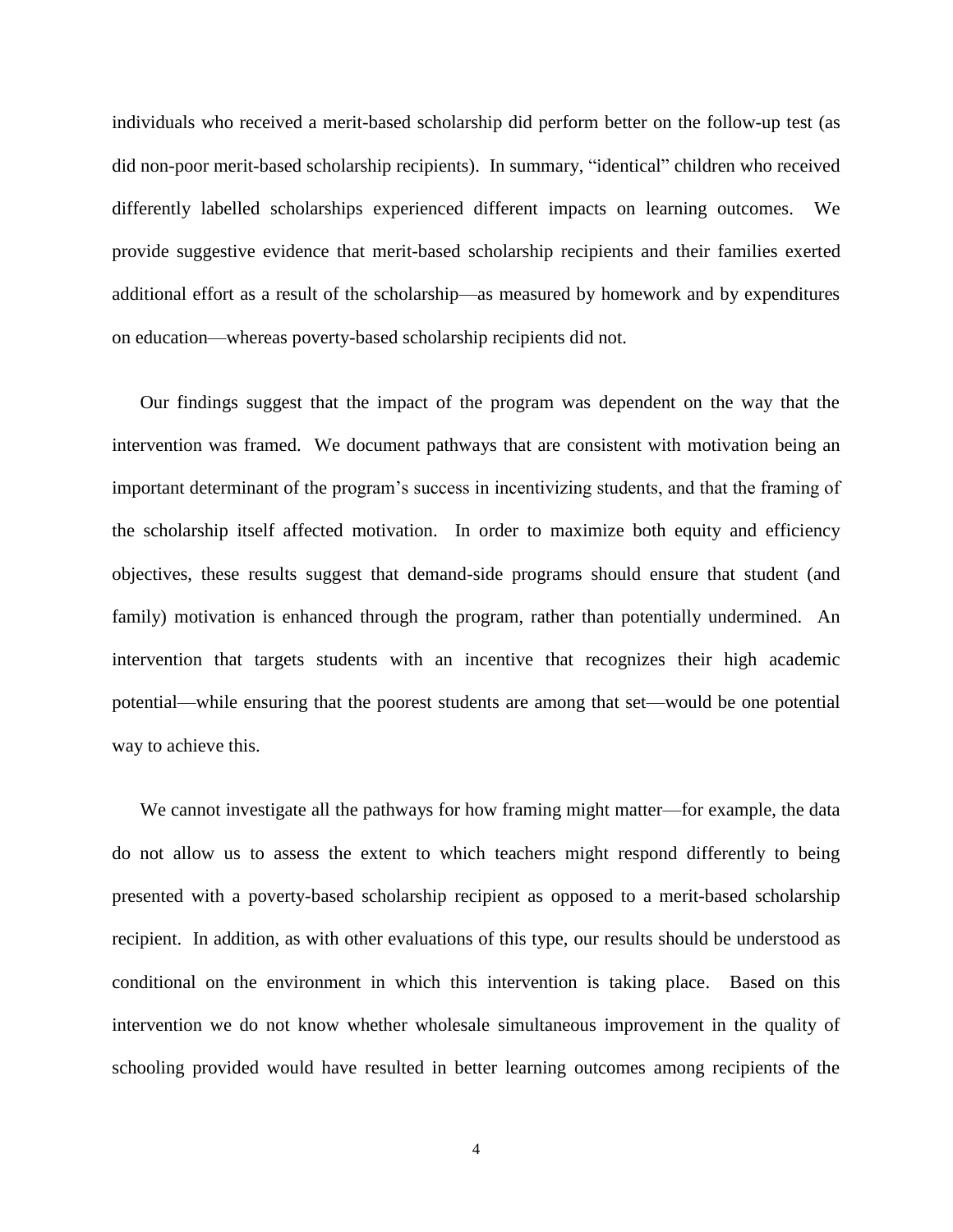poverty-based scholarships. Further research to understand how additional channels might mediate impacts, or what alternative approaches might work for improving learning outcomes among the poor, would be important to provide further guidance to policy. But our results suggest that even a modest change in how conditional cash transfers are implemented—that is altering their framing so that they motivate greater effort—can positively affect impacts.

This paper is organized as follows. After motivating the analysis and discussing the pertinent literature in section 2, we describe the setting, the program, and the evaluation design in section 3. In section 4, we present the empirical strategy, the data, and the validation of the identification strategy. The main results appear in section 5. In section 6, we explore pathways for the impacts and the results on the equity-efficiency tradeoff. A conclusion follows, which reviews the implications of the findings for designing future incentive programs and points to potential future research.

### **2. Motivation: The efficiency of incentive programs**

Monetary incentive programs (scholarships included) are thought to induce greater schooling for three main reasons. First, the direct and indirect costs of attending school, along with the lack of financing to cover those costs, may deter families from making optimal decisions on education; reducing those costs may induce greater investment in education. Second, students and families may discount future returns to education very heavily and, as a result, they may not invest the optimal effort in education. Monetary incentives will increase the short-run benefits of such investments. Third, families and students may not have complete information on the returns to education. Monetary incentives may serve as a means of signaling that education is important.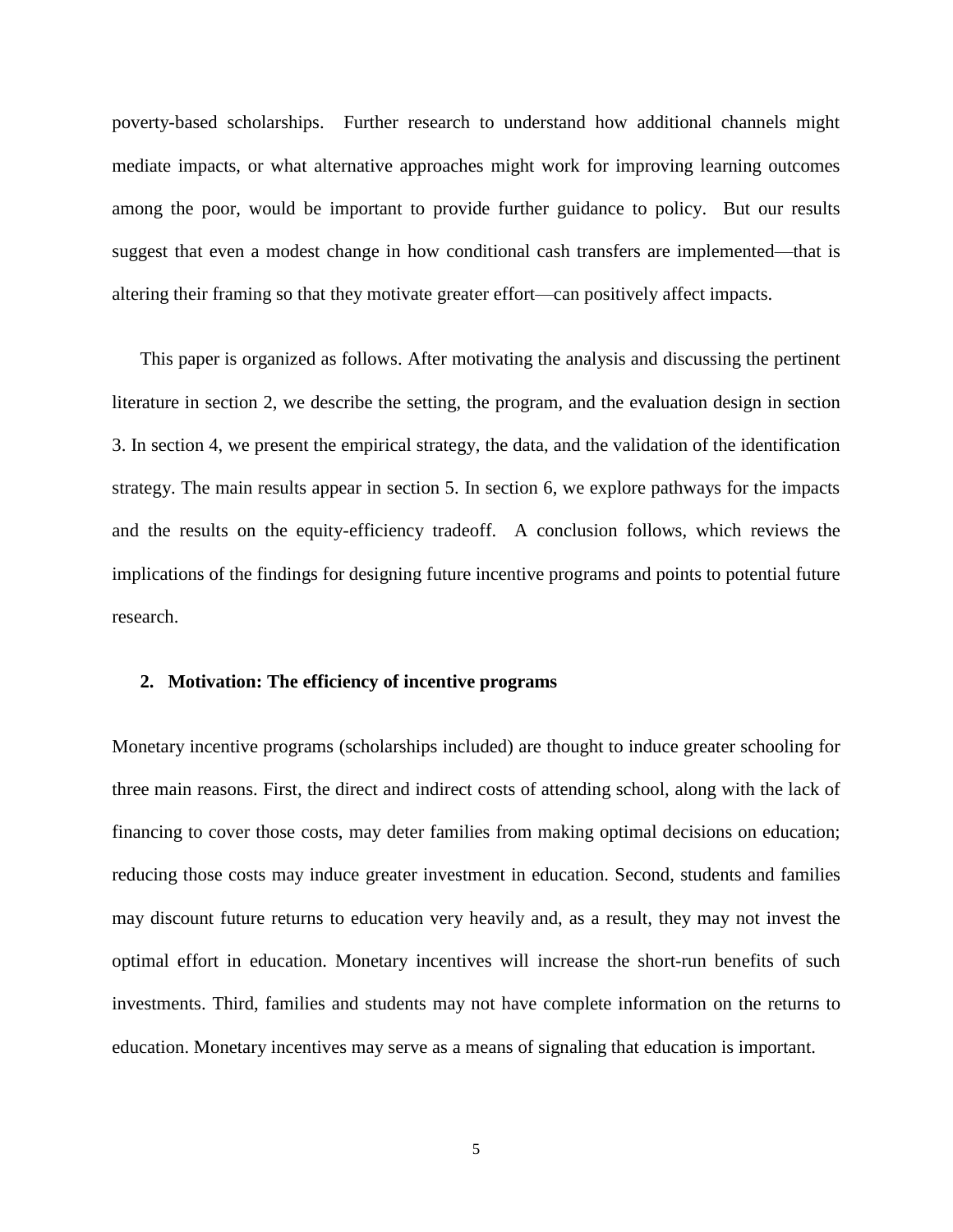Scholarship programs, such as the one evaluated here, can be thought of as a particular type of Conditional Cash Transfer (CCT) program—one that has an individual rather than a family as the recipient, and one that focuses on a single sector (education) rather than being conditional on actions related to two sectors (health and education).<sup>3</sup> Extensively studied and increasingly popular in much of the developing world, CCT programs have become the largest form of social assistance provided in several countries (see the reviews in Fiszbein and Schady, 2009; Independent Evaluation Group, 2011; Baird et al. 2013; Saavedra and Garcia 2013). Much of the rigorous evidence on the impact of CCTs on student enrollments has come from middle-income countries, mainly in Latin America, where baseline enrollment rates are high and impacts relatively small (in part because there is little room for an increase). In contrast, this paper presents evidence from a scholarship program in Cambodia, where enrollment rates are low. It adds to the much smaller evidence base on CCTs from low-income countries, such as Pakistan (Chaudhury and Parajuli, 2008) and Malawi (Bair, McIntosh, and Ozler, 2009), as well as evidence from other programs in Cambodia (Filmer and Schady, 2008, 2011, 2014).

CCT programs designed to increase enrollment and attendance have indeed raised these measures of school participation, but in some settings they have resulted in negative or insignificant changes in learning outcomes (Behrman, Parker, and Todd, 2005; Behrman, Sengupta, and Todd, 2000; Filmer and Schady, 2014; Krishnaratne, White and Carpenter 2013; McEwan forthcoming; Murnane and Ganimian 2014), whereas in others they have had positive results (Baird, McIntosh and Ozler, 2011; Barham et al, 2013). Similarly, the effects of cash incentives linked to changes in achievement itself have yielded mixed results. These programs

<sup>3</sup> Conditional Cash Transfer (CCT) programs transfer cash to families that comply with a set of conditions, such as the enrollment and regular attendance of children in school, regular prenatal visits by pregnant women, and regular health checkups for young children.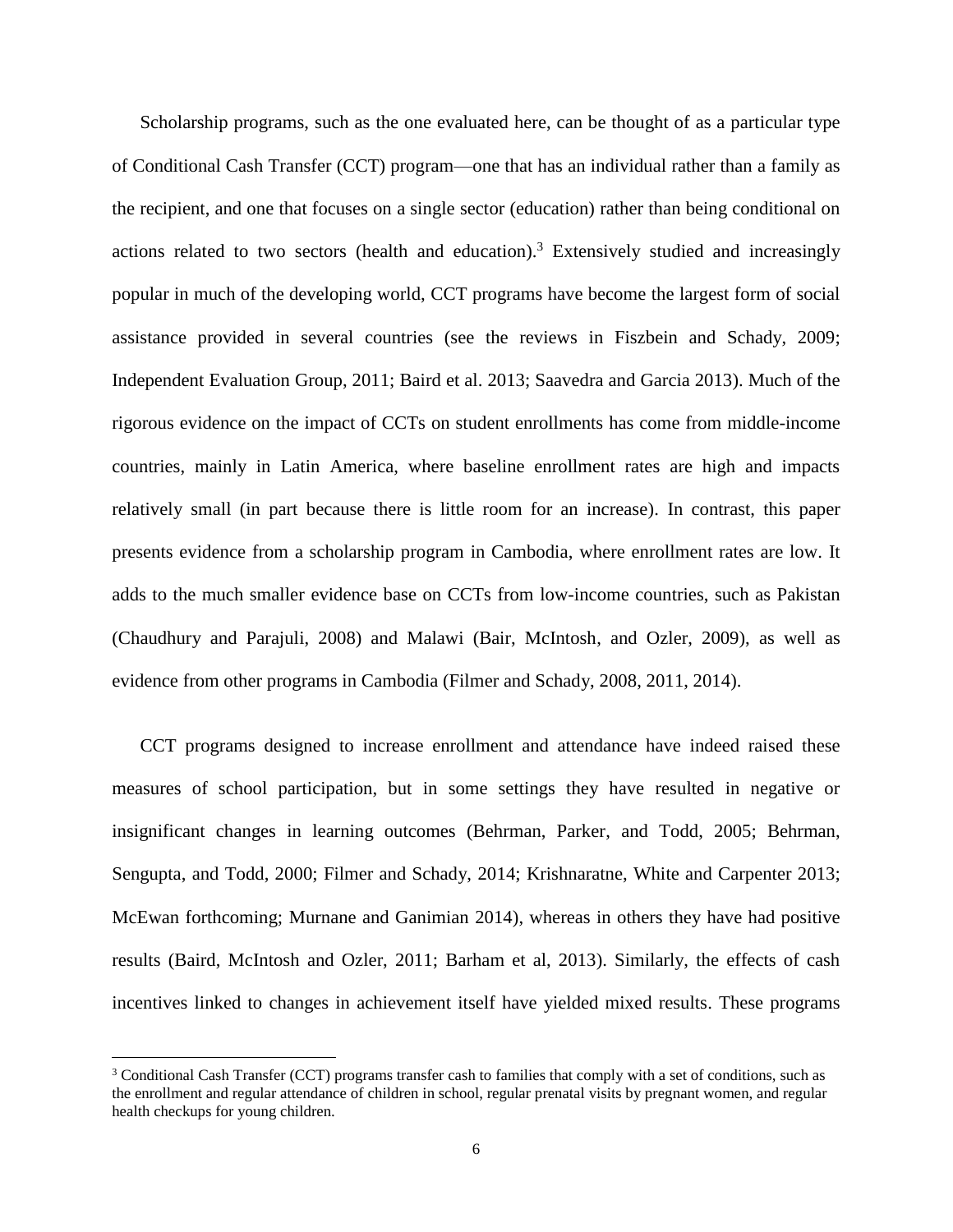aim to encourage the performance of students who are already in the educational system. Two recent evaluations in the United States showed mixed (Fryer, 2011) or no impacts (Bettinger, 2010) on standardized tests; an evaluation of a program in Israel showed positive impacts on exit-exams, take-up rates, and college matriculations (Angrist and Lavy, 2009). Finally, a mixed approach using merit-based scholarships in Kenya yielded positive effects on test scores in one of two districts (Kremer, Miguel, and Thornton, 2009).<sup>4</sup> The question of how to effectively turn incentives for schooling into incentives for learning remains open.

In Cambodia, two evaluations of the impact of scholarships for lower secondary school have shown substantial increases in school enrollment and attendance as a direct consequence of the programs (Filmer and Schady, 2008, 2011, 2014). Recipients were 20–30 percentage points more likely to be enrolled and attending school as a result of the scholarships. These studies also show that scholarships targeted to lower secondary school students led to more family expenditure on education and less work for pay among recipients. Impacts on learning outcomes were limited. The authors argue that the limited impacts point to potential issues in the quality of education and the match between students' skill levels and instruction (particularly among students induced to stay in school as a result of the scholarship).

Three main explanations are typically put forward for mixed findings on test scores. First, the positive results may reflect the capacity of monetary incentives to act as an extrinsic motivator (for the student and family), especially among individuals from low-income families. Such shortterm motivation may be important when information on the returns to education is imperfect and

<sup>4</sup> Besides giving scholarships concurrent with studies, some programs "promise" students a scholarship if they perform well on a test administered in the future. In theory, the promise of a reward elicits increased effort from students whose abilities place them within reach of a scholarship. Kremer, Miguel, and Thronton (2009) is an evaluation of one such program.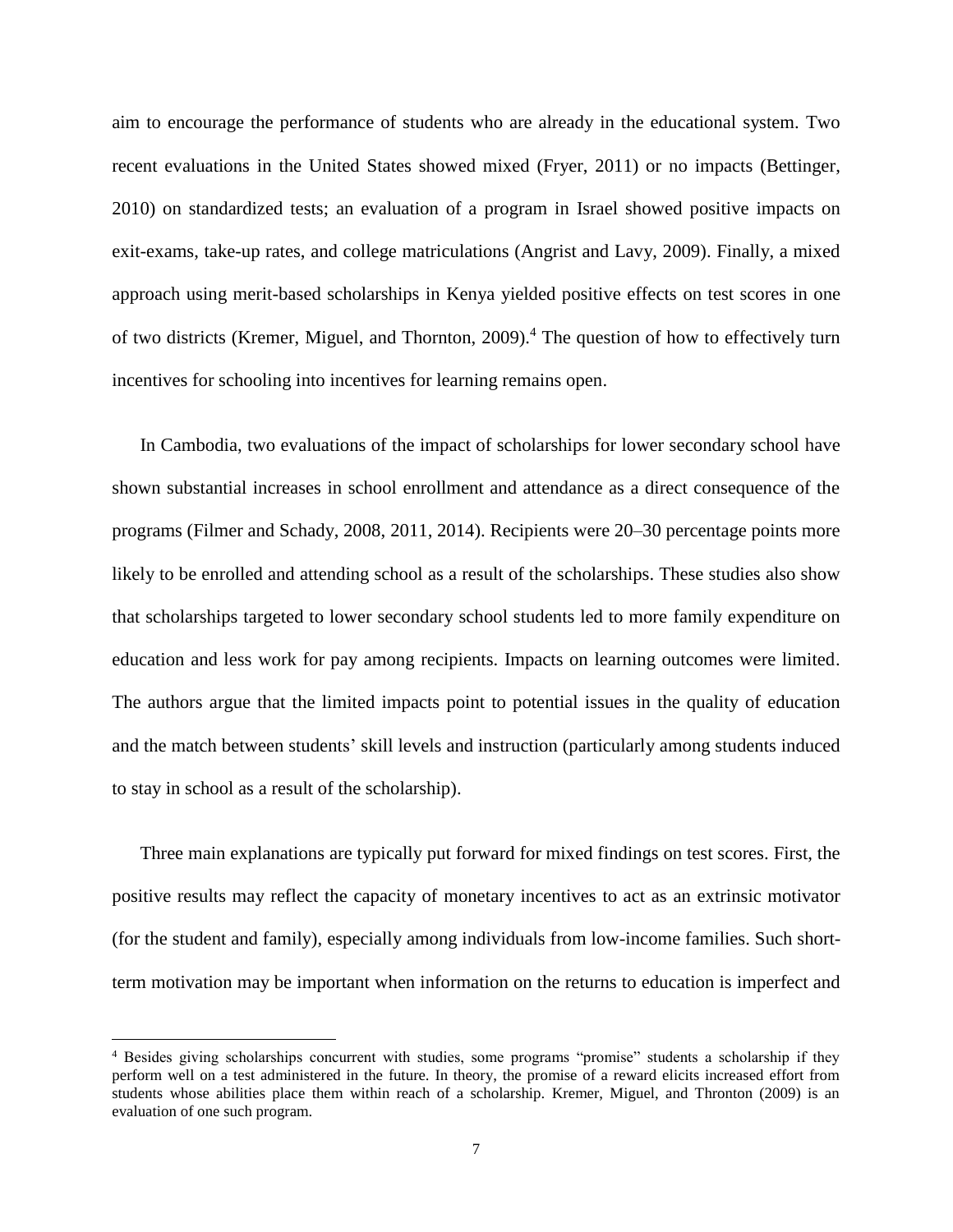the discount rate is very high. Bettinger (2010) argues that these considerations may be highly relevant for primary school students in the United States. Second, scholarship programs can induce a negative impact by reducing intrinsic motivation. A person's motivation to perform well can decline if she comes to view performing well as an obligatory activity for achieving a certain goal, in this case a scholarship (for example, see Lepper et al., 1973; Deci, Koestner, and Ryan, 2001). Finally, these programs may have no impact on academic achievement if students are unable to respond to the incentives. Students may not know how to convert the incentive into actions that influence achievement (Fryer, 2011). A related issue is that the incentive may have strong complementarities with other inputs that are out of a student's control and that the scholarship program does not alter, such as the quality or appropriateness of the teaching (Fryer, 2011): a student or her family may have a substantial amount of control over whether she attends school but far less control over the factors that enable that schooling to be converted into learning.

We explore an additional explanation that is consistent with the contrasting impacts of the poverty-based and merit-based targeted scholarships we study here. If the targeting approach itself changes the frame within which various actors are responding to the incentive, and that frame matters for impact, then the impact of the program on test scores will be dependent on the actual targeting mechanism. This line of reasoning is aligned with a (large) psychology literature on "stereotype threat" (for a general theoretical framework, see Schmader, Johns, and Forbers, 2008). When certain individuals are faced with a specific label that carriers a social stigma, labeling interferes with intellectual performance. The mechanisms by which labeling can affect performance are diverse: anxiety, stereotype activation, self-doubt, working memory, and arousal (Schmader, Johns, and Forbes, 2008). For example, African Americans responded to stereotype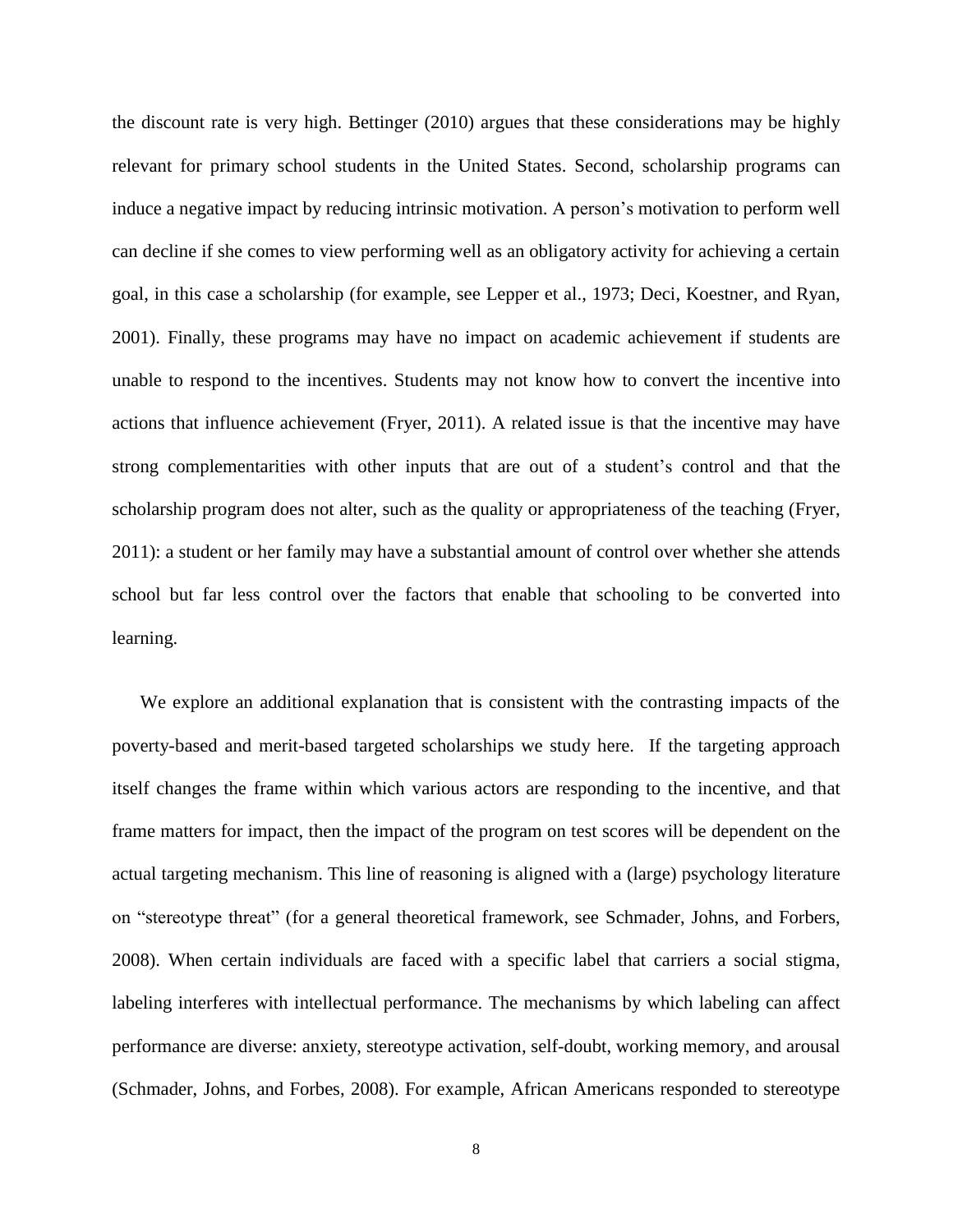threats by lowering performance on tests (Steele and Aronson, 1995). Labeling associated with caste in India affected the performance of lower-caste individuals when the caste was publicly announced (Hoff and Pandey, 2006). Aronson et al. (1999) shows that this effect can be present, even in the absence of a social stigma attached to the labeling; white males underperform in relation to Asian students. But there is a broader set of ways that labeling can matter: it sends signals and messages to the recipients and others and different signals and messages may induce different behaviors. After describing the program, the evaluation and the results we return to this issue in the interpretation of our findings.

### **3. Program and evaluation design**

Cambodia has a recent record of using demand-side incentives to raise school enrollment and attendance rates. Some of these programs operate at the primary school level—such as school feeding programs or small-scale programs that offer incentives for children to attend school—but most are targeted at lower secondary school (Filmer and Schady, 2008, 2014). The programs do not simply waive school fees; instead, the families of children selected for a "scholarship" receive a small transfer, conditional on school enrollment, regular attendance, and satisfactory grades.

One important finding from the evaluations of earlier incentive programs is that, relative to the population as a whole, the targeting only mildly favored the poor. Filmer and Schady (2009) show that one program, despite reaching the poorest children who *applied* for scholarships, did not reach the poorest of the poor, who had already dropped out of school before Grade 6—when they would have applied for secondary school scholarships. Figure 1 presents the proportion of children ages 15–19 nationally who completed each grade at the time the program we study in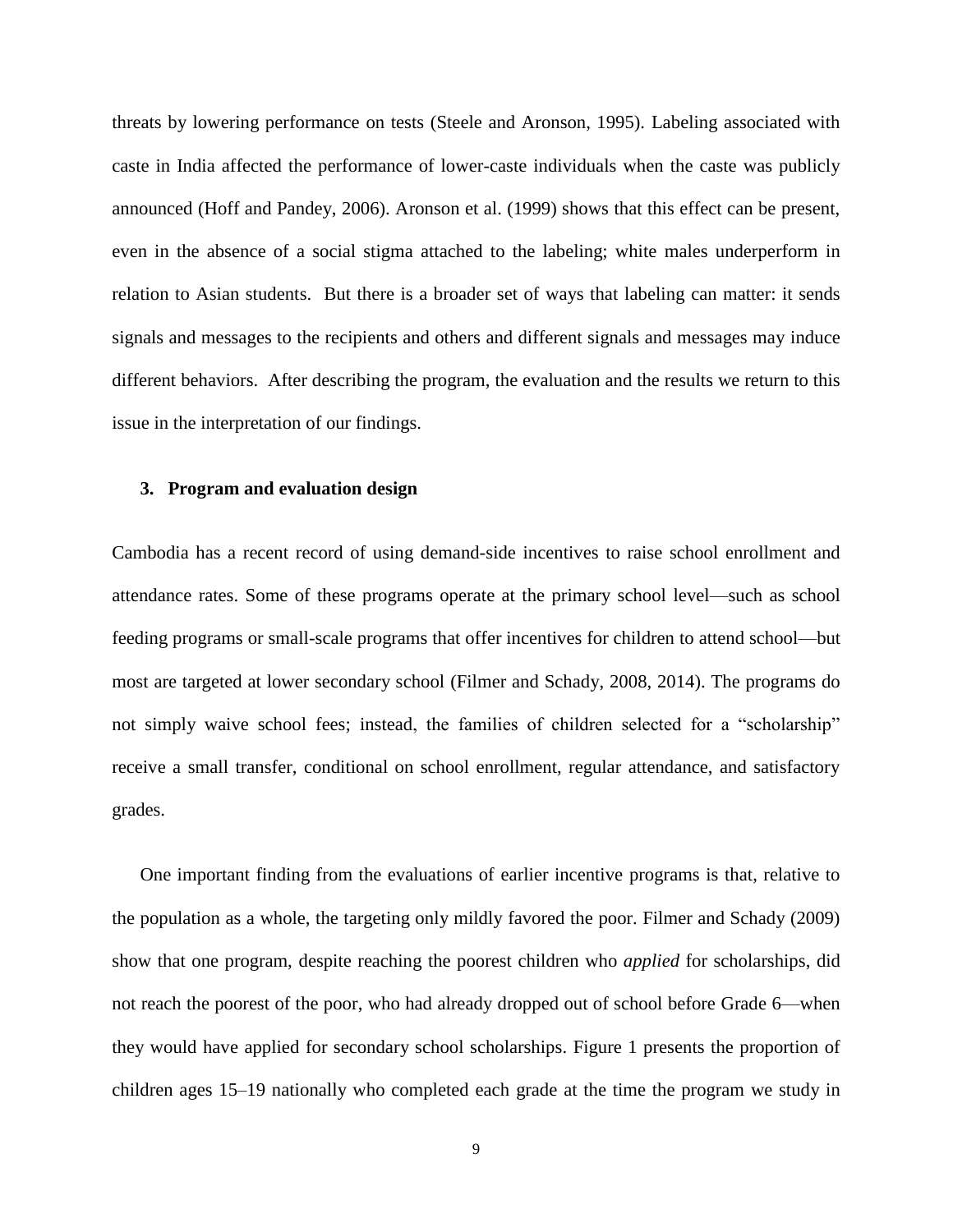this paper was launched. The figure shows that children from the poorest quintiles are the least likely to reach  $6<sup>th</sup>$  grade. This finding suggests that it is hard for a program that targets children at the end of Grade 6 to be strongly pro-poor—and that a program targeting poor students earlier in the schooling cycle is needed when the goal is to reach the poorest of the poor.

### *Primary School Scholarship Pilot Program*

 $\overline{a}$ 

Based in part on these findings, and the desire to assess the viability, effectiveness, and optimal design of such a program, the Government of Cambodia implemented a new pilot scholarship program in 2008. The program's stated goal was to offset the direct and opportunity costs of schooling, and increase educational attainments as a result.<sup>5</sup> An implicit goal was also to improve learning outcomes through the additional education. This paper reports the results of the impact evaluation of that pilot program.

The basic design of the primary school scholarship pilot was to select participating schools; randomly assign them to offer scholarships based on poverty or merit; and then, within each school, identify candidates for scholarships based on transparent, clearly articulated criteria. Once selected, scholarship recipients were required to stay enrolled, attend school regularly, and maintain passing grades to keep the scholarship until they graduated from primary school.<sup>6</sup> In Cambodia, primary school consists of Grades 1 through 6, and the program targeted students entering the upper-primary level (Grades 4, 5, and 6). The scholarship was equivalent to US\$ 20

<sup>5</sup> Primary schools are officially non-fee based. Opportunity costs include various forms of child labor which are relatively prevalent in the study area—although typically labor is combined with schooling at the primary school ages.

<sup>6</sup> These requirements are moderately enforced. Students absent for many days are followed up by school officials and if they return to school they remain eligible for the scholarship. After a student is absent for too many days they are classified as having dropped out and no longer are eligible for the scholarship.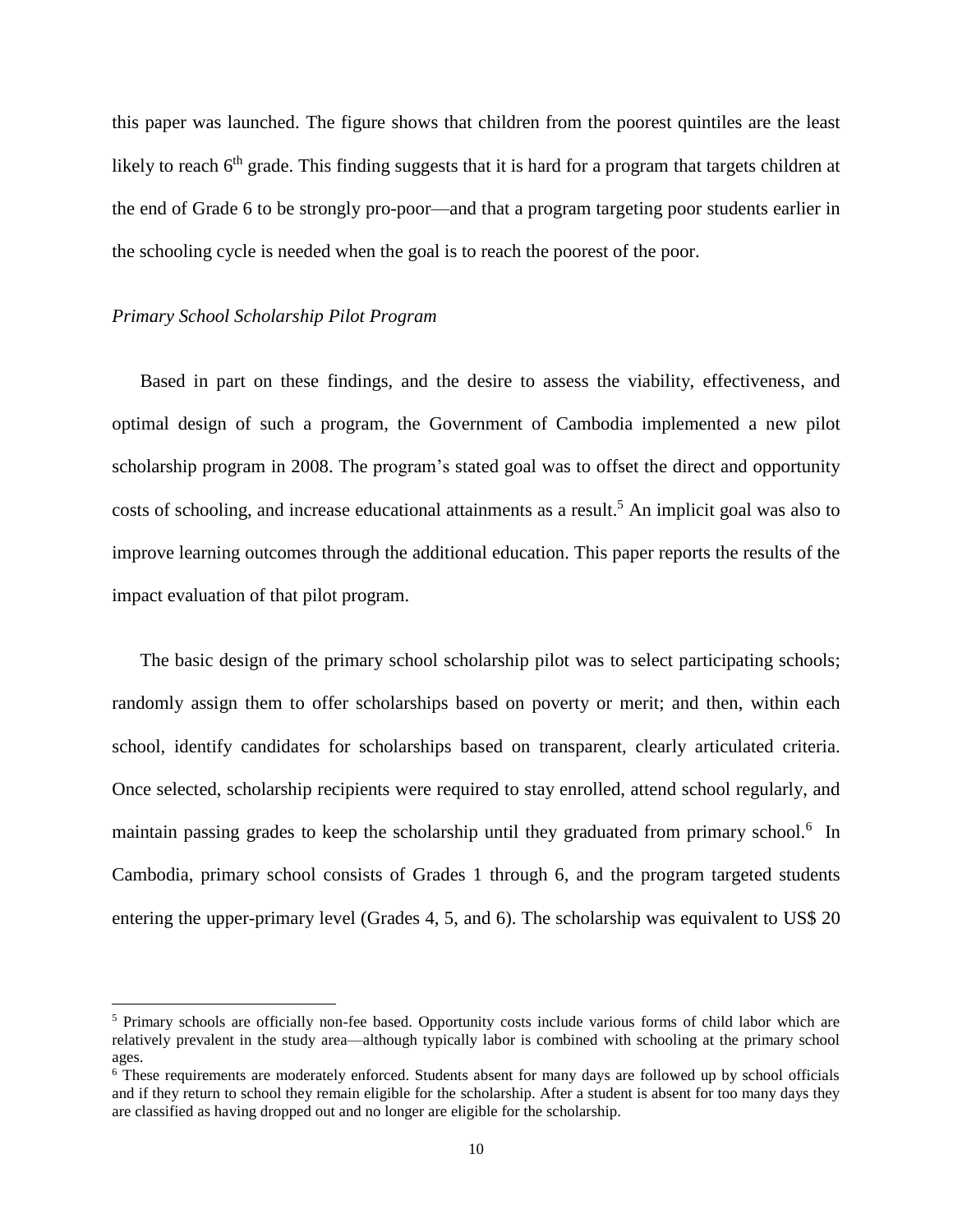per student annually.<sup>7</sup> Through a follow-up survey, we determined that the mean household expenditure per capita per year in our sample was US\$ 610;<sup>8</sup> as such, the scholarship represents 3.3% of the yearly per capita expenditure (the average household size in our sample is 6.99). The scholarships were intended to be disbursed in two tranches of US\$ 10—the first in the beginning of the year, and the second in the middle of the school year. In the first year of the program, however, scholarships were distributed in one lump sum due to delays in implementation.<sup>9</sup>

The pilot program was implemented in three provinces—Mondulkiri, Ratanakiri, and Preah Vihear—where average dropout rates in the upper-primary grades were highest, according to an analysis of Cambodia's Education Management Information System (EMIS). To narrow the geographic scope of the program, only seven districts in Ratanakiri (those with the highest dropout rates) were selected for participation, out of a total of nine districts. In the other two provinces, all districts were included. Within these selected districts, all primary schools that offered classes through Grade 6 participated in the program.

Of the 207 program schools, 103 were randomly assigned to join the program in Phase 1 (the program's first year, 2008/09) and the other 104 in Phase 2 (the second year of the program, 2009/10). In each phase, schools were randomly assigned to either poverty-based or merit-based scholarship targeting. In total, the program offered scholarships to approximately 5,162 students from a pool of 12,066 individuals in the 207 program schools—although our analysis focuses only on the subset (Grade 4 students) that were offered them in the first year of implementation.

<sup>&</sup>lt;sup>7</sup> The previous lower-secondary scholarships were in the amounts of \$45 and \$60 per year (Filmer and Schady, 2011)

<sup>8</sup> GNI per capita in Cambodia was, approximately, UD\$700 for 2008 (World Development Indicators).

<sup>9</sup> Scholarship distributions for the cohort of recipients analyzed here (Phase 1) took place in July 2009 (US\$ 20), November 2009 (US\$ 10), April 2010 (US\$ 10), November 2010 (US\$ 10); and April 2011 (US\$ 10).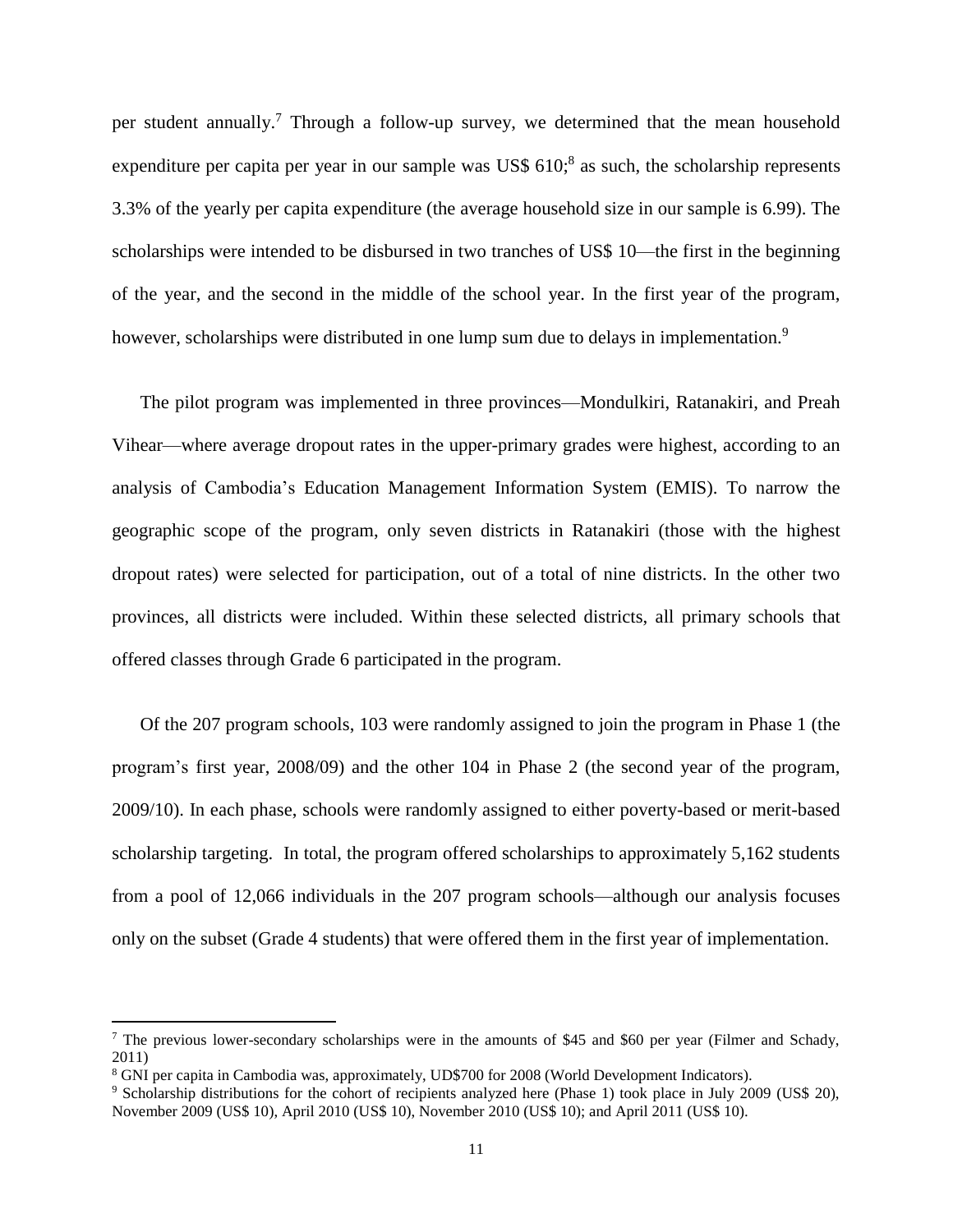Schools using poverty-based targeting selected students based on a poverty index. All students in Grade 4 filled out a simple form with questions regarding their household and family socioeconomic characteristics.<sup>10</sup> These forms were scored according to a strict formula based on weights derived from an analysis of household survey data to derive a poverty index for each student.<sup>11</sup> The poverty index ranged from 0 (richest household) to 292 (poorest household). The application forms were scored centrally by a firm contracted specifically for this purpose, thereby reducing the probability of any manipulation of program eligibility. Within each school, the applicants with the highest scores (that is, those with the highest level of poverty) were offered a scholarship.

Schools using merit-based targeting selected scholarship recipients based on scores on a test administered at baseline. The test included questions in math and Khmer (the national language). The maximum possible score was 25 points/correct answers. The test was adapted from the Grade 3 National Learning Assessment.<sup>12</sup> All students in Grade 4 took the test, and within each school the applicants with the highest test scores were offered scholarships. Again, the tests were scored centrally to minimize the risk of program manipulation.

Our analysis exploits the fact that all students in the targeted grade filled out both the "poverty form" as well as the math and Khmer test—regardless of which type of targeting their

<sup>&</sup>lt;sup>10</sup> The first 14 entries of Table 2 report the full set of variables included in the calculation of the score.

<sup>&</sup>lt;sup>11</sup> The weights were determined by estimating a model predicting the probability that a student would drop out of school during Grades 4 to 6—since addressing this dropout was the stated goal of the program. Strictly speaking, the score should be referred to as a "dropout-risk score." However, the risk is essentially a set of characteristics that capture the socioeconomic status of a household, weighted to capture those elements that predict dropout best. For convenience and ease of exposition, the score is referred to in this paper, as well as in program documents, as a "poverty" score. It might seem heroic to rely on the responses of  $4<sup>th</sup>$  graders to a socioeconomic questionnaire to rank households. We believe these are reliable because (1) the items asked about are simple and easily understood by the young respondents (2) the poverty score is negatively associated with endline (log) household consumption expenditures for the control group (rho= $-0.13$ , p<0.01).

<sup>&</sup>lt;sup>12</sup> The National Assessment was implemented in a sample of schools nationwide in Grade 3 during the 2005/06 school year (Royal Government of Cambodia, 2006).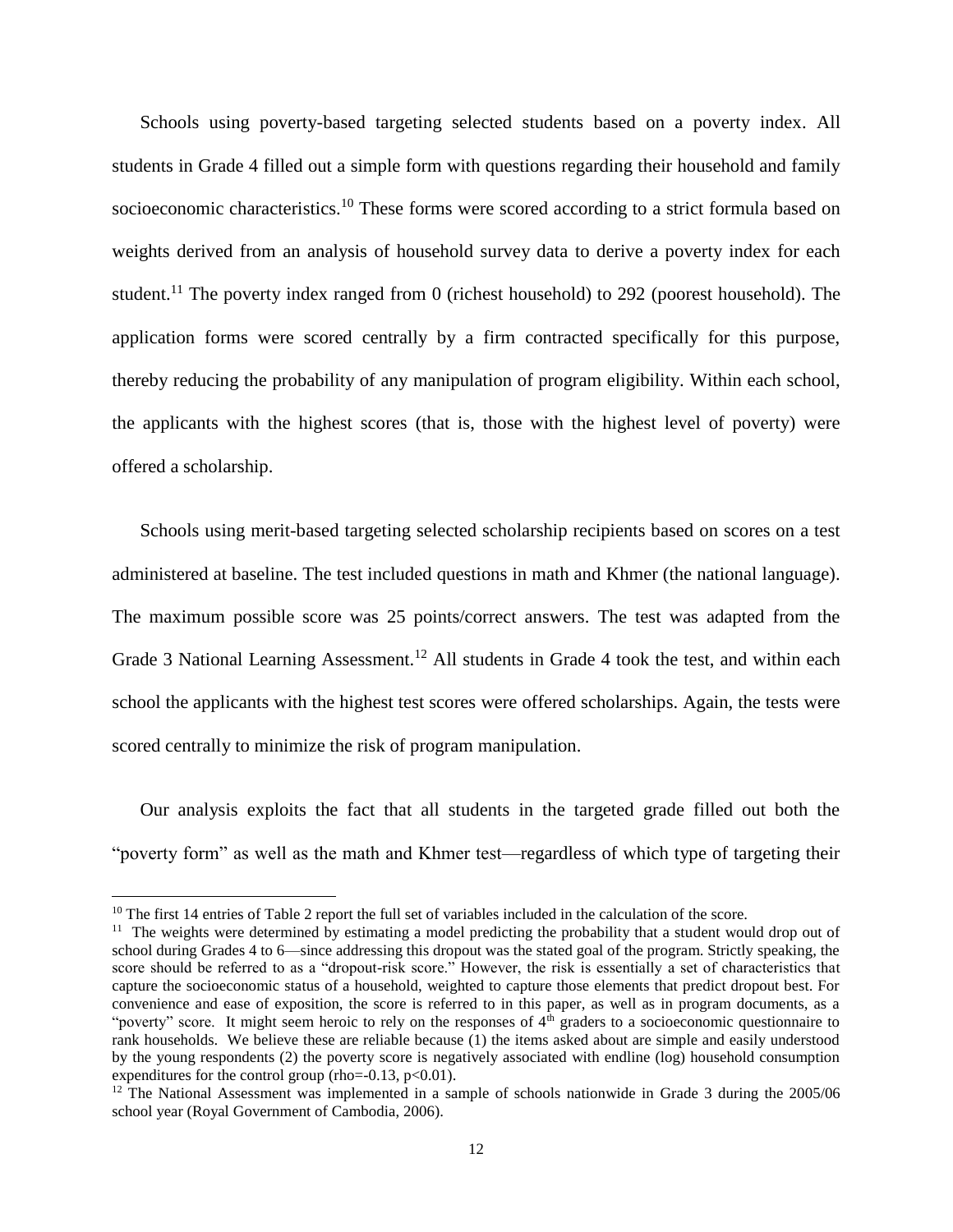school would ultimately use to select scholarship recipients. In addition, we use the fact that Grade 4 students in Phase 2 schools (who would be ineligible for scholarships) also filled out the forms and took the tests.

School head-teachers, as well as other school-level stakeholders, were aware (after the initial forms were completed and before the scholarship recipients were announced) which type of scholarship was being allocated in a school. School-level spot checks suggest a high degree of understanding of the nature of the targeting, likely due to the extensive "socialization" of the program that took place.

The number of students within each school who would receive a scholarship was fixed exogenously, and set to half the number of registered students in the year prior to the program (as determined by an analysis of EMIS data).<sup>13</sup>

#### *Evaluation design and data*

 $\overline{a}$ 

Application forms (including baseline tests) for the sample that we study in this analysis were filled out in December 2008/January 2009. Recipient lists were circulated to schools in May 2009, which was prior to the distribution of scholarships which took place at the beginning of July 2009—i.e. the end of the 2008/2009 school year.

The identification of impacts relies on the fact that among the cohort of students studied,  $4<sup>th</sup>$ graders in Phase 2 schools were not eligible for scholarships in the 2008/09 school year or later.

 $13$  The number of scholarships is not equal to half the number of applicants for three reasons: First, the rule was to allocate scholarships to all applicants who had scores *higher than* or *tied with* the cutoff score; second, there were Grade 4, Phase 2 schools that did not implement the scholarship in the period of the first phase (control schools). Third, there is year-to-year variation in the number of enrolled students. Covering half the students in a class/school is relatively high compared to other programs. This might affect the external validity of our findings if they are to inform programs that cover a much smaller share of students.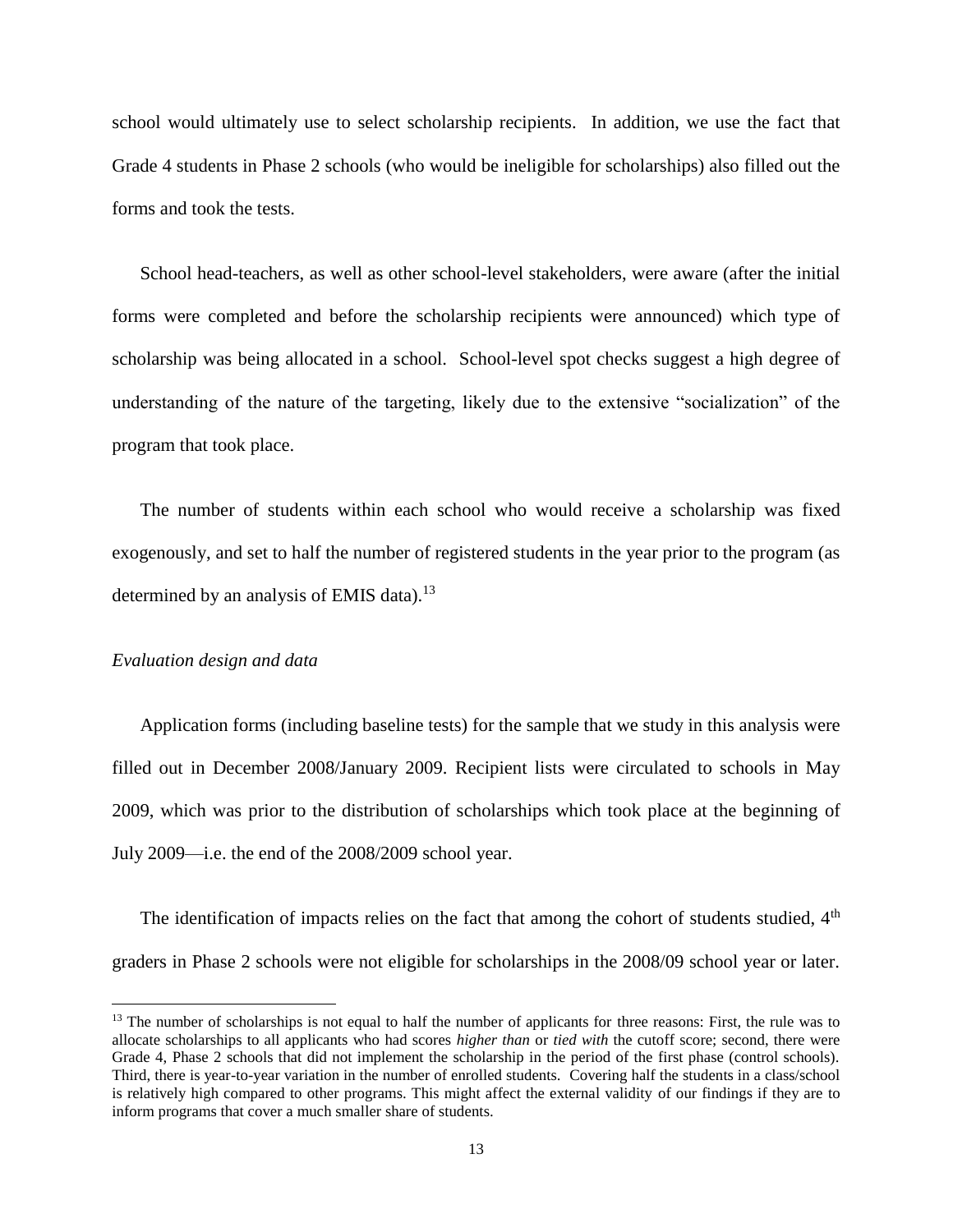Among these students, we identify the valid counterfactual group—a group that differs, on average, from the treatment group only in that it did not receive scholarships. Since students in the control schools were never exposed to the program (even after the *subsequent* cohorts in Phase 2 schools became eligible for scholarships), the two groups of students can be tracked over time and their enrollment, attendance, and other outcomes compared.<sup>14</sup> Recipients received scholarship disbursements (conditional on remaining in school, attending regularly, and maintaining passing grades) during the 2008/09, 2009/10, and 2010/11 school years.

We use three main data sources to evaluate program impacts. First, we use the full set of data collected for program eligibility: data on baseline household characteristics (which were used to construct the poverty index), as well as mathematics and Khmer language test scores for all students in the 207 schools. Second, we use the official list of students who were offered a scholarship.<sup>15</sup> Third, we use endline data that were collected specifically for this evaluation. These data are derived from a survey administered at the end of the 2010/11 school year, three years after the program began implementation, to a random subsample of students from the 207 program schools. The students who were in Grade 4 at the start of the program and stayed in school were finishing (or had just finished) Grade 6 at the time of the survey. The survey was administered at home (not in schools) to the child who applied for the scholarship, and it included a household module administered to the child's mother, father, or other caregiver.

 $14$  Because the scholarship offers are made according to an strict cut-off criteria, it is possible to implement a regression discontinuity design (RDD) approach to evaluate program impact. Below we present the main result from this strategy.

<sup>&</sup>lt;sup>15</sup> We use the official government declaration ("Prakas") of recipients.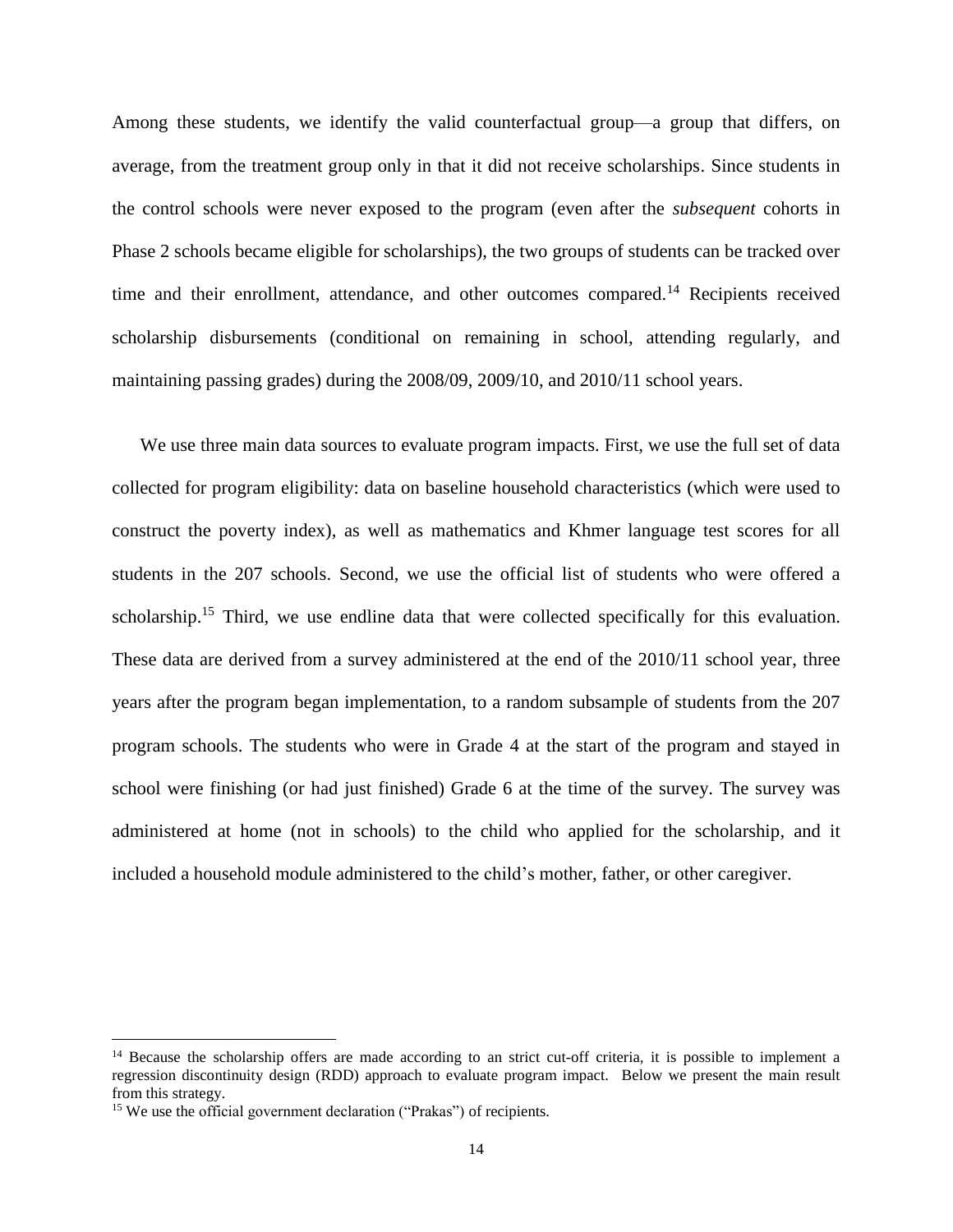Of the 5,902 students in Grade 4 at baseline (Table 1), we provided a list of randomly selected 2,952 students<sup>16</sup> to the survey company to apply follow up surveys, as well as a list of potential (randomly generated) "replacement" students to be interviewed if the original person selected could not be found. The survey located 2,274 (678 attritors) and 174 replacement households, yielding an overall Grade 4 attrition rate of 23%.

The endline survey includes measures of school attainment, of the "intensity" of school participation (based on questions related to time spent in school), as well as two measures of achievement and cognitive development based on a mathematics and a "Digit Span" test. The items on the mathematics test were drawn from a variety of sources, including the baseline mathematics test, questions from the Grade 6 National Assessment, as well as publicly released items from the Trends in International Mathematics and Science Study (TIMSS) Grade 4 Assessment. A pretest ensured that only items with adequate properties were retained for the final test. The final test measured both knowledge and the capacity to use this knowledge for problem solving.

Performance on the math test is a measure of the most immediate academic impact of the intervention. The program is expected to have an impact on endline test scores among students selected through each targeting mechanism for two main reasons. First, the program incentivized more enrollment and school attendance; consequently students are more exposed to school, and through that additional schooling they potentially increase their skills and knowledge. Second, because the program requires that all treated students—those with merit and those with poverty scholarships—maintain passing grades, the program is expected to incentivize students to study more, which in turn should affect their ability to solve mathematical problems.

<sup>&</sup>lt;sup>16</sup> Includes all Grade 4 students (phase 1 and phase 2, treated and non-treated students).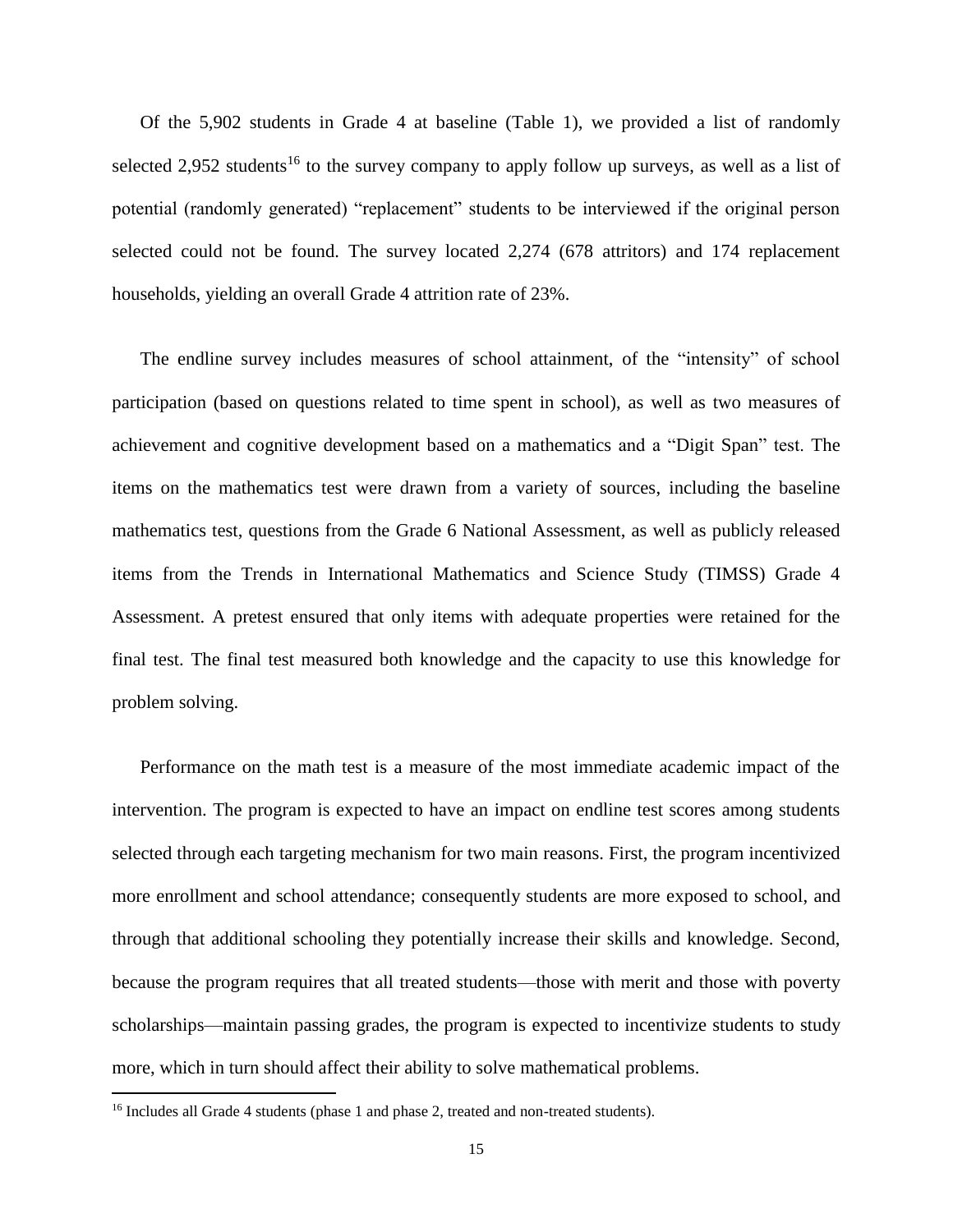In a Digit Span test, a series of numbers are read to a respondent who is then asked to repeat the numbers back to the enumerator. The series increase from 2 digits to a larger and larger number, up to 9-digit numbers. Respondents are also asked to repeat the numbers back in reverse order. The test is often included in batteries of psychometric tests, has been used in previous analyses of development programs (for example, see Kazianga, de Walque, and Alderman, 2012), and is typically interpreted as a measure of short term memory and working memory capacity (Schmader, Johns, and Forber, 2008). Nevertheless, recent articles suggest that higher academic achievement can also impact cognitive ability (Cascio and Lewis 2006; Hanushek and Woessman 2008; Carlsson, Dahl, and Rooth 2012). We interpret impacts on both of these tests as measures of academic achievement. These tests exhibit a high degree of internal consistency: the Cronbach alpha statistic for the math test is  $0.71$  and for the Digit Span test it is  $0.65$ .<sup>17</sup> For the multiple-choice math questions, there is also a positive correlation between the correct answer to each item on the test and the overall test score, and a negative correlation between each incorrect answer and the overall test score.<sup>18</sup>

Two particular characteristics of the data are noteworthy. First, we use follow-up information collected from home visits rather than at the school. This strategy allows us to avoid the problems that arise when follow-up information is collected at school, where students who do not attend would not be present. Second, we collect follow-up data three years after the students

 $17$  In Classical Test Theory this statistic is typically used as a measure of the reliability of a test and captures the covariance among the various items of a test as a share of the sum of the variances and covariances of the items. We interpret it here mostly as a measure of the extent to which the various items on the tests capture a single underlying construct (such as ability). Values above 0.6 are typically considered "acceptable," and above 0.7 are typically considered "good."

 $18$  There is one item for this this is not true. Our results are robust to excluding this item from the analysis. This "item-total" correlation is used in Classical Test Theory to ensure that each item is measuring the same construct as the other items included. Details on these correlations are available from the authors on request.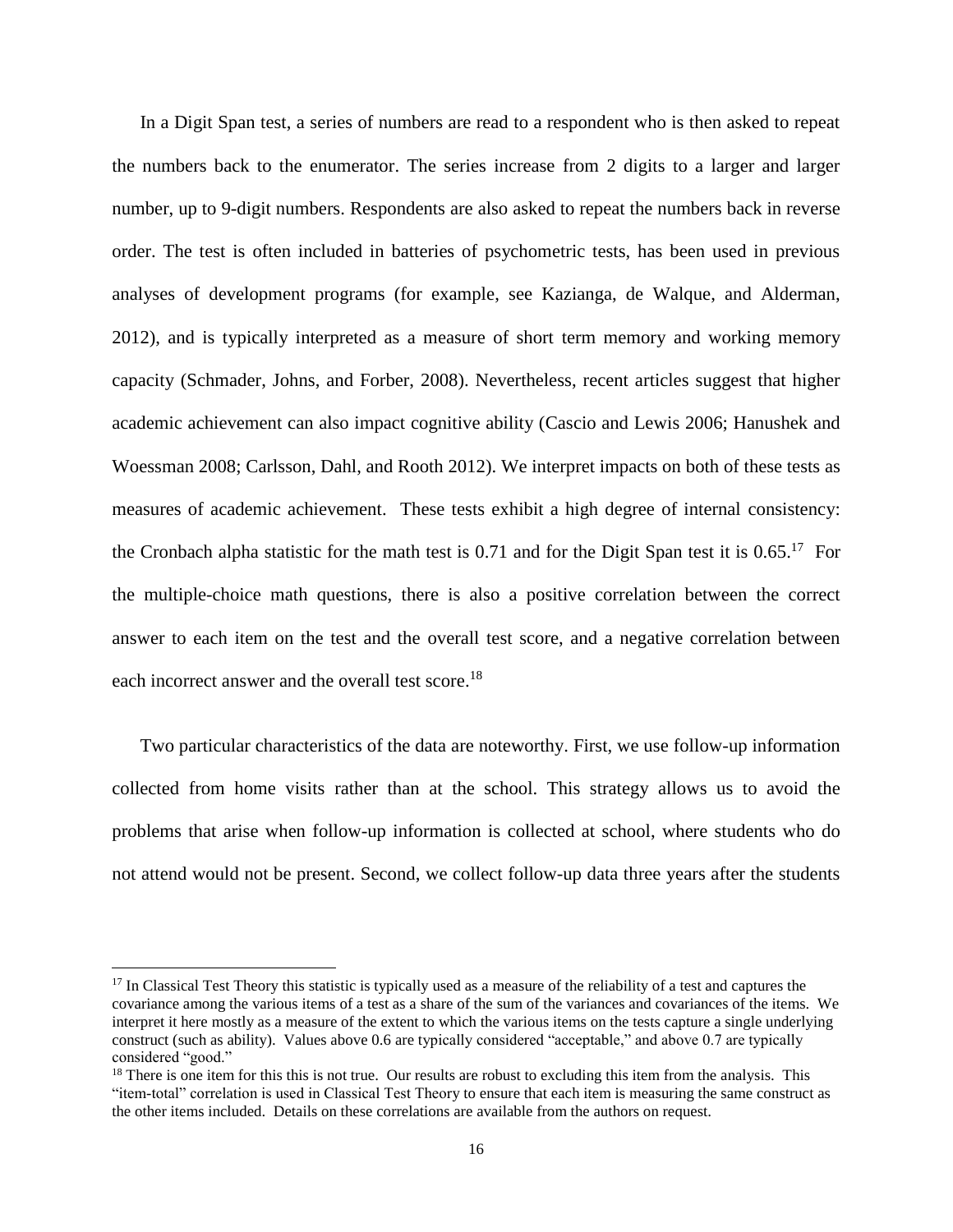first receive the scholarship, which allows us to capture longer-run effects than most evaluations of the impact of school-related interventions capture.

 Our analytical sample consists of Grade 4 students selected for follow up who were offered a poverty- or merit-based scholarship, or would have been offered a poverty- or merit-based scholarship had they attended a Phase 1 school (Table 1). In total, 570 and 525 treated students in the merit and poverty groups respectively were randomly selected for follow up. The firm found 440 students in the merit group and 436 students in the poverty group. The firm received a list of 579 merit control students and 531 poverty control students to follow; they found, respectively, 421 and 378 students (merit attrition rate 25%; poverty attrition rate 23%). Finally, the household survey collected information from 26 and 18 individuals in replacement households for the merit and poverty treatment groups, and 53 in each of the control groups. All in all, the sample we analyze includes 940 students in the merit group and 885 students in the control group. Analytical issues related to attrition, and adjustments for it, are discussed below.

## **4. Empirical strategy**

#### *Empirical strategy*

We estimate a reduced-form model relating the program to enrollment and attendance outcomes, test scores, and other outcome/process indicators.

We estimate separate and pooled models. For poverty-based treatment, the separate estimation is based on the equation

$$
Y_{i,t1} = \beta_0 + \beta_1 T_{i,s}^{Sch} + X_{i,t0}'B + \eta_{i,s,t1} \quad (1)
$$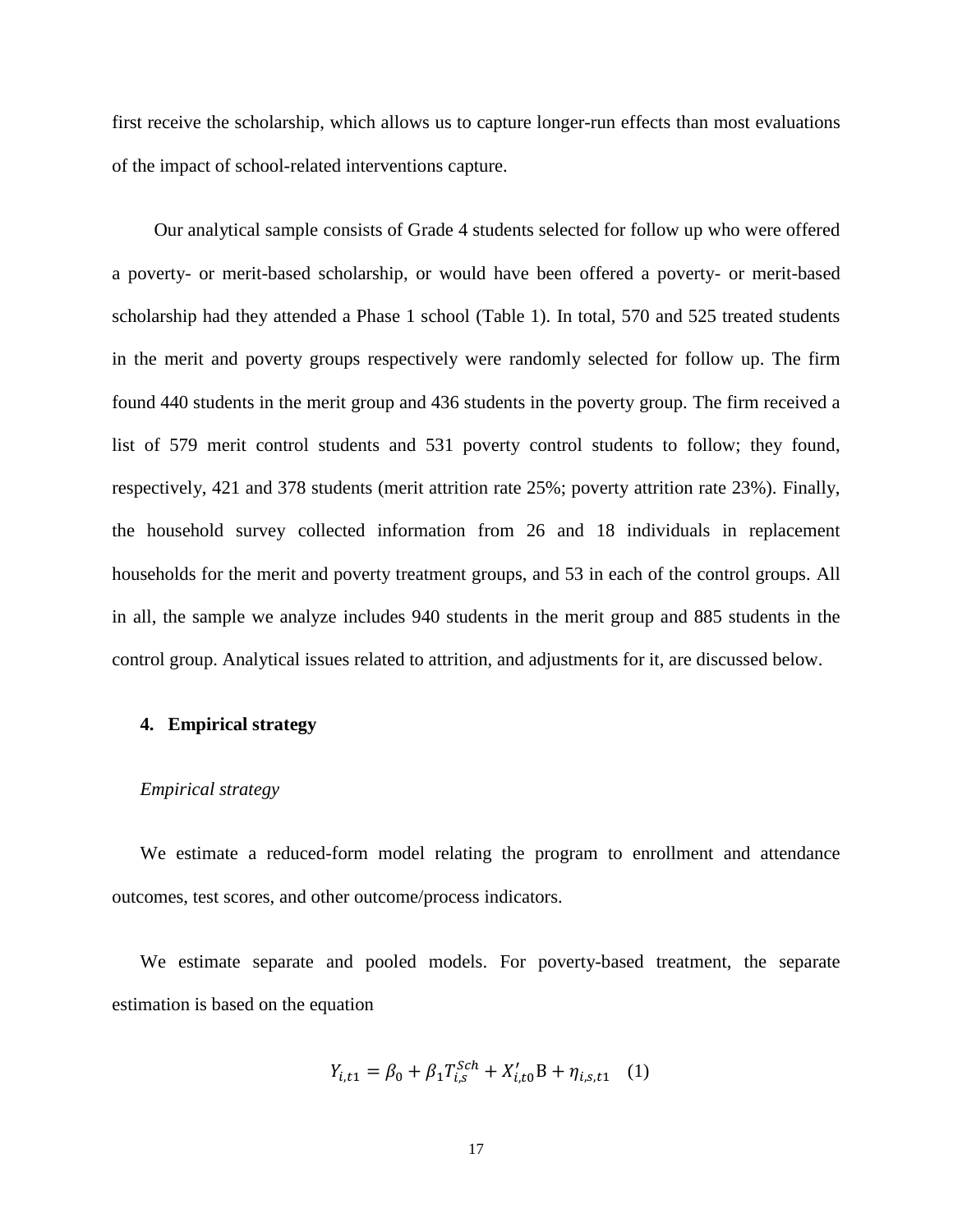where  $Y_{i,t1}$  denotes the value of the outcome variable (e.g., school attainment) for individual *i* at follow-up (*t1*);  $X'_{i,t0}$  is a vector of control variables measured at baseline (e.g., household characteristics); and  $\eta_{i,t}$  captures unobserved student characteristics and idiosyncratic shocks.  $T_{i,s}^{Sch}$  is equal to one if the student was offered a poverty-based scholarship, and zero for students in the control schools. An analogous model is estimated for the merit-based scholarships. In each case, the sample consists only of (a) recipients in treatment schools and (b) individuals who would have been recipients of scholarships had they attended a treatment school of that type:

$$
T_{i,s}^{Sch} = \begin{cases} 1 \text{ if } Index_i \geq Index_{50} \text{ } perc, \text{scholarship School} \\ 0 \text{ if } Index_i \geq Index_{50} \text{ } perc, \text{Control School} \end{cases}
$$

where *Index* refers to the baseline poverty index in case of the poverty-based scholarship or the baseline test score in the case of the merit-based scholarship. The pooled model combines the two samples (hereafter "pooled regression") and includes both treatment dummy variables: <sup>19</sup>

$$
Y_{i,t1} = \beta_0 + \beta_{\text{Pov}} T_{i,s}^{\text{Pov}} + \beta_{\text{Merit}} T_{i,s}^{\text{Merit}} + X_{i,t0}' \mathbf{B} + \eta_{i,s,t1} \quad (2)
$$

The control variables  $(X'_{i,t0})$  included in the estimation consist of an indicator for gender; the number of children 14 and under in the household; indicators for whether the household owns a motorcycle, a car/truck, an ox/buffalo, a pig, an ox or buffalo cart; indicators for whether the house has a hard roof, a hard wall, a hard floor, an automatic toilet, a pit toilet, electricity, piped water; and the poverty index and test scores.<sup>20</sup> Note that since we are relying on randomized

<sup>&</sup>lt;sup>19</sup> We thank an anonymous referee for suggesting this specification.

<sup>&</sup>lt;sup>20</sup> We use dummy indicative variables to impute values for a very small number of missing observations in the control variables. Given the random nature of the program, the imputation does not make any substantive difference in the estimation, although standard errors are slightly smaller since sample size is maximized.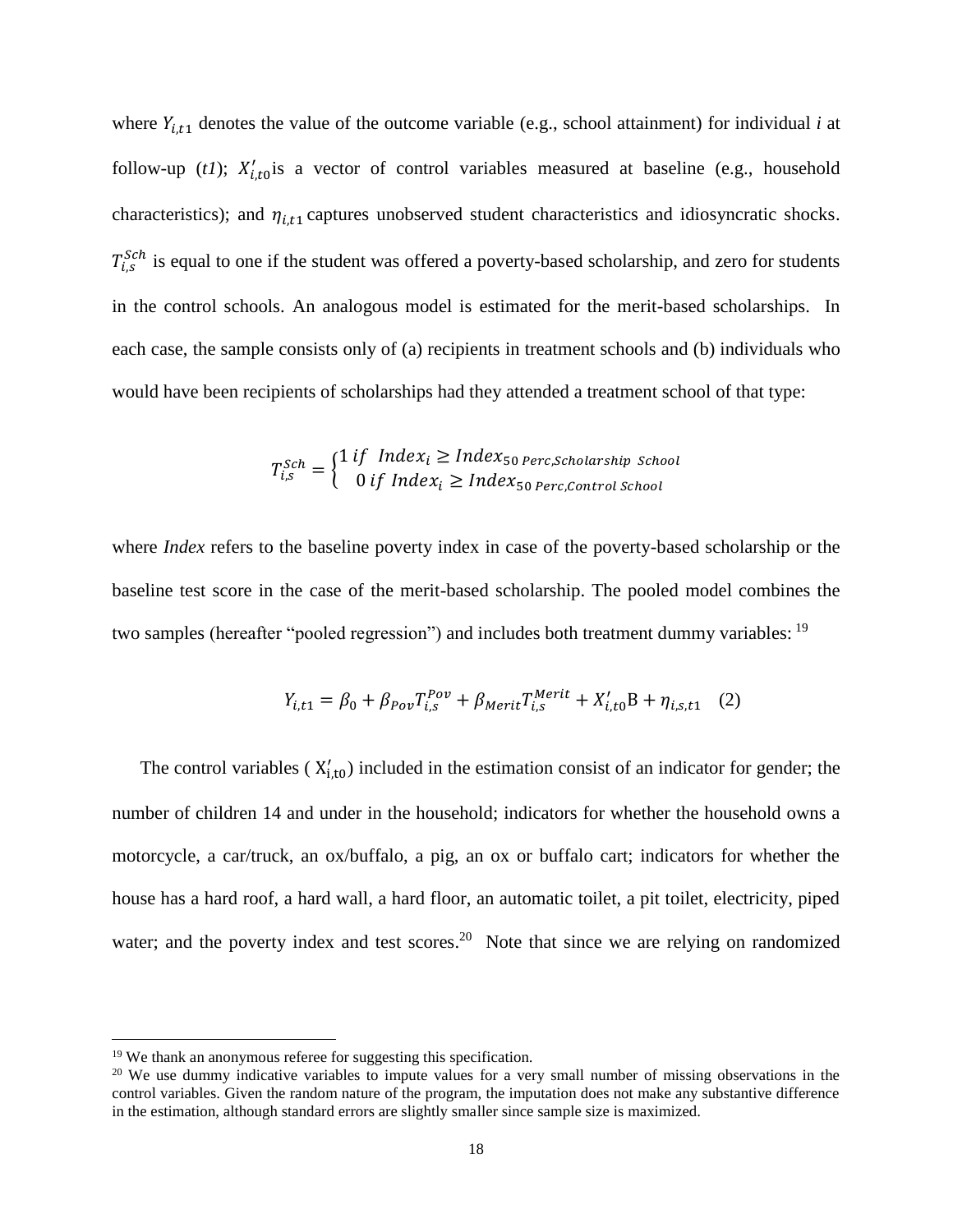assignment for identification, the inclusion of control variables should not affect the estimate of impacts. We include them because they may potentially increase the precision of the estimates.<sup>21</sup>

Given that the treatment variable identifies, at baseline, all individuals who were offered the scholarship, the estimator is an intent-to-treat estimator (ITT).<sup>22</sup> Errors are clustered at the school level, and each model includes district-level fixed effects.

Before turning to the results, we present validity checks to rule out effects driven by attrition and imbalance on observable characteristics across treatment and control groups.

### *Attrition*

 $\overline{a}$ 

Recall that the endline analysis is based on a household survey administered to a random subsample of scholarship applicants. Annex A presents, for the analytical sample, differences in baseline characteristics between non-attritors and attritors and between non-attritors and students coming from replacement households. As mentioned above, overall attrition is 23%. Four out of 16 variables are statistically different between attritors and non-attritors. There are no discernable differences between non-attritors and replacement students, or between attritors and replacement students.

<sup>&</sup>lt;sup>21</sup> Additionally, we ran different specifications of the pooled model: first, a model that included as covariate a dummy indicating joint controls of poverty and merit treatments; second, a fully saturated model, without a constant term, that includes both treatment variables, a dummy variable that is one only for merit controls, a dummy variable that is one only for poverty controls, and a dummy variable that is one for the joint controls. Results, available from the authors on request, are very similar to the ones presented here.

 $^{22}$  Our analysis is based on an ITT approach starting from the official list of students which maps one-to-one to a list we generate independently from the baseline data. Note that official recording forms for scholarship receipt were generated centrally and pre-populated with student names (and space for a thumb print on collection). If a student had dropped out and could not collect the scholarship the funds could not be reassigned to another student but would be returned to a central fund for use in a subsequent distribution round. This limits the potential for reallocation of scholarships at the school level. We treat as recipients all those who were initially offered a scholarship, whether or not they kept the scholarship for all three years.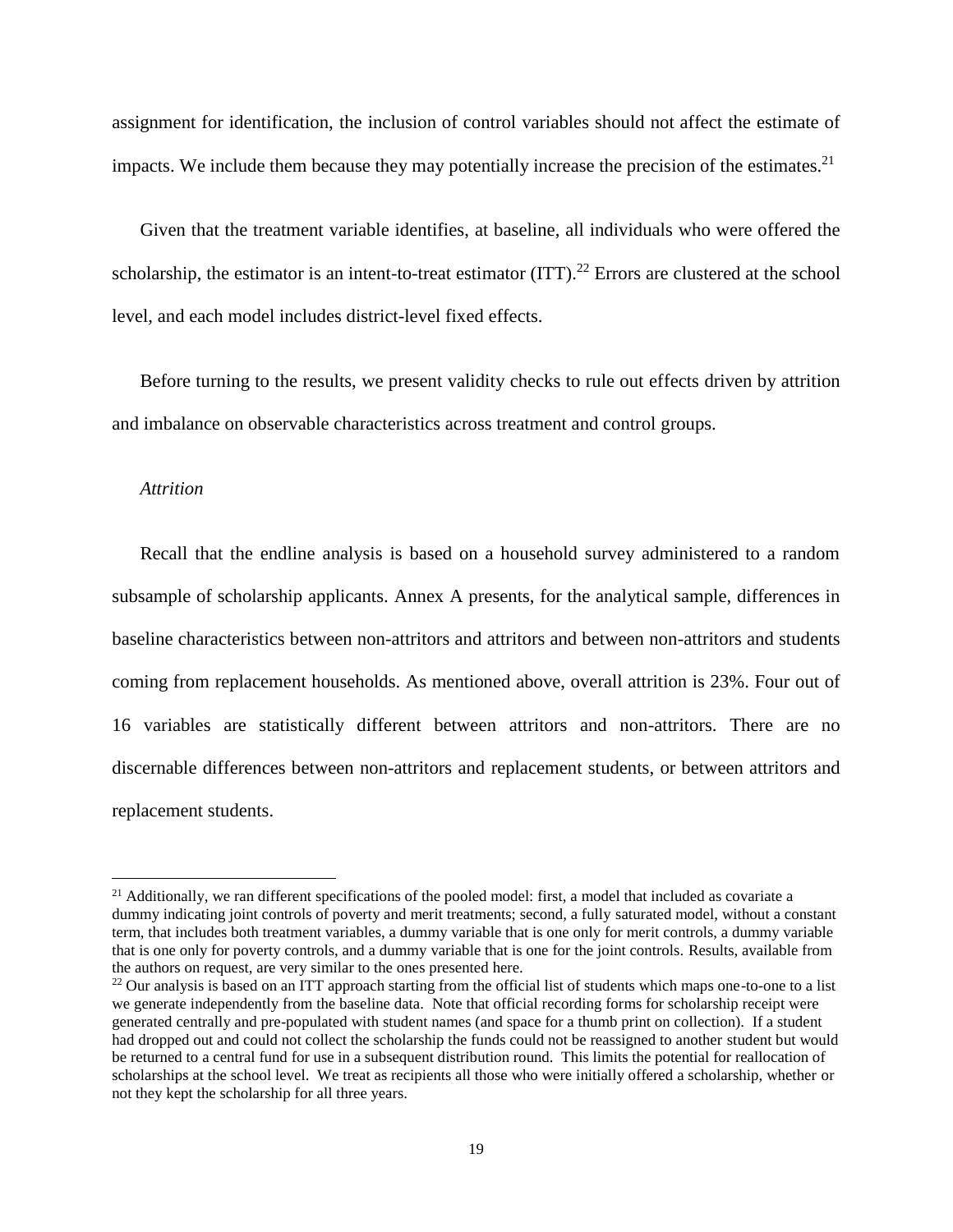More important, however, is to establish that the difference in characteristics between attritors and non-attritors is not systematically different between treatment groups. Columns 1 and 2 of Table 2 report the means of household baseline characteristics for attrited students in control and treatment groups respectively, while columns 3 and 4 report the analogous means for the non-attrited sample, control and treatment (standard deviations in parentheses). Column 5 reports the estimate (standard errors in parentheses) and statistical significance of the "doubledifference." This is derived from a regression of each baseline characteristic on a dummy variable for attrition, a dummy variable for treatment, and the interaction of the two. A statistically significant estimate would suggest that the characteristics of attritors is different by treatment group.

The attrition rates for the two types of scholarships are very similar to the overall rate (23% poverty scholarship, 25% merit scholarship). The table shows balance between attritors and nonattritors across treatment groups. Out of the 32 double-difference estimates, only 2 are statistically significantly different from zero: the probability of being a girl (for poverty) and presence of hard floor in the dwelling (for merit). These findings are consistent with pure chance, and we therefore do not think that attrition is a likely driver of our results. In addition, we test whether double-differences are jointly equal to zero (based on estimating a seemly unrelated regression model). For both treatments, we fail to reject the null hypothesis of coefficient equal to zero jointly (the p-values of the test are 0.57 and 0.32 for poverty and merit treatment respectively). While these results suggest that selective attrition is not a problem, we nevertheless check that our estimates are robust to how we handle attrition, and discuss those findings in the results section.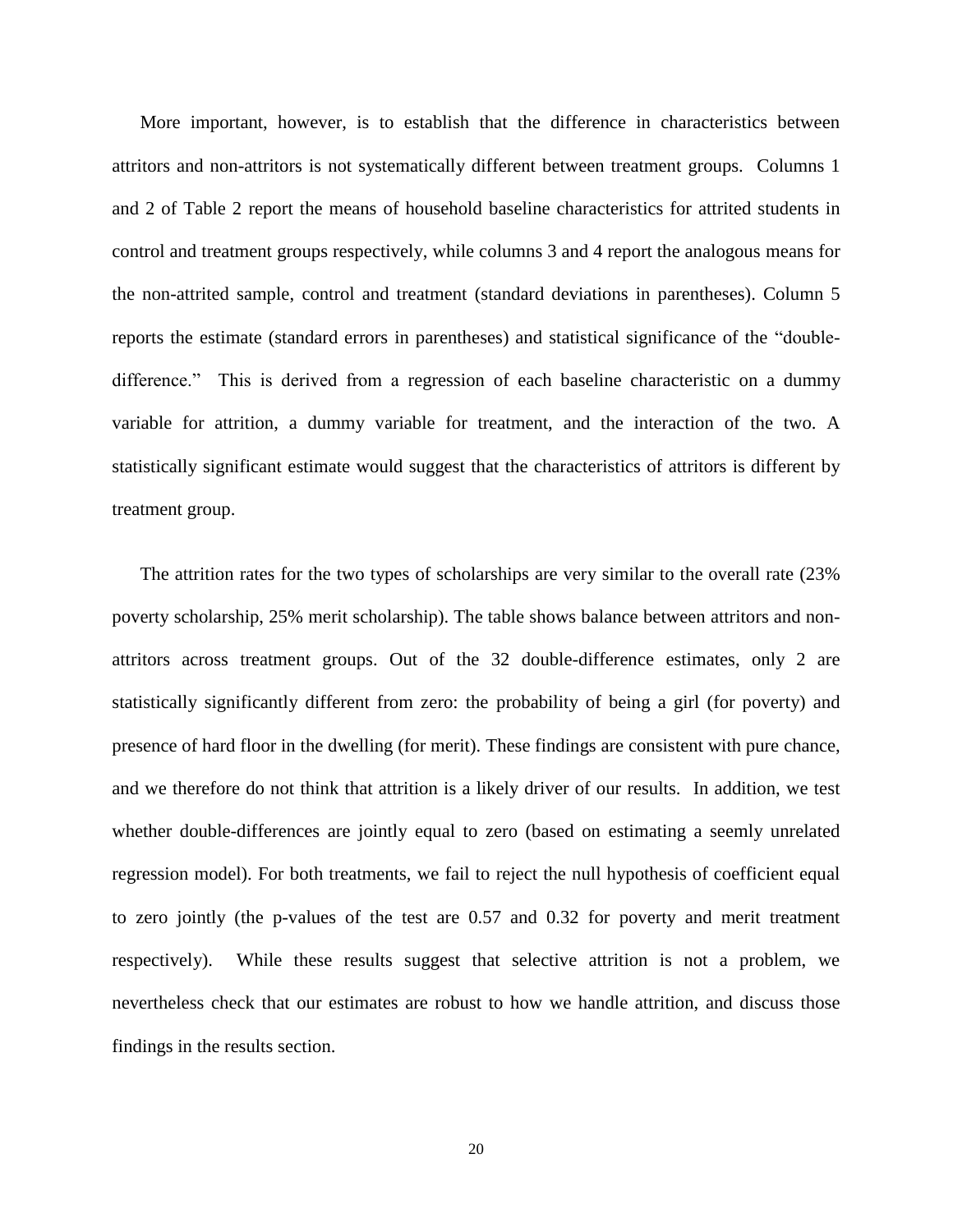## *Baseline balance and characterization of the study sample*

This section presents the general characteristics of the study sample and describes the validation of the experimental design. Table 3 presents average characteristics for students in the control and treatment groups, by type of scholarship. It includes only treated students in treatment schools —"treatment", Columns (2) and (5)—and untreated students in control schools who would have been eligible for treatment—"control", Columns (1) and (4)—based on their poverty index score or baseline test score, had they attended a treatment school. Columns (3) and (6) report the estimated difference (with standard errors in parenthesis) between treatment and control applicants by fitting a regression model of each baseline characteristic against the treatment dummy variable (robust standard errors are clustered at the school level). We also include predicted values for the baseline test score and poverty index, based on an OLS regression of each variable against the other covariates in the table.<sup>23</sup>

Overall, characteristics differ very little between treatment and control groups. Only a few coefficients in Columns (3) and (6) are statistically significant: of the 32 differences reported, 5 are statistically significant. The table also reports a joint test for equality of means. We fail to reject the joint hypothesis of equality of means between treatment and control groups at conventional levels of significance (p-value of 0.29 for the poverty-based scholarship and 0.40

<sup>&</sup>lt;sup>23</sup> As a further check, we used controls' information at baseline to create predicted values of each of the main outcomes of interest for the whole sample (treated and control). Over these predicted values we ran tests of differences across treatment and control groups. We fail to reject the hypothesis of equality for all the variables. Results are available from the authors on request.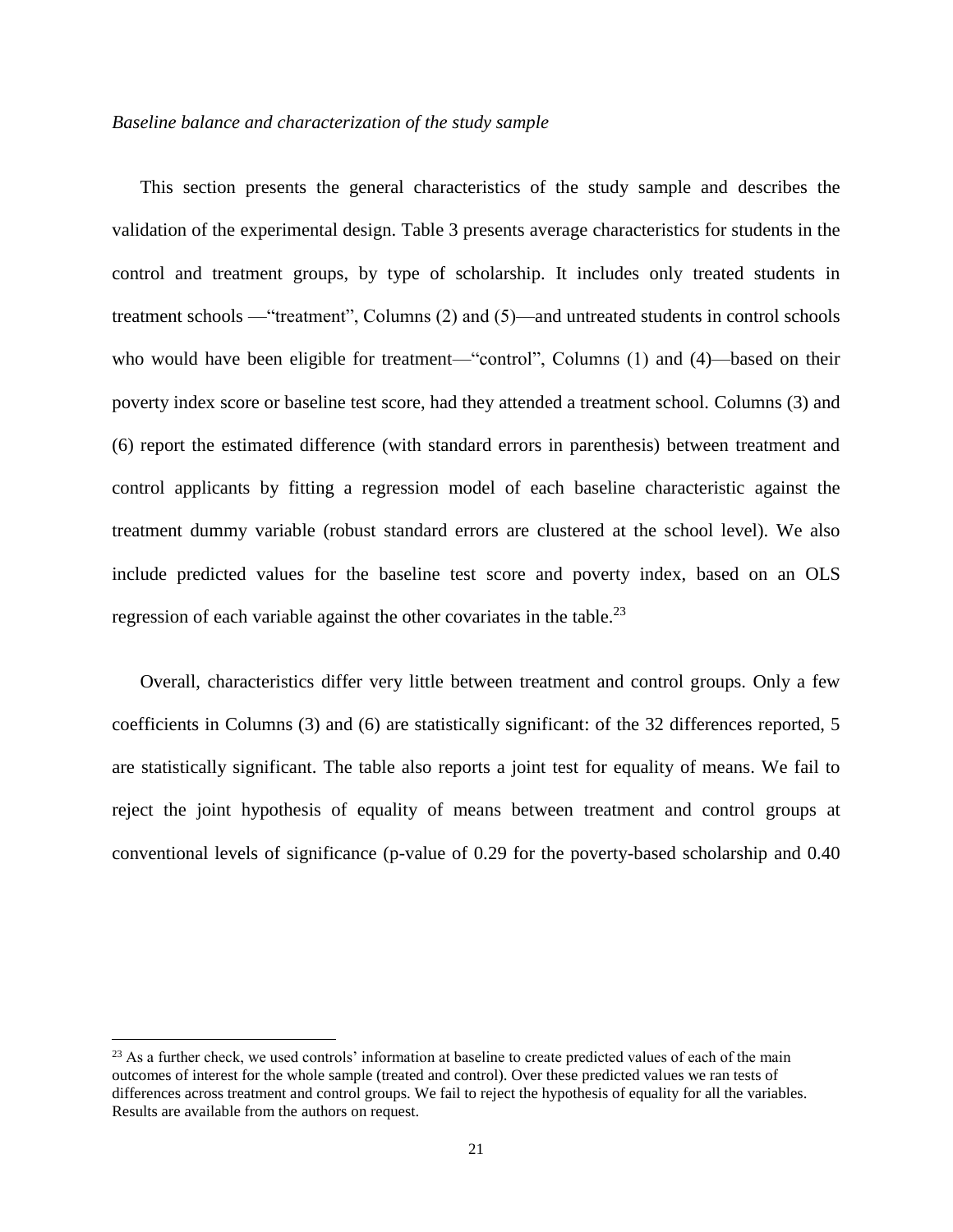for the merit-based scholarship). The results from these tests confirm the validity of the random assignment. 24,25

An important feature of the data is that the distributions of the poverty index and the test score are statistically indistinguishable between the treatment and control groups. Figures 2 and 3 present the density of poverty index and the test score at baseline for treatment and control schools. There is a clear overlap throughout the whole distribution. A Kolmogorov-Smirnov test does not allow us to reject equality in both cases.

Table 3 also indicates that the applicants who are offered scholarships on the basis of merit tend to own more assets, have a lower poverty index score, and performed better on the baseline test than students offered a poverty-based scholarship. For instance, the poverty index, which ranges from 0 (wealthiest family in the sample) to 292 (poorest family in the sample), has a mean of 245.1 for (control) students targeted based on poverty and 218.2 for (control) students targeted based on merit. Likewise, the baseline test (ranging from 0 to 25) has a mean of 19.77 for (control) merit-based students and 17.74 for (control) poverty-based students. We return to this issue below when we discuss the tradeoffs between the two targeting approaches. The main finding from Table 3, however, is that the samples are balanced at baseline, allowing us to identify casual effects.

# **5. Results**

<sup>&</sup>lt;sup>24</sup> Given that the randomization was performed at the school level, we also analyzed the balance of baseline's characteristics at this level between treatment and control (e.g., all students in treated schools in comparison to all students in control schools—not just those who did, or would have, received a scholarship). The results of this exercise (not presented here) are very similar to the ones reported in Table 2.

 $25$  To the extent that differences in these variables is cause for concern, this is mitigated by their inclusion as control variables in the regressions.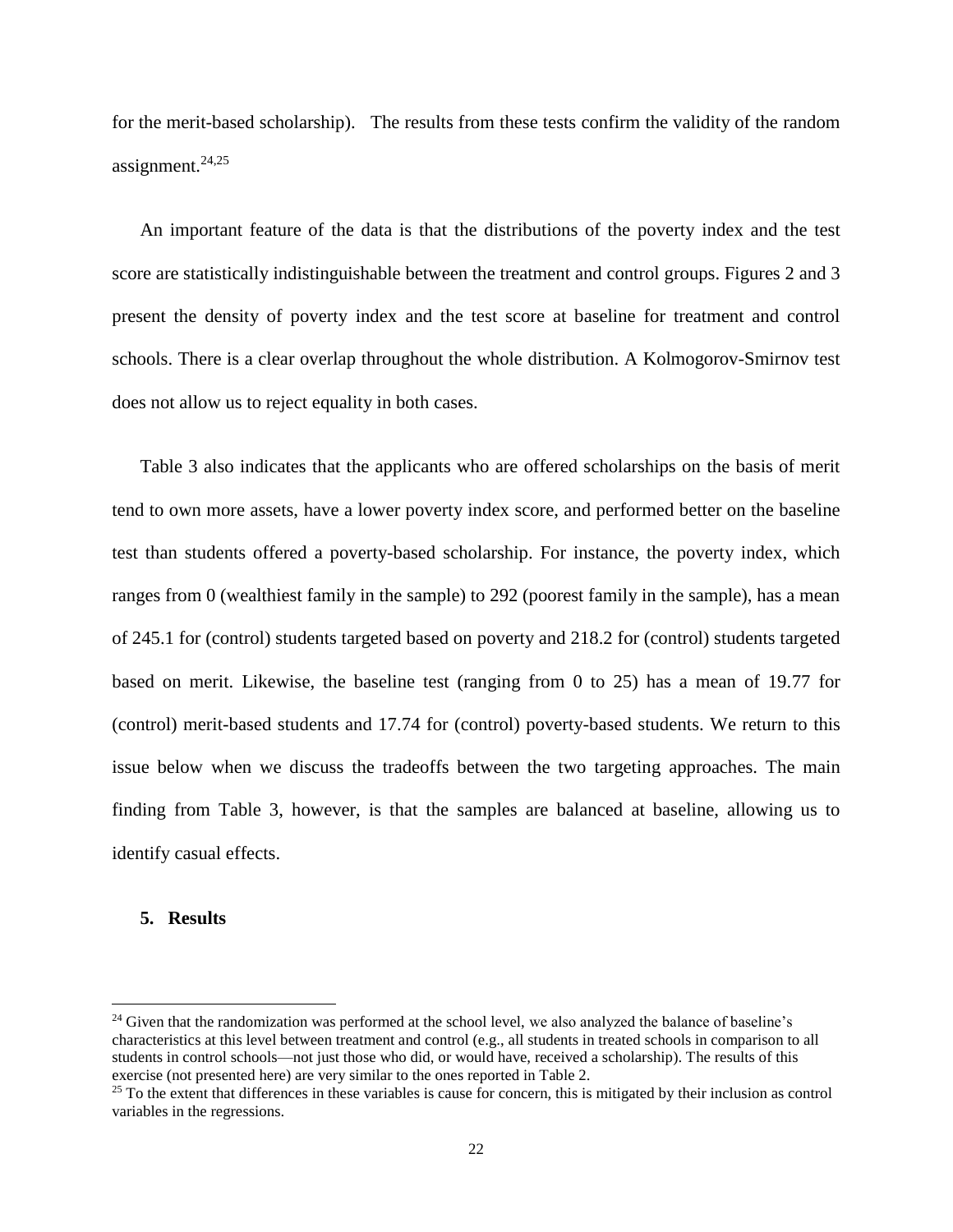### *Impacts on enrollment and attendance*

The intervention is aimed at directly incentivizing higher enrollment and attendance rates, so scholarship students must stay enrolled, attend school regularly, and maintain passing grades until they graduate from primary school  $(6<sup>th</sup>$  grade) to continue receiving scholarships. We focus on three enrollment and attendance proxies: the probability of reaching  $6<sup>th</sup>$  grade, the highest grade completed, and the hours of school attended in the past seven days.

Table 4 reports the program's impact on these enrollment and attendance proxies. Column (1) presents the estimates for the poverty-based intervention (this is coefficient  $\beta_1$  in Equation 1) using only the poverty sample and Column (2) presents the analogous estimates for the meritbased intervention, using only the merit sample (separate regressions). Column (3) presents the results from the pooled regression and the tests for different impacts across scholarship types ( $\beta_{\text{Pov}}$  and  $\beta_{\text{Merit}}$  in Equation 2). All regressions control for the baseline characteristics presented in Table 3—including baseline test score and poverty index—and district fixed effects; robust standard errors, clustered at the school level, are reported.

The mean of the control group for each outcome variable is a reference point for assessing the magnitude of the impacts (these means are presented in the Table): 59.2% of the control poverty students reported reaching at least 6<sup>th</sup> grade, and the average grade completion for that group was 5.37 grades. The equivalent numbers for the merit control group were 61.8% and 5.44. The third outcome variable is based on the number of hours students had attended school during the past seven days, conditional on being enrolled. On average, students reported having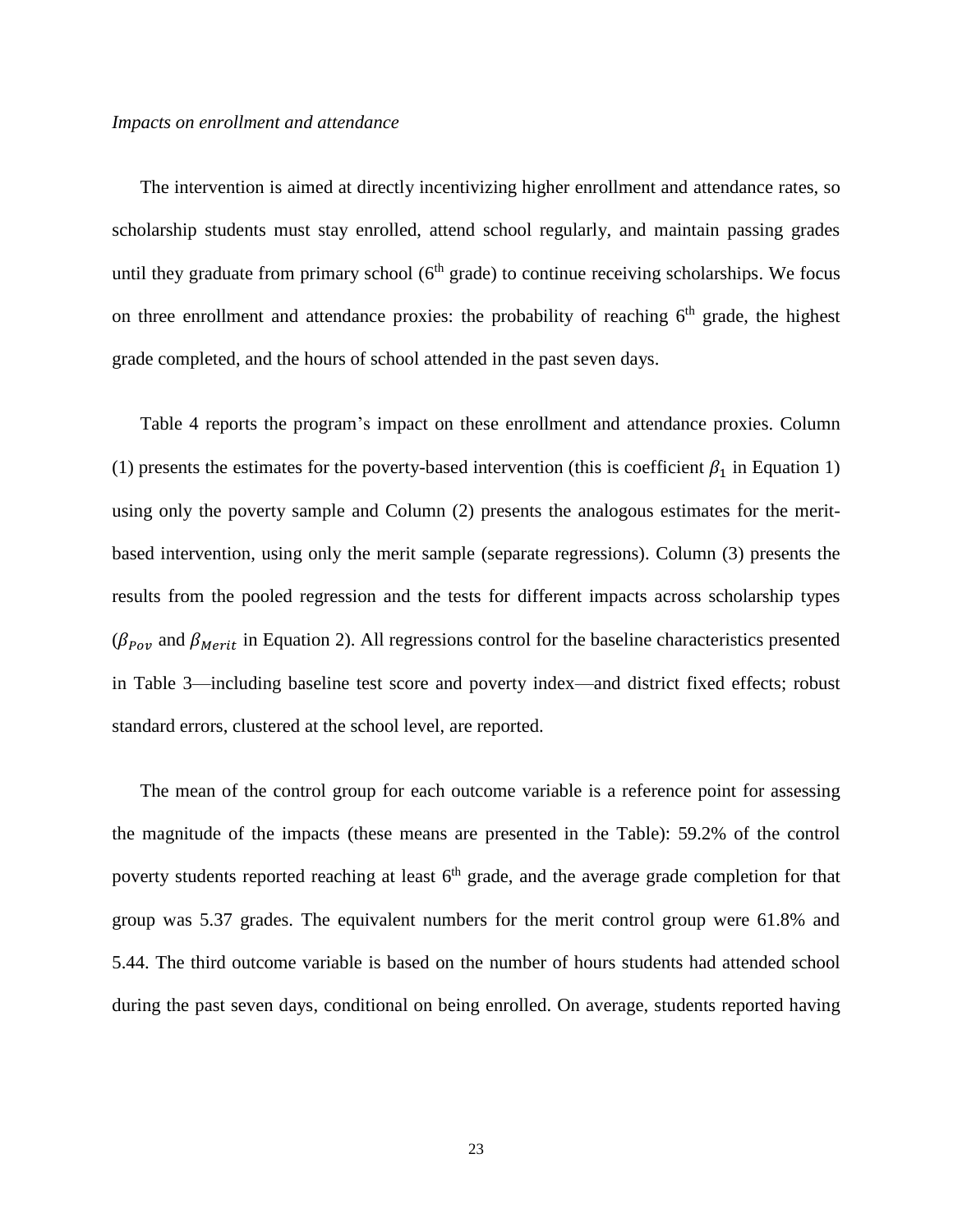attended school for about 8.767 hours (the poverty-targeted control group) and 9.215 hours (the merit-targeted control group) in the past week. $26$ 

Given that the separate regression (Columns 1 and 2) and the pooled regression show very similar results (Column 3), we will discuss only the estimates from the pooled sample. Impacts on all enrollment and attendance variables were significant and positive in the poverty-targeted treatment. Poverty-based scholarship recipients are about 19.1 percentage points more likely to reach Grade 6 than control students and they complete just over 0.34 more grades. The estimates for hours in school have large standard errors. The point estimate suggests that poverty-based scholarship recipients spend around 2.75 hours more than the control group, but this estimate is not statistically significant.<sup>27</sup> Impacts are similar for the merit-based intervention: students in the merit-targeted treatment group are 13.7 percentage points more likely to reach Grade 6 than control students; they complete about 0.225 more grades than control students; and they attend about 0.74 additional hours of school compared to the control students (with this last coefficient not statistically significant). These impacts are comparable to those found in the context of the Lower Secondary School scholarship program, where enrollment increased on the order of 20– 25 percentage points (Filmer and Schady, 2014). These impacts are larger than the majority of impacts documented in countries elsewhere in the world (Fiszbein and Schady, 2009), and they are also large when assessed against the small size of the transfer (US\$ 20 per year). The relatively large impacts are likely related to the very low counterfactual levels, suggesting

<sup>&</sup>lt;sup>26</sup> In cases where the school was closed because classes had ended for the year, we assigned a value of zero, because we did not know exactly when the school year had ended. Given the randomization, we do not expect that school closures were systematically different in any of the groups studied.

 $27$  Since this indicator measures a different margin than the others we should perhaps not be surprised that the impacts could be slightly different.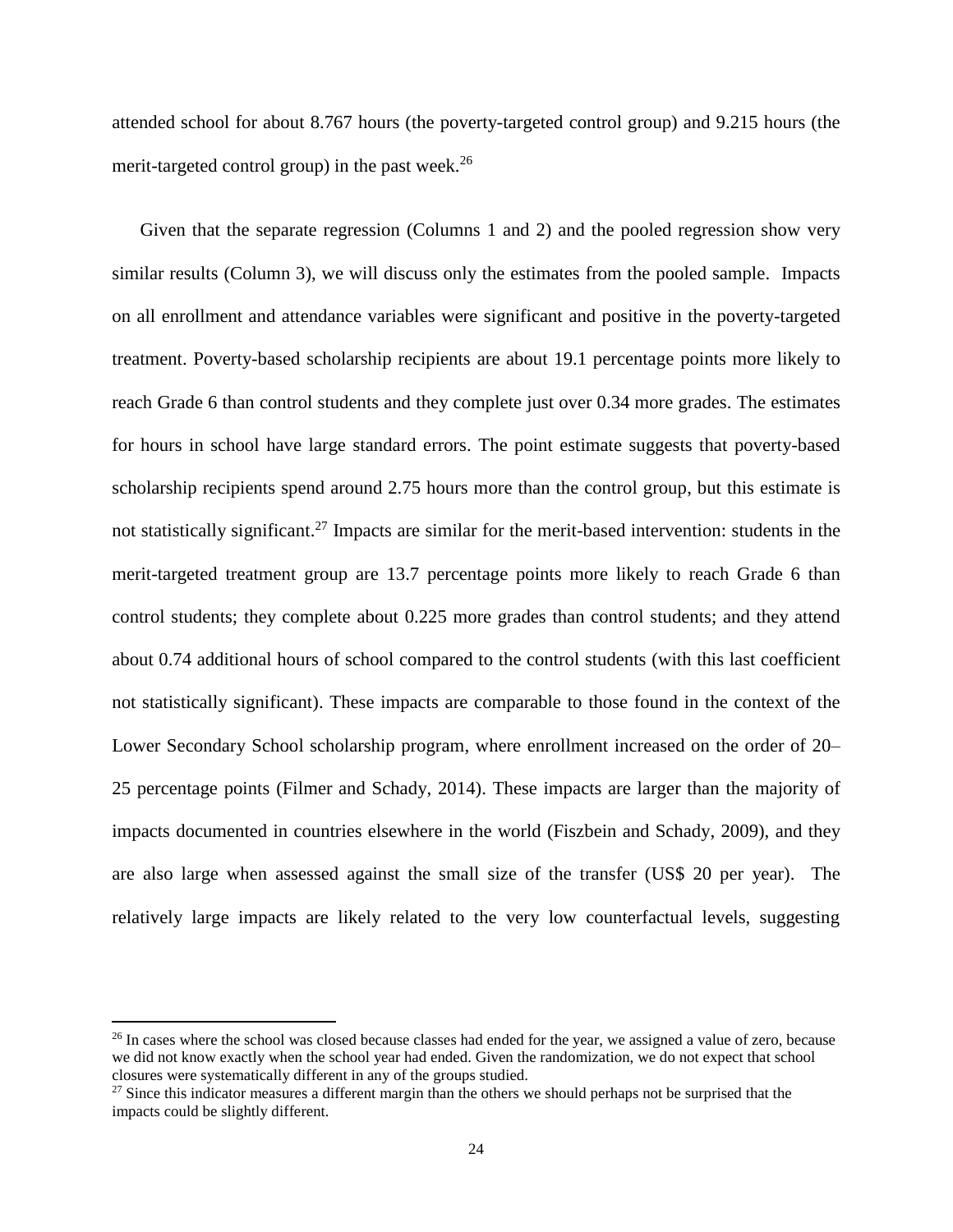substantial "room to grow." In Mexico, for example, counterfactual enrollments at the primary school level for the Opportunidades intervention were above 90% (Schultz 2004).

Based on the estimates from the pooled sample, we cannot reject the null hypothesis that the impacts are equal between poverty and merit scholarships (p-values of 0.18 for probability of reaching Grade 6; 0.22 for highest grade completed; and 0.27 for hours in school respectively). In sum, there is evidence that the program increased school participation regardless of whether the scholarship was awarded based on merit or poverty, and the size of the impacts were similar across the two targeting schemes.

We carry out two types of robustness checks to assess the extent to which our results are sensitive to the approach taken to handling attrition. First we estimate the model excluding the "replacement" students and use only those on the original sampling list. The results (reported in the first row of the table in Annex B) are very similar to our original estimates. This is not surprising: the number of replacement students is low and the characteristics at baseline were very similar to non-replacement students (Annex A).

Second, we implement Lee bounds (following Lee 2009) starting with the sample that excludes replacement students (results are reported in the second and third rows of Annex B).<sup>28</sup> The bounds are quite tight for the probability of reaching Grade 6 and for the highest grade completed: For both scholarship types, both lower and upper bounds are positive and statistically significant. The estimates for hours in school are noisier and it is only for the upper bound

<sup>&</sup>lt;sup>28</sup> The approach consists of trimming the data in the treatment or control group (whichever has the least amount of attrition). "Excess observations" are trimmed either from the top or the bottom of the distribution of outcomes (resulting in "upper" and "lower" bounds) to achieve equivalent attrition in both treatment and control groups.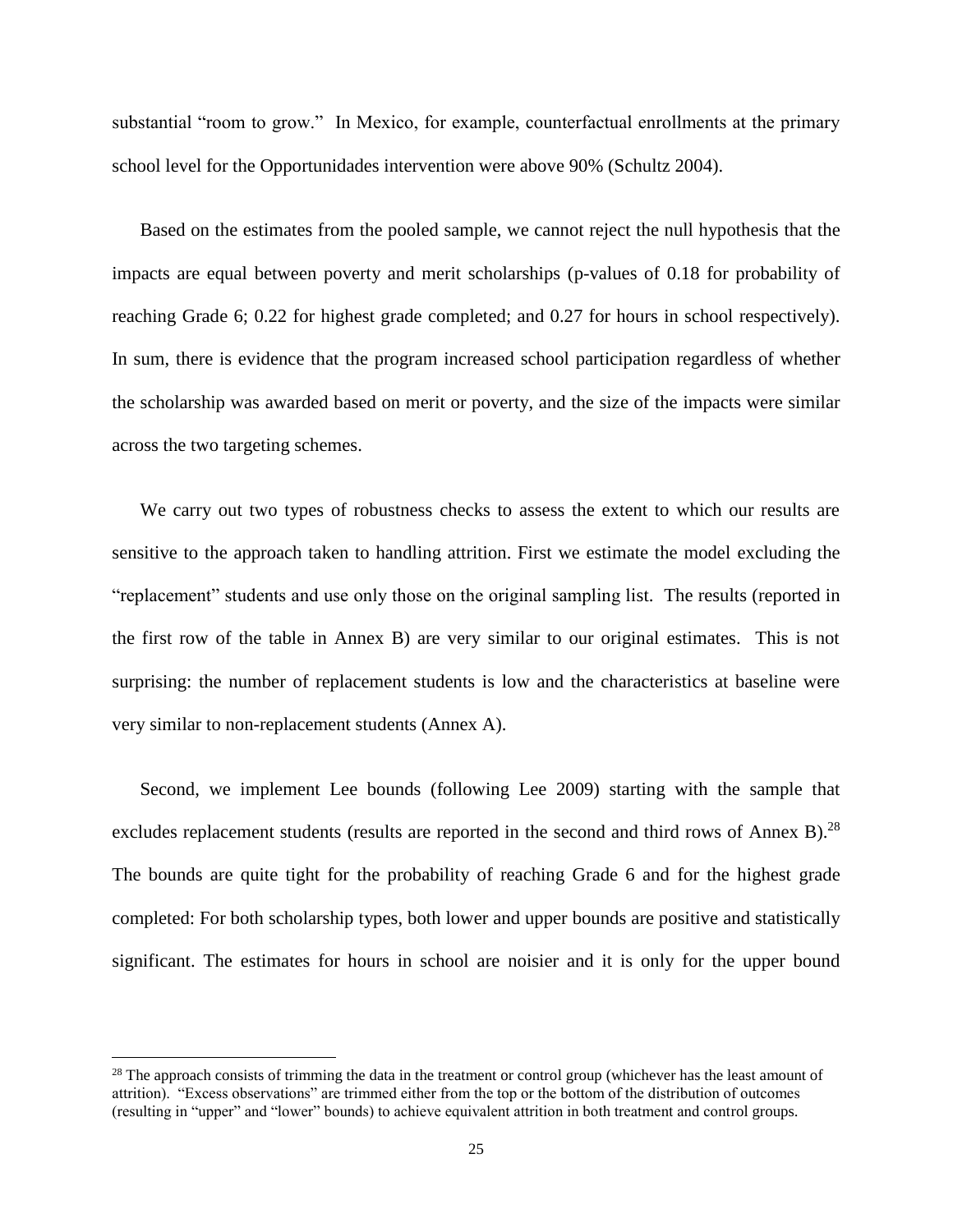estimates that there is a statistically significant impact (for both scholarship types). Lower bounds are negative, so a zero impact lies within the estimated bounds for this outcome.

#### *Results on test scores*

Table 5 presents impacts of the interventions on the mathematics and Digit Span tests. The table has the same structure as Table 4: it presents impact estimates from models after controlling for baseline characteristics, the first two columns by running the model separately for each treatment, and the third column by pooling the data. All achievement measures are standardized such that the control schools have a mean of zero and a standard deviation of one (when averaged across all students, not just those who serve as the counterfactual for the treatment group). Impacts can therefore be interpreted as changes in a standard deviation of the achievement measure.

In contrast to the results on enrollment and attendance, the impacts on test scores differ between recipients of poverty-based and merit-based scholarships. Poverty-based scholarships had no impact on test scores, whereas merit-based scholarships had positive impacts. The impacts of the poverty-based scholarships on the mathematics and Digit Span test scores are estimated to be very small (-0.045 to -0.056 standard deviations respectively; pooled regression), and they are not statistically significantly different from zero. On the other hand, the estimates of the merit-based scholarships are 0.172 standard deviations for the mathematics test and 0.148 standard deviations for the Digit Span test. We reject the null hypothesis of equality across targeting approaches with 95% confidence (p-values of 0.03 for math and 0.01 for Digit Span). We note that these test score impacts are similar in magnitude to those reported for the ex-post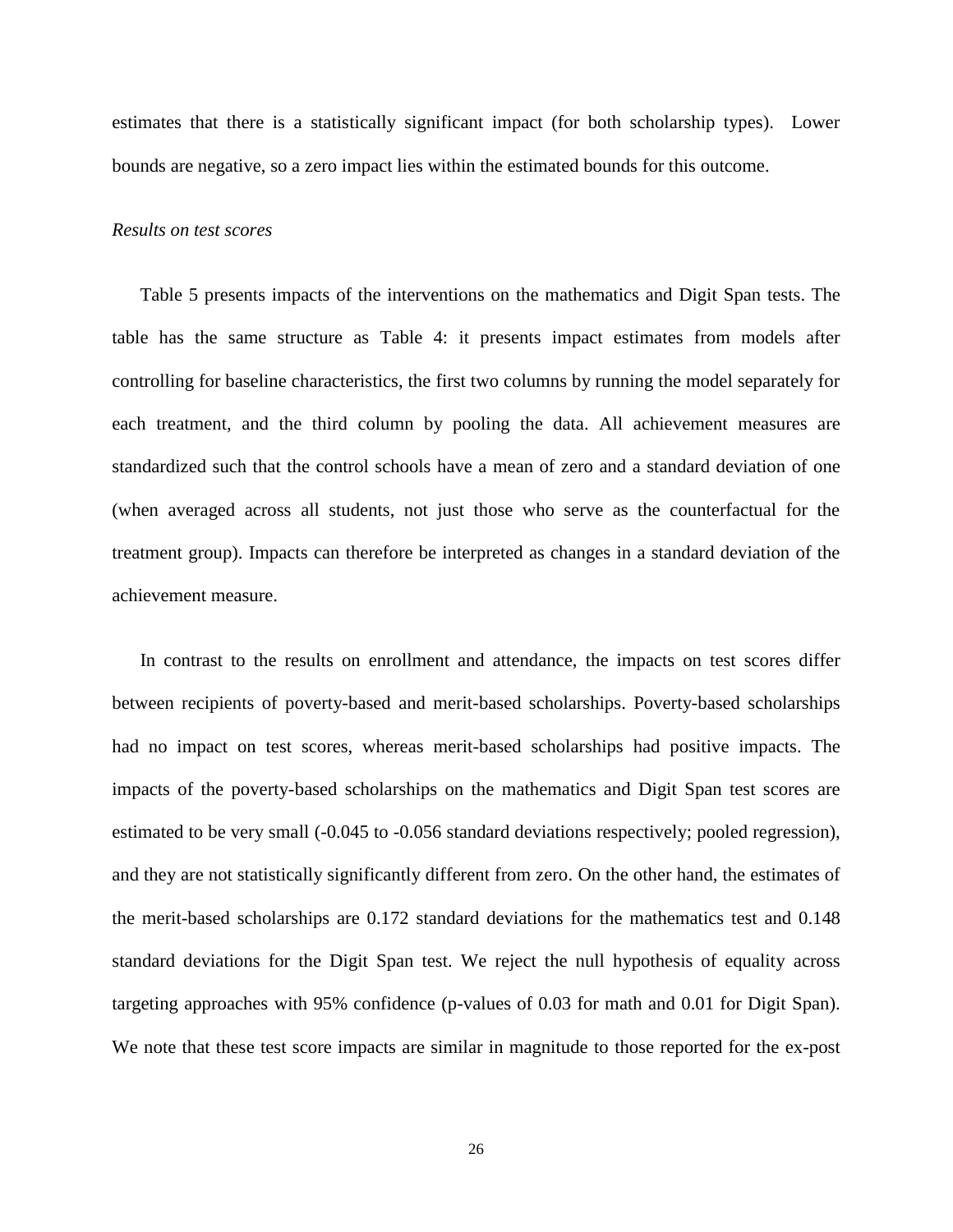merit-based scholarship program evaluated in Busia, Kenya (Kremer, Miguel, and Thornton,  $2009$ <sup>29</sup>

We carry out the same robustness checks as for the school participation indicators. Impacts estimated on the sample that excludes replacement households are very similar: for the poverty treatment impacts are small, negative and not statistically significant; for the merit treatment impacts are positive and significant (size effects are 0.187 standard deviations for math and 0.151 standard deviations for Digit Span). Lee bounds are less precise in this case, but point to a qualitatively similar finding. For the poverty scholarship, the lower bound for both tests is negative and the upper bound positive (and only significant for the Digit Span test) which means that the bounds include zero. For the merit scholarship the lower bounds for both tests are positive (although not statistically significant) and the upper bound positive (both significant) which means that the bounds do not include zero. Despite the fact that the bounding exercise is less tight for test scores, and that the lower bound estimates for the impact of the merit scholarship are not statistically significant, we see these results as consistent with our main finding. That is, whereas both poverty- and merit-based scholarships incentivized students to acquire more schooling, only students who received merit-based scholarships showed any gains in academic achievement.

As discussed, the different results for recipients of poverty-based and merit-based scholarships could potentially derive from the different skills and endowments of individuals in these groups at baseline. We can test this hypothesis directly because some recipients of poverty-

 $29$  Note that it is possible that school resources are more "diluted" in phase 1 schools than in phase 2 schools at endline (because there are two recipient cohorts in the former and only one in the latter). The bias introduced, if this is the case, would be towards finding no impact on test scores (if more resources improve learning outcomes). Moreover, we would not expect such a bias to differ for poverty-based versus merit-based scholarship recipients.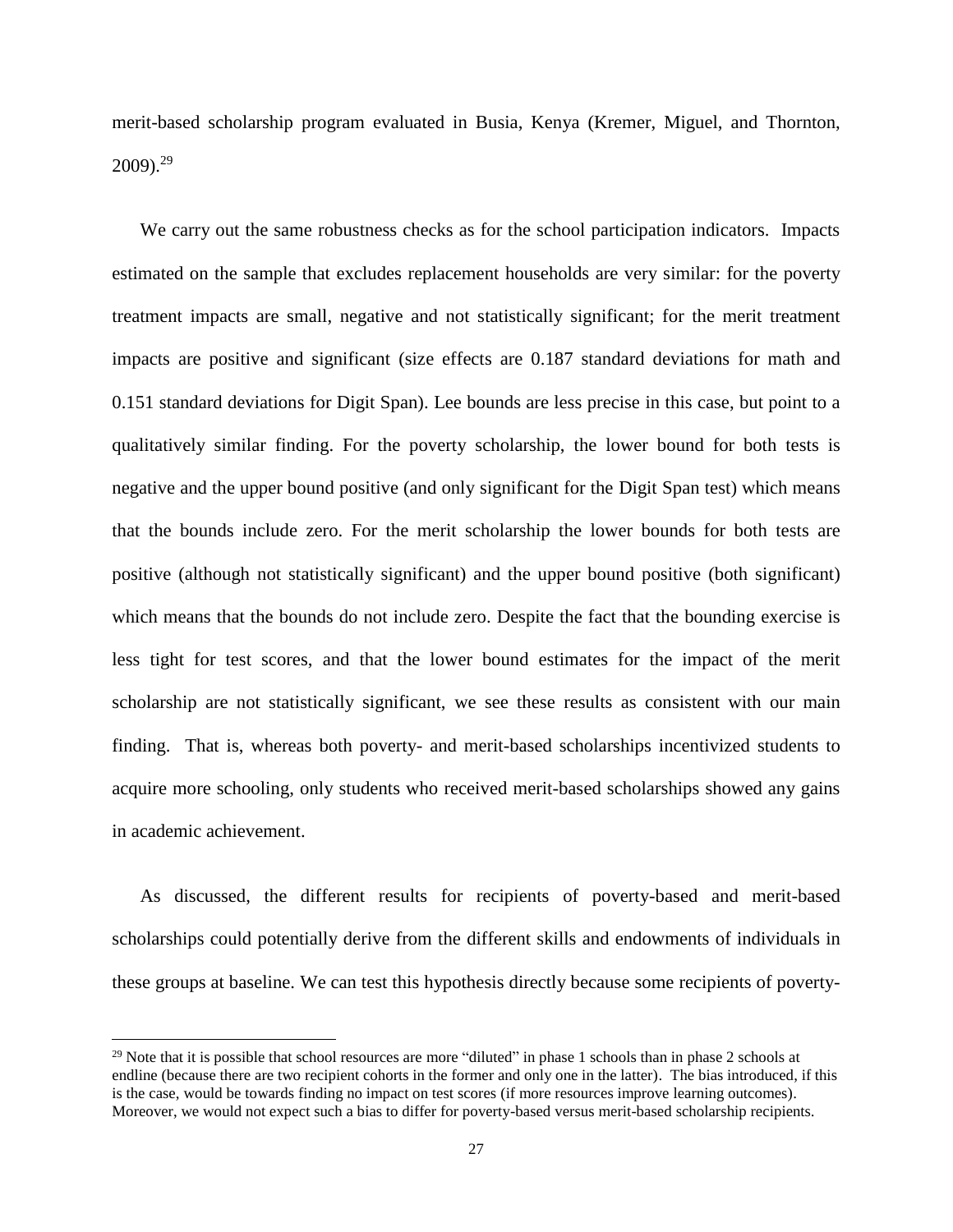based scholarships performed well enough on the baseline test to qualify for merit-based scholarships, had they been in a merit-based scholarship school. These high performers in the poverty-based treatment are "identical" to the high performers in the merit-based treatment in every respect but one: their scholarships were labeled "poverty" scholarships rather than "merit" scholarships. Absent any labeling effects, one would expect to find the same impacts on learning outcomes among these high achievers as among recipients of merit-based scholarships who are similarly poor. This is not what we find.

In order to estimate these heterogeneous effects, we estimate the following models. For each poverty school, we identify students that were below each school's median baseline test score (hereafter "low test") and similarly, for merit schools we identify students below each school's median poverty index (hereafter "low poverty"). We estimate the pooled specification with each outcome variable against the following variables: a dummy variable for poverty treatment, a dummy variable for merit treatment, a dummy variable for "low test", a dummy variable for "low poverty", and two interaction variables: the interaction between poverty treatment and "low test," and the interaction between merit treatment and "low poverty". The coefficient on the dummy variable for poverty treatment is therefore the impact *for the above-average test scoring recipients*; the coefficient on the dummy variable for the merit treatment is the impact *for the above-average poverty recipients*. If these coefficients are not equal, then this means that merit scholarship for poor students have a different impact than poverty scholarships for high scoring students—i.e. that the differently labelled scholarships have different impacts on "identical"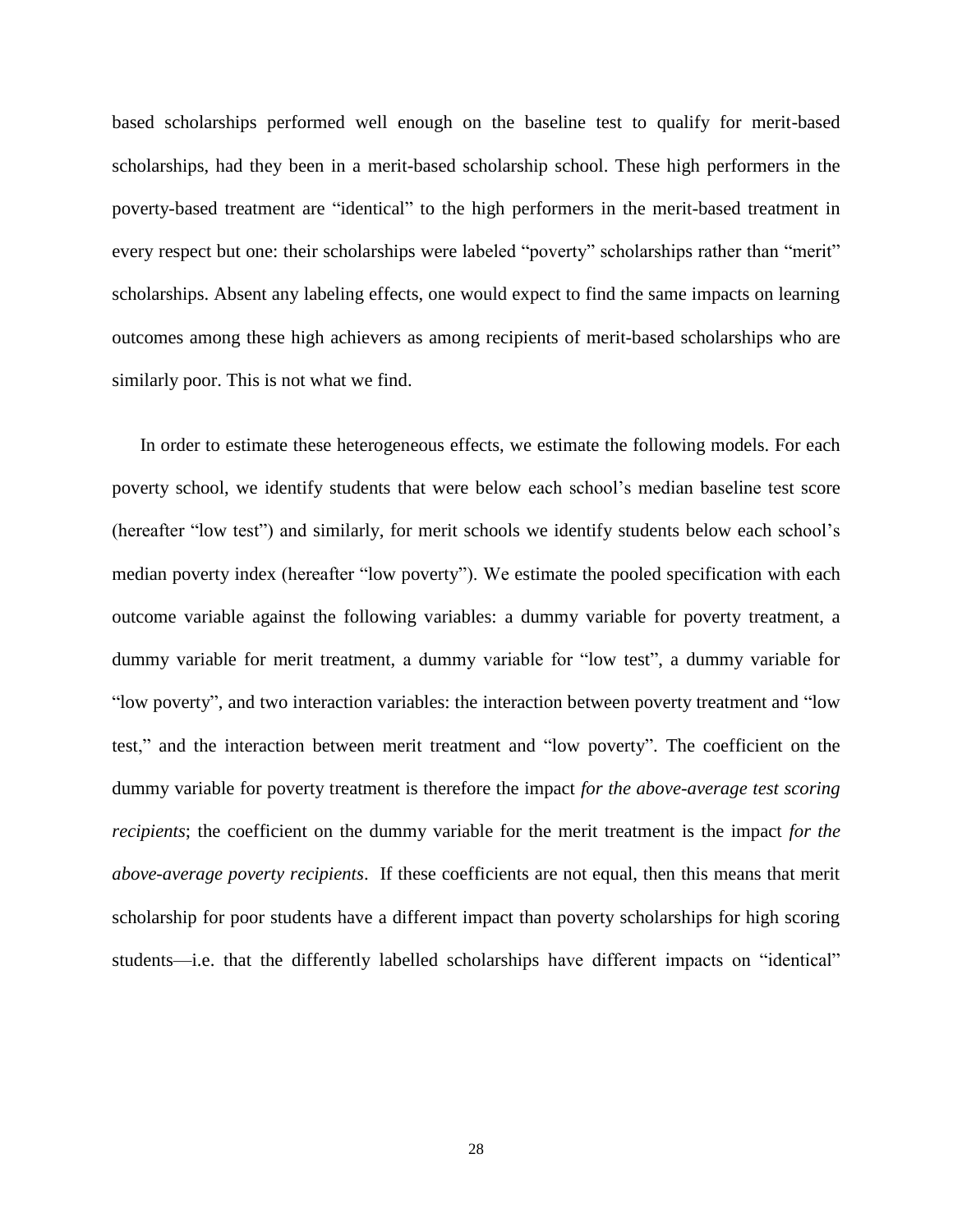students. In all specifications we include baseline controls to account for any imbalances in these subpopulations. $30$ 

The results of estimating this model are reported in Table 6. As it is evident, we lose some power from trying to identify heterogeneous impacts among small subgroups of the population (and we therefore have correspondingly larger standard errors).

For the two main measures of schooling attainment, the probability of Grade 6 completion and the highest grade completed, the impacts of both treatments are positive and significant. The interaction effects are not statistically different from zero suggesting limited heterogeneity in impacts of both types of scholarships on these outcomes. Most importantly, the test fails to reject that poverty scholarships for high scorers have the same impact as merit scholarships among the poorest recipients (p-values for these tests are 0.22 and 0.60 for Grade 6 completion and for highest grade respectively). The results for school hours are qualitatively consistent, but these lack statistical power.

The results are different for the measures of academic achievement. Here we find that the impacts of the poverty scholarships are not statistically significant (with no significant difference between high or low test scoring recipients). On the other hand, the merit based scholarships do have a statistically significant impact (again with no significant differential impact among poorer or less poor recipients). For both measures of achievement, we statistically reject that the impact of the poverty scholarships on high test scoring recipients is equal to that of merit scholarships

<sup>&</sup>lt;sup>30</sup> We tested for differences at baseline between low- and high-test/poverty index for poverty and merit treatments. For the majority of cases, we failed to reject the null hypothesis of equality. Results are available from the authors on request.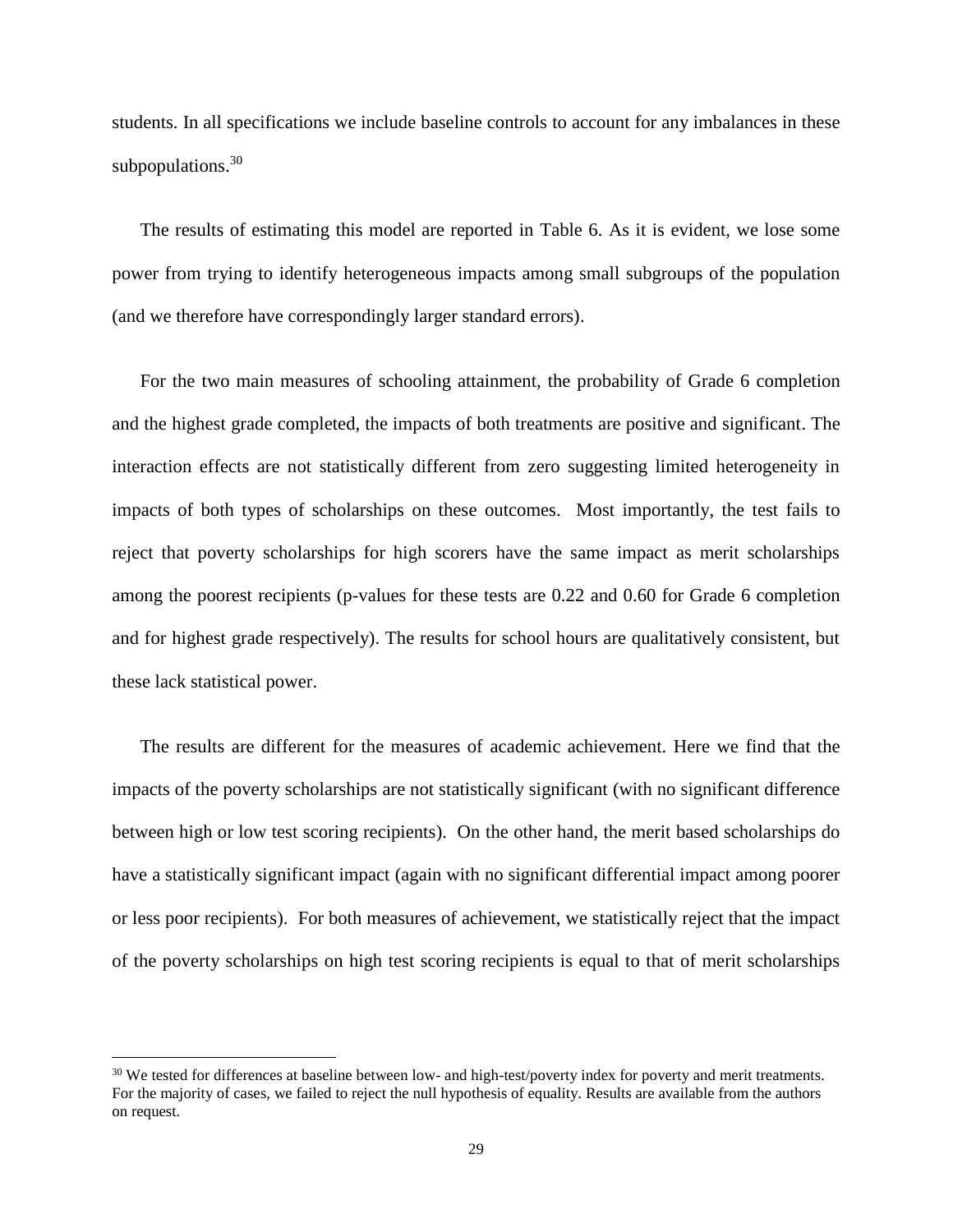for high poverty recipients (p-values of 0.07 and 0.01 for math and for Digit Span respectively). $31$ 

In summary, we see these estimates as pointing to the notion that the labeling or framing of the scholarships shaped their impact. Absent such shaping one would expect high testing recipients who receive a poverty scholarship to have the same outcome as merit scholarship recipients who are poor. But poverty-based scholarships do not appear to have induced better test results among recipients who also had high test scores at baseline, whereas the merit-based scholarships did induce better test scores among all individuals, poor or not poor at baseline.<sup>32</sup>

## *Regression Discontinuity Design Results*

 $\overline{a}$ 

Because the scholarship offers are made according to strict criteria, applicants "just above" and "just below" the cutoff for eligibility could be compared using a regression discontinuity design (RDD) approach to evaluate program impact. The implementation of the selection rules was carried out in a way closely consistent with the intent: A comparison of the official list of scholarship recipients promulgated by the Ministry of Education with the list generated by the firm hired to carry out the scoring and ranking yields no discrepancies. Spot checks at a number of schools yielded no cases of manipulation of the selection process.

Table 7 presents results of the RDD strategy.<sup>33</sup> It is worth noting that the RDD procedure is a local estimation, whereas the results presented so far in the paper are average treatment effects.

 $31$  As in the earlier robustness checks, we re-estimate the model excluding the replacement households and find the same pattern: we cannot reject equality of impacts for the school participation effects, while we do for the math and Digit Span tests. Results are available upon request.

 $32$  As suggested by an anonymous referee, we also fit models for heterogeneous effects by gender, without finding any significant effect. Results are available on request.

<sup>&</sup>lt;sup>33</sup> Barrera-Osorio et al (2014) presents the main tests that validate the use of the RDD estimation.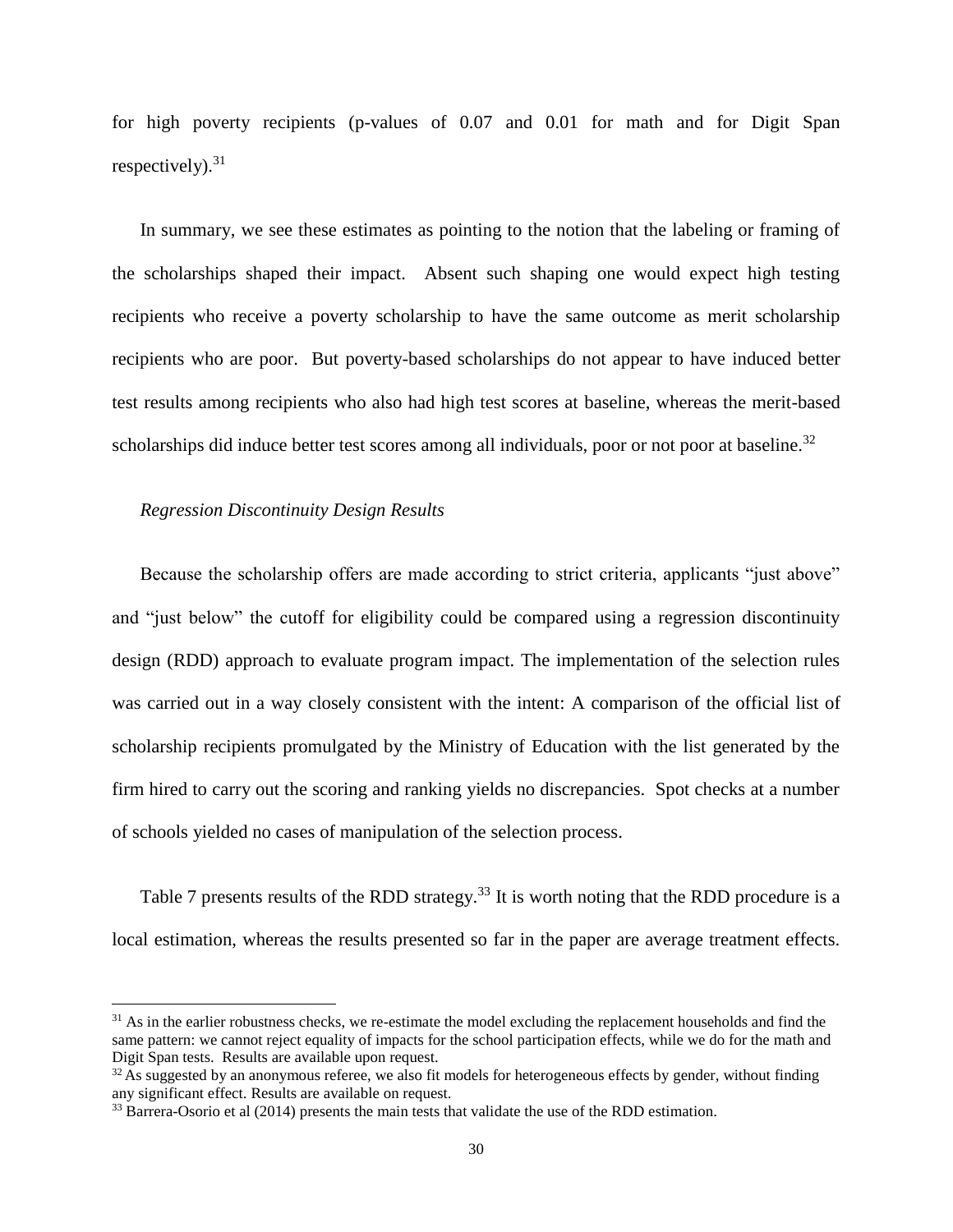Moreover, in order to gain power, we augment the RDD analysis sample with data from the second cohort (when there was no longer a "pure" control group). Both of these reasons suggest caution while comparing the RCT and RDD results. We nevertheless believe that the RDD provide a useful additional check on the robustness of our findings.

RDD results are very similar to the RCT results. The point estimates for the (local) effect of merit treatment on highest grade completed is 0.51 (and statistically significant); the analogous estimate for the poverty treatment is 0.20 (not statistically significant). In contrast, the effects of treatment on mathematics are 0.04 (not significant) and 0.34 (statistically significant) for poverty and merit treatment respectively. These results were stable to different bandwidths and control functions.<sup>34</sup> These results corroborate the asymmetry found in the RCT estimation: positive results on enrollment for both treatments, but only positive effects on mathematics for the merit treatment.

## **6. Pathways and program efficiency**

#### *Pathways*

 $\overline{a}$ 

Both types of scholarships studied here plausibly provide incentives for students or their families to increase effort. We use two measures, based on the data available from household interviews, to assess the program's impact on the hours that students study outside of school, and the share of family expenditures going to education-related items such as textbooks.

 $34$  The results in the table are from a parametric estimation, with a bandwidth of  $+/-15$  points, controlling by linear forcing variable and linear interaction at both sides of the discontinuity. For brevity, we present the results for highest grade completed and mathematics. Barrera-Osorio et al (2014) presents results for alternative specifications.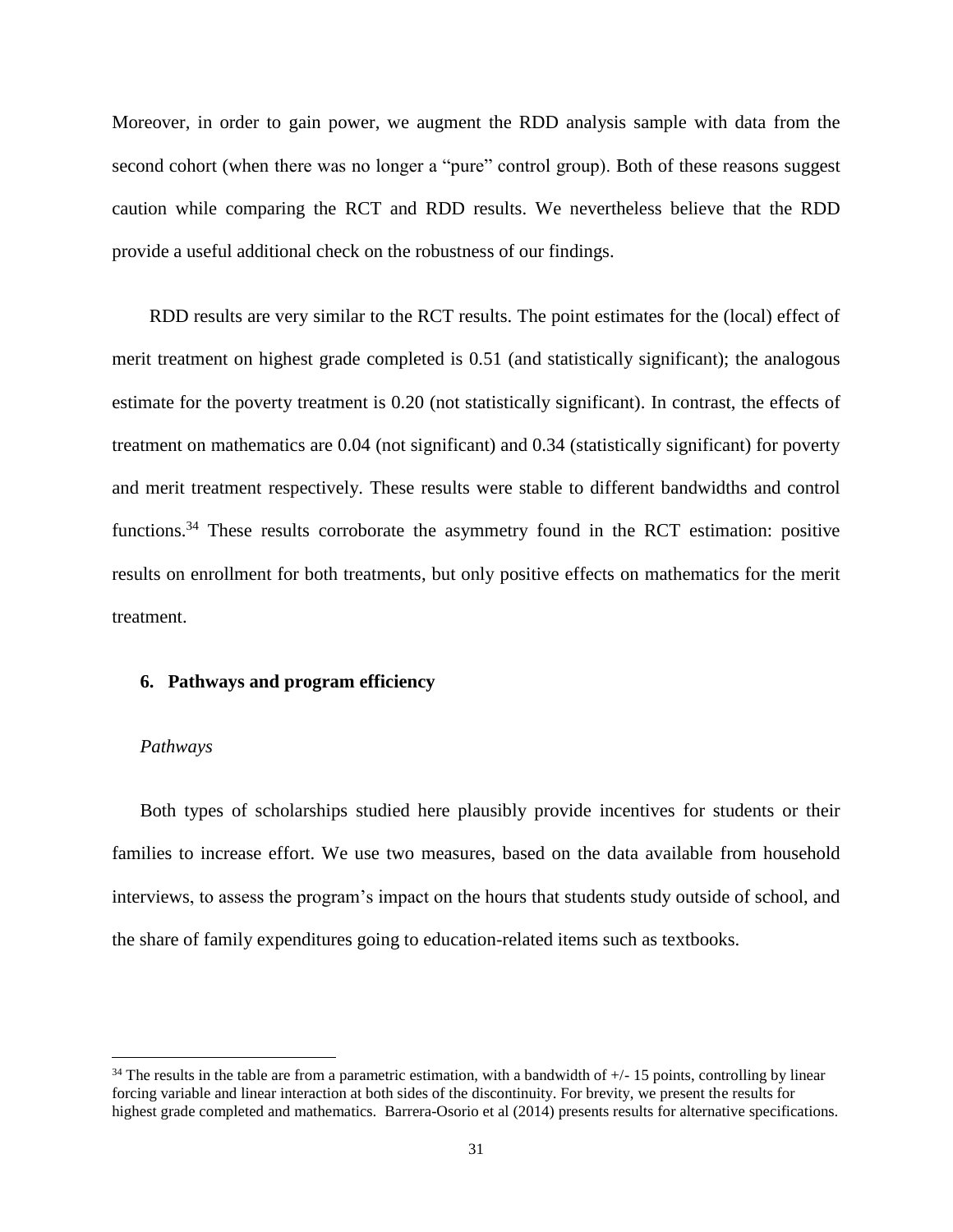As a reference point, students in both the poverty and merit control groups spent around 3.4 hours per week doing school tasks outside of school, and total household expenditures on education averaged approximately US\$ 21. Merit-based scholarship recipients spent more time doing academic work outside of school compared to the control group (an increment of 0.64 hours); the impact for poverty-based scholarship recipients is smaller  $(0.48$  hours) and statistically insignificant (Table 7). However, we fail to reject the null hypothesis of equality of effects (p-value 0.65). Similarly, spending on education differs by type of scholarship received. Households with a merit-based scholarship recipient spent US\$ 4.54 more on education than control students' households, whereas households that received a poverty-based scholarship did not discernibly increase expenditures on education (point estimate of -1.529. not statistically significant). In this case, we reject the null hypothesis of equal effects (p-value of 0.06).

To illustrate the magnitude of the association between the measures of effort and achievement outcomes, we estimated a simple model that regresses each test score outcome against each effort variable (hours of study outside school and household expenditure in education). The coefficient estimate of hours of study outside the school on math results is 0.0425 (with a t-statistic of 3.34) and on Digit Span is 0.028 (t-statistic of 3.35). The coefficient estimate of household expenditure and math is 0.003 (t-statistic of 3.72) and for the Digit Span test is 0.0017 (t-statistic of 2.23).<sup>35</sup> In short, there is a statistically significant association between the outcomes and the measures of effort.<sup>36</sup>

<sup>&</sup>lt;sup>35</sup> We estimated heterogeneity effects for these mechanism (analogous to Table 6), but due to low power, the estimates are highly imprecise.

<sup>&</sup>lt;sup>36</sup> We nevertheless acknowledge that these measures of effort may not be sufficient in magnitude to explain the test score differences. We think of these as proxies for a broader set of differences in effort which we do not directly observe.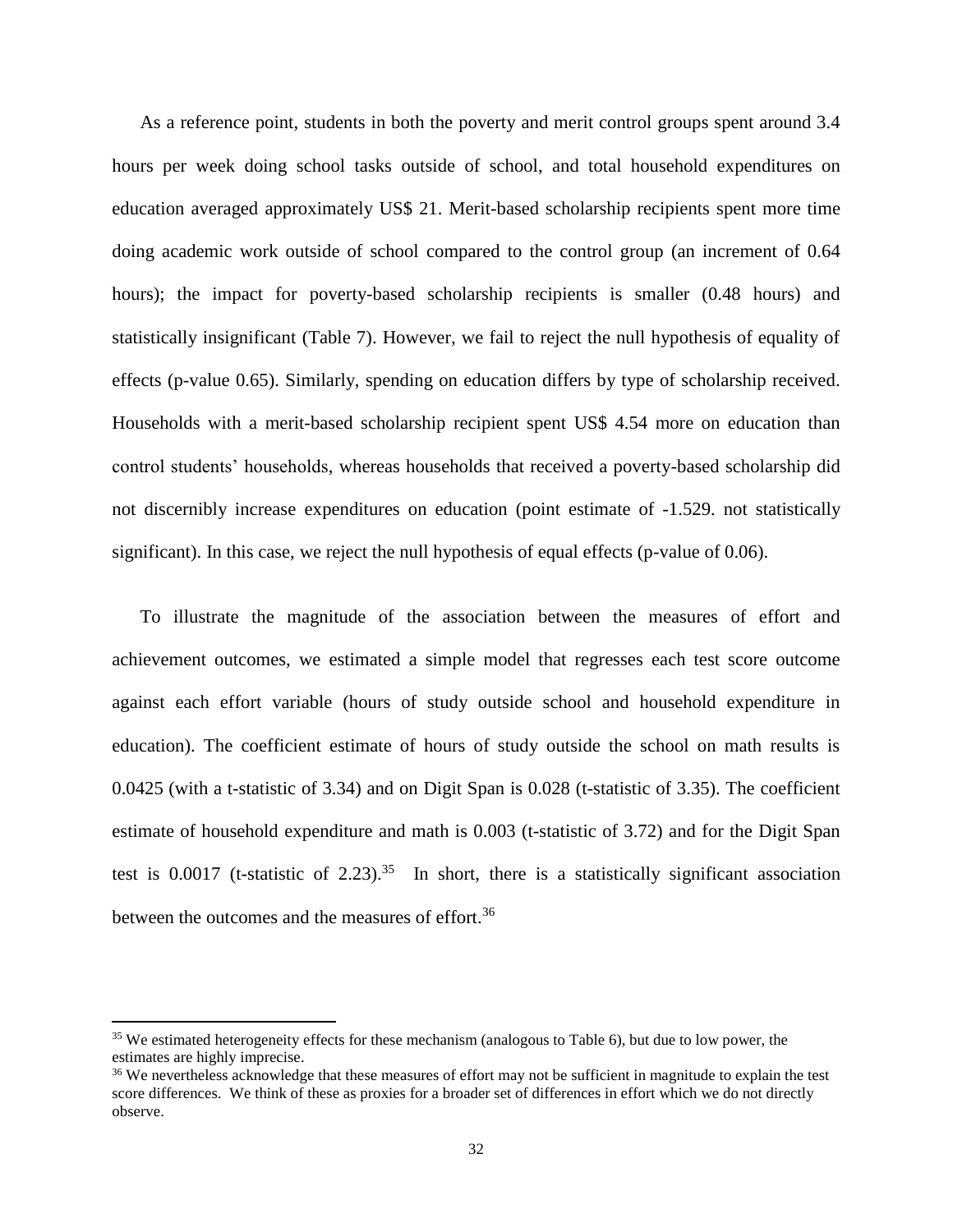In sum, it appears that students work harder, and families spend more on education, when a merit-based scholarship is awarded. No such impacts are seen among recipients of poverty-based scholarships.

We are unable to investigate a different student- and family-level pathway that may have led to differential impacts, namely different beliefs on the part of recipients and their families in the two study arms. As mentioned above, other programs have shown that the promise of a cash transfer conditional on high endline performance on a test have led to better test scores (Kremer, Miguel and Thornton 2009). It is possible that recipients of the merit scholarships in Cambodia believed that high performance was required to retain the scholarship. While this is a possibility, we do not have any empirical or anecdotal evidence to suggest that recipients believed this. Moreover, program socialization was the same in poverty- and merit-based schools, and program rules included the exact same conditionalities. Nevertheless, if such a process was indeed playing out, we do not see this as wholly inconsistent with our interpretation of the results. If labeling a scholarship as based on merit induced the mistaken belief that it was tied to future performance, and that mistaken belief led to better learning outcomes (perhaps through the effort pathways discussed above) then we would see this as supportive of our overall findings. This is, of course, different from explanations linked to concepts such as stereotype threat but it would be consistent with different behavioral responses to differently labelled transfers.

It is important to recognize that the scholarship program could influence the behavior of not just students and their families, but also of other actors such as teachers. For instance, altruistic teachers may provide more attention to students with poverty scholarships to help them retain their scholarships. It is also possible that teachers exert more effort with scholarship students if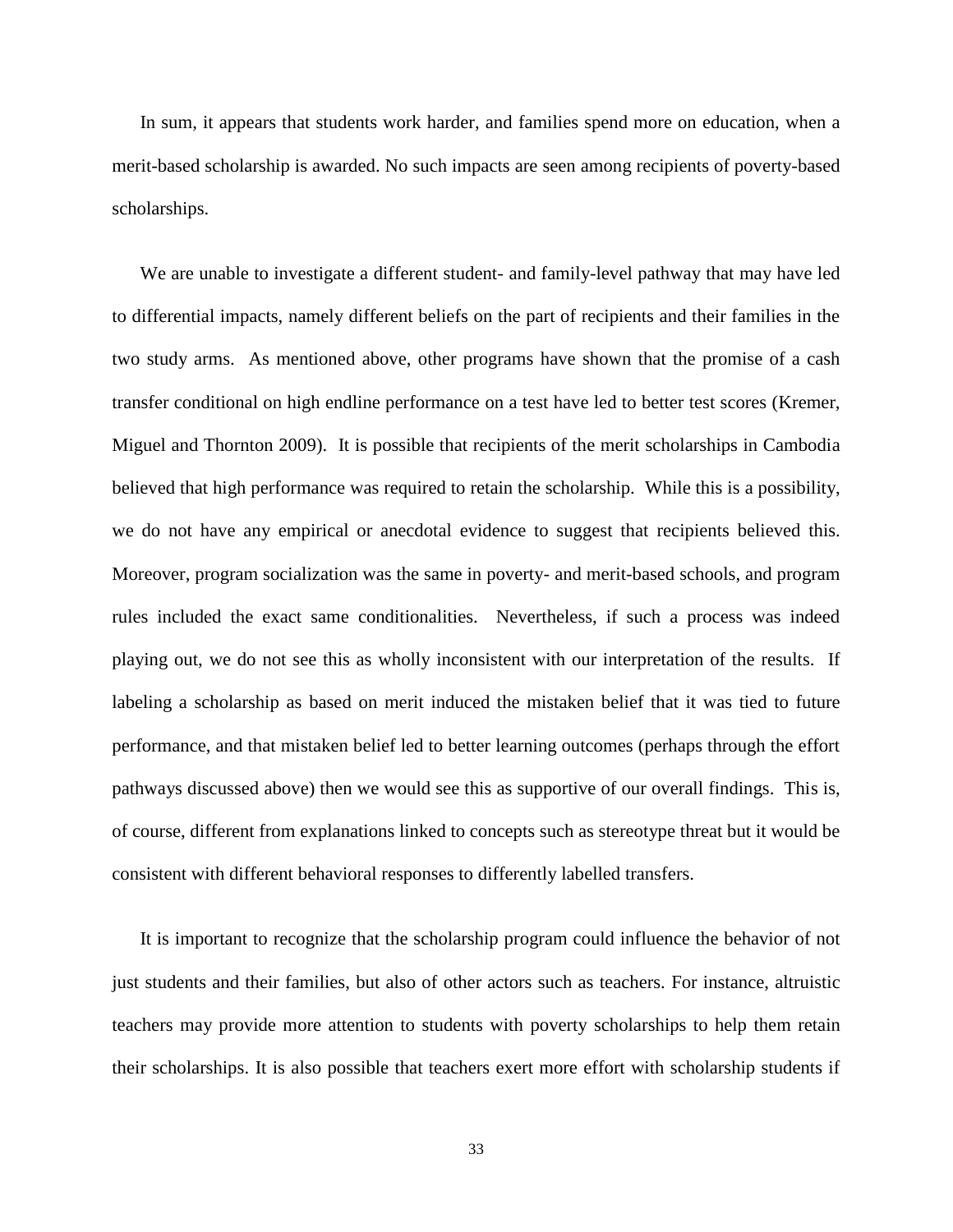parents pressure them to do so. Banerjee and Duflo (2006) discuss changes in teacher motivation arising from greater accountability to families in the context of a scholarship program. Last, teachers might put more effort into students who are labeled high performers (so-called "Pygmalion effects"; see Jacobson and Rosenthal 1968). As such, school actors (such as teachers) may also differentially change their behavior depending on how the scholarships are labelled.<sup>37,38</sup> Our data do not allow an analysis of these supply-side effects: we note, however, that for these supply-side effects to drive our results they would need to play out differently for recipients of poverty-targeted as opposed to merit-targeted recipients. So while the pathway may be different from the "effort" effect discussed above, it nevertheless reflects a differential behavioral response to the labeling of the scholarships.<sup>39</sup>

# *Program equity and efficiency*

 $\overline{a}$ 

Given the two targeting approaches, the Cambodia pilot scholarship program is well suited to shed light on the potential tradeoff between efficiency—defined as achieving more per dollar transferred—and equity—defined as reaching the poorest members of the population. <sup>40</sup> Analyses

<sup>&</sup>lt;sup>37</sup> There is little scope for explicit "tracking" of students across classes in these schools. At baseline, 90% of schools had only one Grade 4, Grade 5 and Grade 6 classroom suggesting limited scope for reallocating students across classrooms.

<sup>&</sup>lt;sup>38</sup> The current consensus of the literature on the Pygmalion effect is that it exists but is small. Teachers also tend to correct information as the academic year progresses (Jussim and Harber, 2005)

<sup>&</sup>lt;sup>39</sup> An additional pathway could be differential classroom dynamics/peer-effects induced by the alternative targeting schemes. If merit scholarships draw in higher achieving students whereas poverty scholarships draw in low achieving students, then the resulting classroom composition might be different in a way that affects learning through a channel that is not labeling (e.g. teachers responding differently to a different mix of students). While this is a possibility, and we cannot rule it out conclusively, we do not think that it is at play here. First, we find no learning impacts on non-recipient peers which suggests that this effect impact would only affect recipients—which seems inconsistent with the notion that it is affecting classroom dynamics as a whole. Second, the magnitude of our estimates suggests that scholarships result in an additional 2-3 students per classroom (out of 10-12) which we think is likely insufficient to substantively alter the classroom dynamics.

 $40$  In a separate exercise we investigated a different dimension of equity, namely the impact of the program on nonrecipients within the same school. We find that the poverty-based intervention was associated with higher enrollments among non-recipient peers, but find no other substantive or significant impacts. The results are available from the authors on request.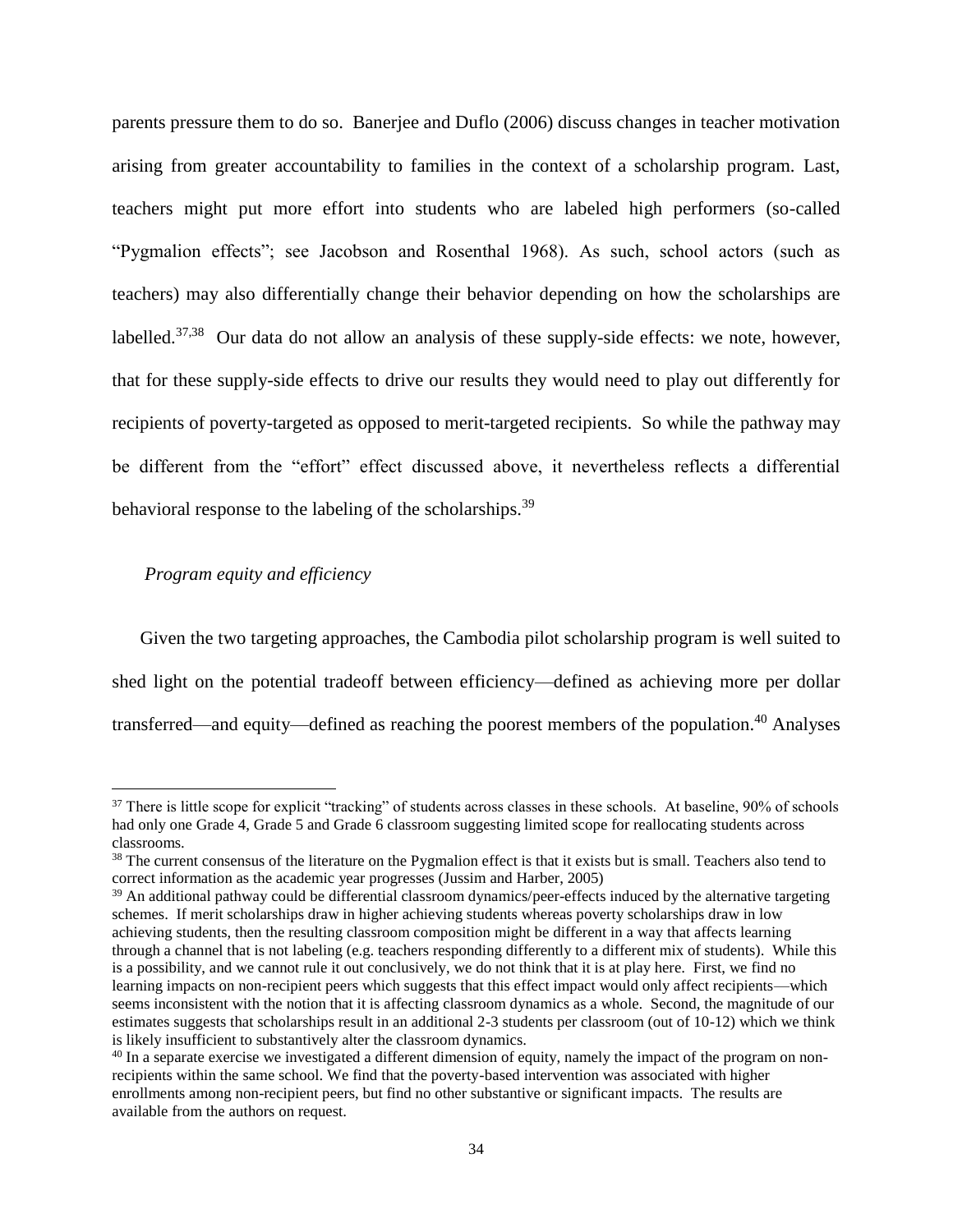of the socioeconomic profile of program applicants and recipients under the two targeting schemes, and comparisons to the national distribution of socioeconomic characteristics, suggest that both targeting approaches are heavily skewed to the poor. The first panel in Figure 4 shows that 50% of those who applied to the program are in the poorest nationally-benchmarked wealth quintile (70% in the poorest two quintiles); fewer than 3% of applicants were from the richest quintile. The fact that the program was targeted to poor areas and to schools serving high concentrations of poor children in Cambodia accounts for this pattern. Unsurprisingly, scholarships targeted to the poorest from each school yields a greater pro-poor distribution of benefits than when targeting by merit. In the poverty-targeted schools, 63% of applicants were from the poorest quintile of the population (85% were in the poorest two quintiles). Merit-based targeting is less pro-poor but is still able to reach the poorest groups in the population. In the merit-targeting schools 54% of applicants were from the poorest quintile of the population (and 76% from the poorest two quintiles).

The finding that merit-based targeting did not result in an overall regressive scheme is a reassuring result. Part of this may be due to the fact that there is an overall weak correlation between baseline test scores and baseline poverty among the targeted students. We estimate that, of the merit-based scholarship recipients, 56% would have received a scholarship had the school been a poverty-based one; of the poverty-based scholarship recipients, 52% would have received a scholarship had the school been a merit-based one.<sup>41</sup>

<sup>&</sup>lt;sup>41</sup> One might be concerned that the lack of a strong association between the poverty score and test score performance could be due to poor measurement of either or both of these measures. We do not believe this to be the case. The "poverty score" discriminates well between households that own assets that are associated with higher consumption levels and those that don't; it correlates well with other aspects of monetary welfare—including consumption per capita at endline in the control group (the correlation coefficient is -0.13 with log per capita expenditures which is statistically significant with p<0.01); and higher poverty predicts lower grade attainment among the control group. The baseline test score has a Cronbach alpha of 0.85 (which is considered high); there is a positive correlation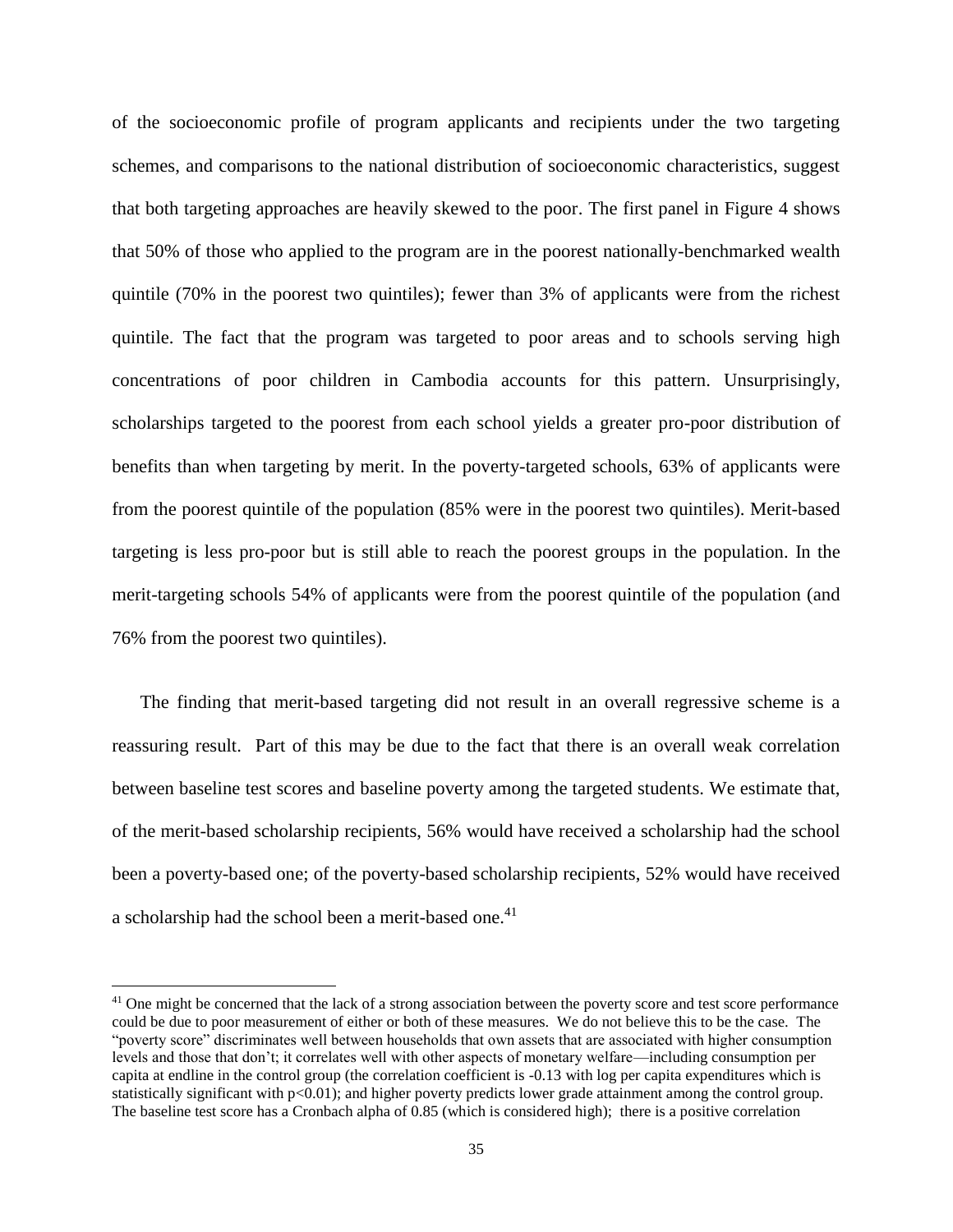It is possible that the relatively narrow geographic targeting of the program led to this result: indeed, the locations for this intervention are remote and poor and there is relatively limited heterogeneity in student poverty. This raises the question of whether our results are generalizable. In other settings—for example, where there is greater heterogeneity in student poverty levels—the tradeoff between the alternative targeting strategies might be starker. Nevertheless, to the extent that the result is somewhat generalizable, the findings suggest that there may be ways to enhance both equity and efficiency in this type of program. Indeed, if poverty-based scholarships trigger lower motivation and effort (or other behaviors that affect learning outcomes) than a merit-based scholarship, not because of differences in the underlying skills of the population, but because of framing, this will affect how the equity-efficiency tradeoff is made. If the framing of merit-based scholarship triggers high motivation and selfesteem (or other behaviors) then this targeting mechanism can induce efficiency gains.

## **7. Conclusions**

 $\overline{a}$ 

The fact that some students were able to take better academic advantage than others from additional school exposure highlights an issue rarely addressed in previous evaluations of CCT programs. Recent evidence on monetary incentives for schooling shows that students are able to change their behavior on the margins that are under their control—for example, enrollment and attendance. These positive effects do not necessarily translate into test score gains, however. For example, despite the fact that Mexico's Oportunidades program—a rigorously evaluated CCT program—induced students to enroll and attend additional years of school, the program did not

between the correct answer to each item on the test and the overall test score, and a negative correlation between each incorrect answer and the overall test score; and it correlates with other measures of performance—including math and Digit Span test scores at endline in the control group (the correlation coefficients are 0.12 and 0.11 with math and Digit Span respectively, both of which are statistically significant with p<0.01).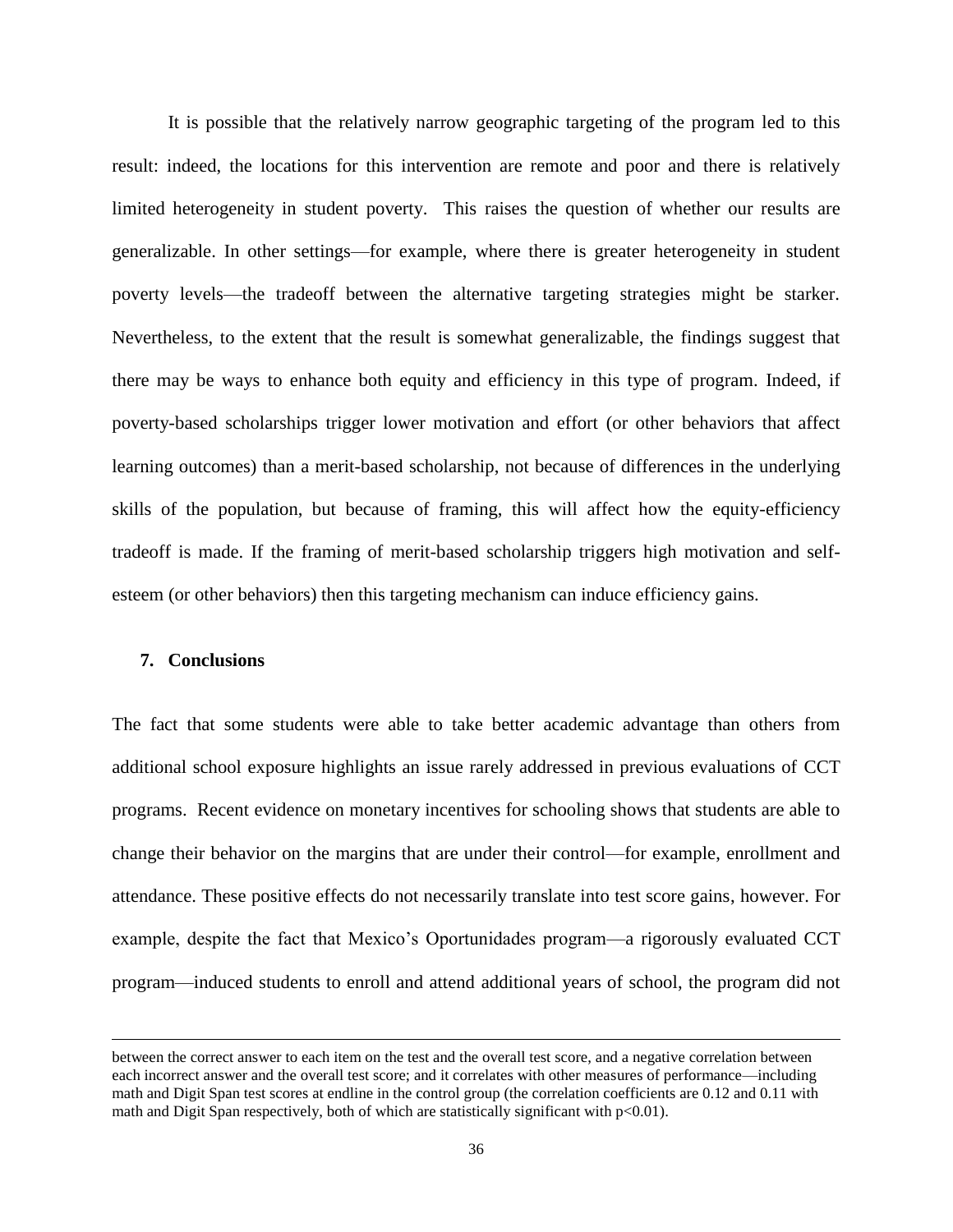induce better test scores. A recent set of papers has argued that education systems in developing countries are typically tailored towards better-off and better-skilled students. Specifically, Glewwe, Kremer, and Moulin (2009) show that only the strongest students at baseline were able to take advantage of textbooks that were provided to schools in Kenya. Furthermore, Duflo, Dupas, and Kremer (2011) show that teachers who were assigned to students at the bottom of the achievement distribution were less likely to teach.

The most important finding of our study is the asymmetry of response to the two targeting mechanisms. Both poverty-based and merit-based targeting schemes induce higher enrollment and attendance, yet only the merit-based mechanism induces positive effects on test scores, and the merit-based students (and their households) exhibit a higher level of effort in education. These results are not driven by differences in baseline skills across recipients of the two types of scholarships. Poorer students who are academically prepared do not gain significantly in skills and knowledge (measured by test scores) from the additional schooling they receive as a result of the simple poverty-targeted incentive. Clearly more work is needed—in Cambodia and elsewhere—to establish the best approach to ensure that additional schooling translates into learning. Remedial lessons for students in the early grades, or increasing school readiness among poorer students, for example through early child development programs, might be approaches to try. Indeed, data from Cambodia suggest that children suffer from substantial delays in cognitive development, which hamper their school readiness (Naudeau et al., 2011).

The experience evaluated in this paper suggests another approach, based on the finding that incentivizing school attendance in a way that recognizes academic potential can pay off in measurable learning outcomes. By changing the framing of the program, and the associated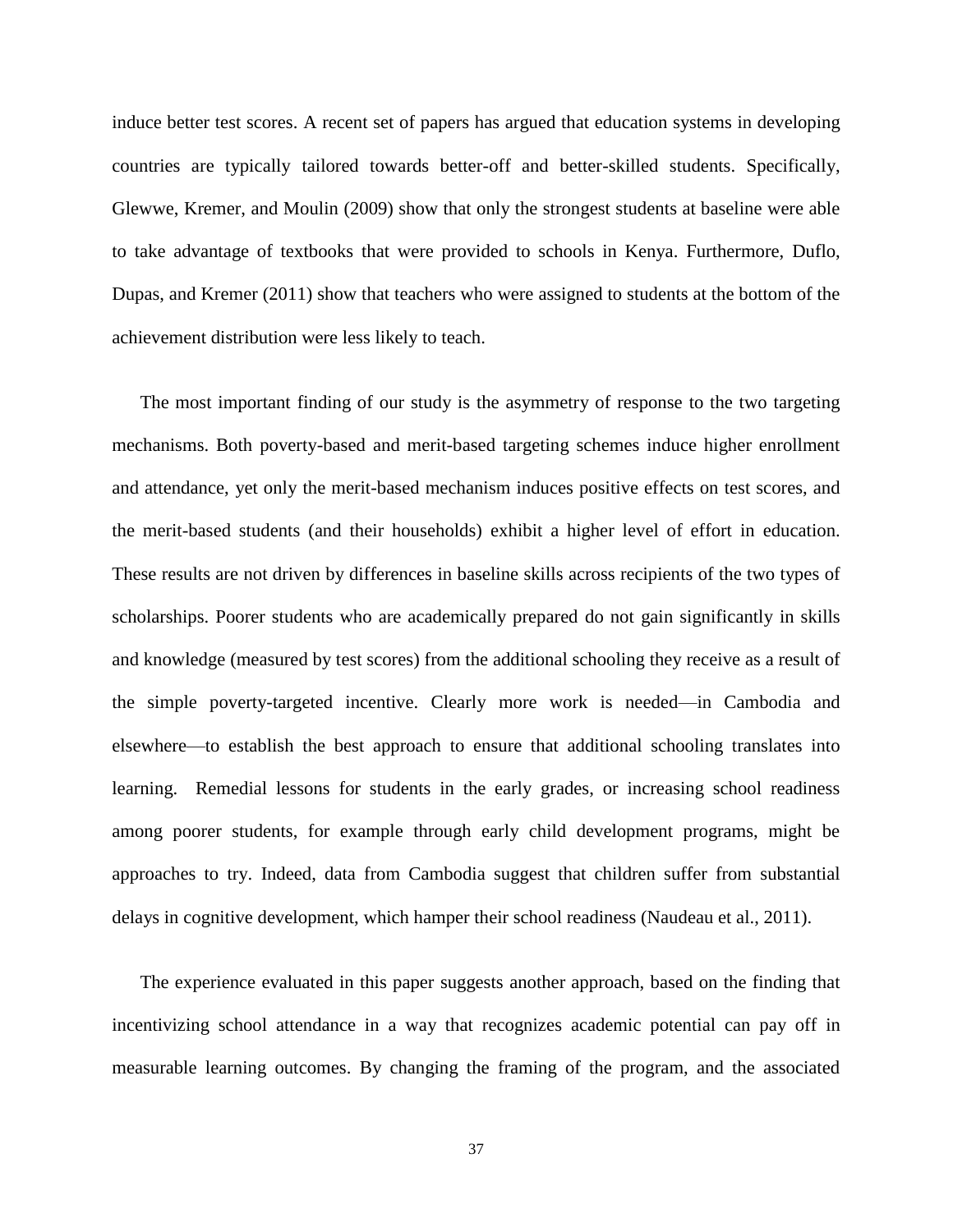labeling of the recipient, the merit-based scholarships distributed by the program led to better learning outcomes. We are able to explore two pathways for how this might have worked. We find that merit-scholarship recipients and their families appear to have been motivated to exert greater effort: in terms of hours spent studying and in terms of education expenditures. Povertybased recipients did not appear to have been motivated in a similar way.

We recognize that our results are subject to a number of caveats. An ideal "labeling" experiment would have been to randomly assign scholarships and randomly assign labels within schools. This is not our approach. We interpret the fact that impacts on learning are different for recipients with "identical" characteristics, but for whom the labeling of the scholarship differs, as evidence of "labeling" effects. This is perhaps a broad understanding of the term—it encompasses behaviors of a number of agents. We document two specific behaviors of two such agents—students and their families—but there are others that we cannot—such as beliefs about scholarship retention or teacher behaviors. Understanding what is driving the different responses, and assessing the response of teachers to these different targeting approaches, would be useful for future research to shed light on.

Our findings nevertheless suggest that it should be possible to frame demand-side incentive programs in a way that maximizes their impact on learning outcomes. Such an approach could be undertaken in a way that does not necessarily imply a stark tradeoff between equity and efficiency. Indeed, the results show that among poorer children who received merit-based scholarships, the impacts on school participation as well as test scores were large. Scaling up an approach that targets students with an incentive that recognizes their high academic potential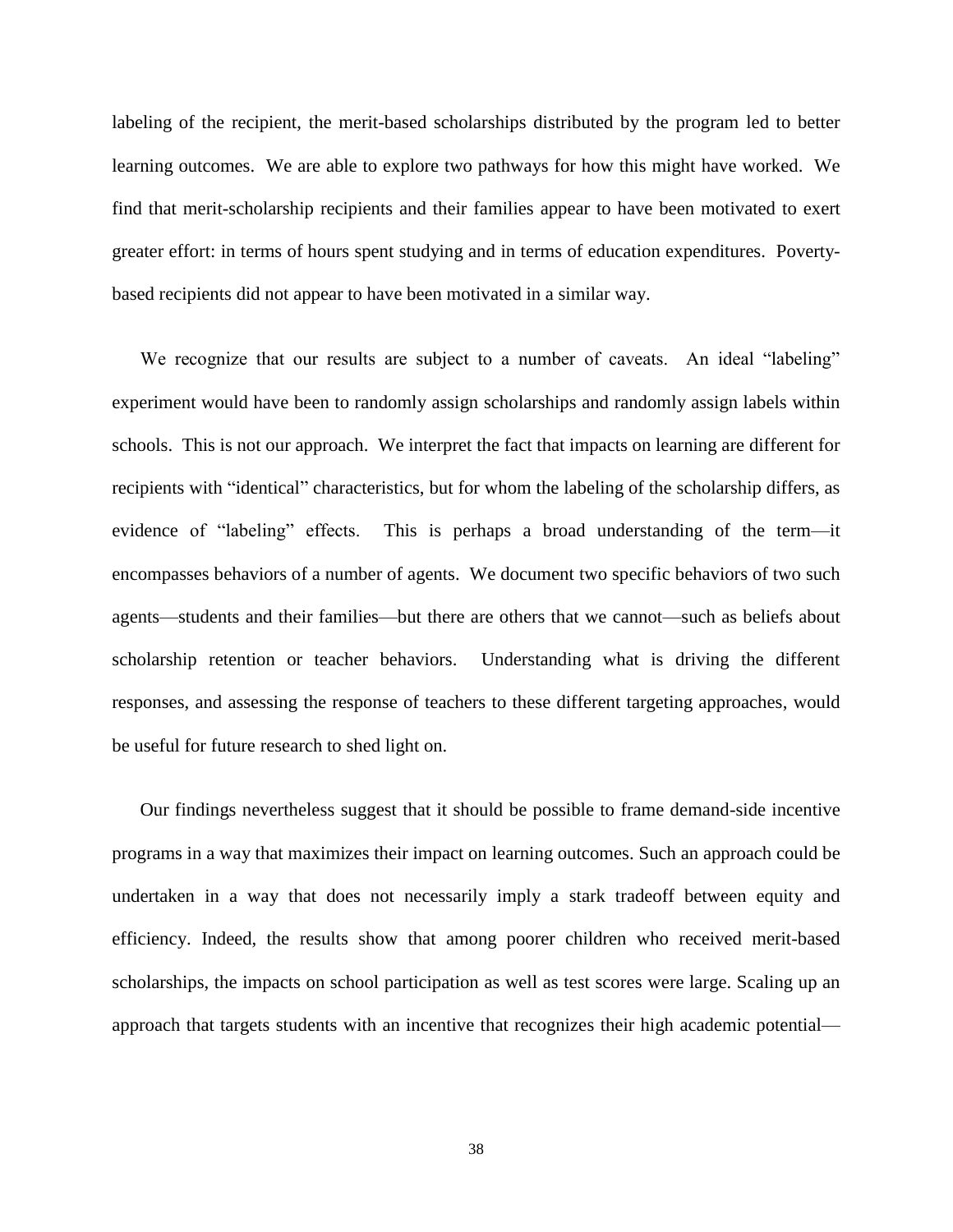while ensuring that the poorest student are among that set—is likely to maximize both the equity and efficiency objectives of the program.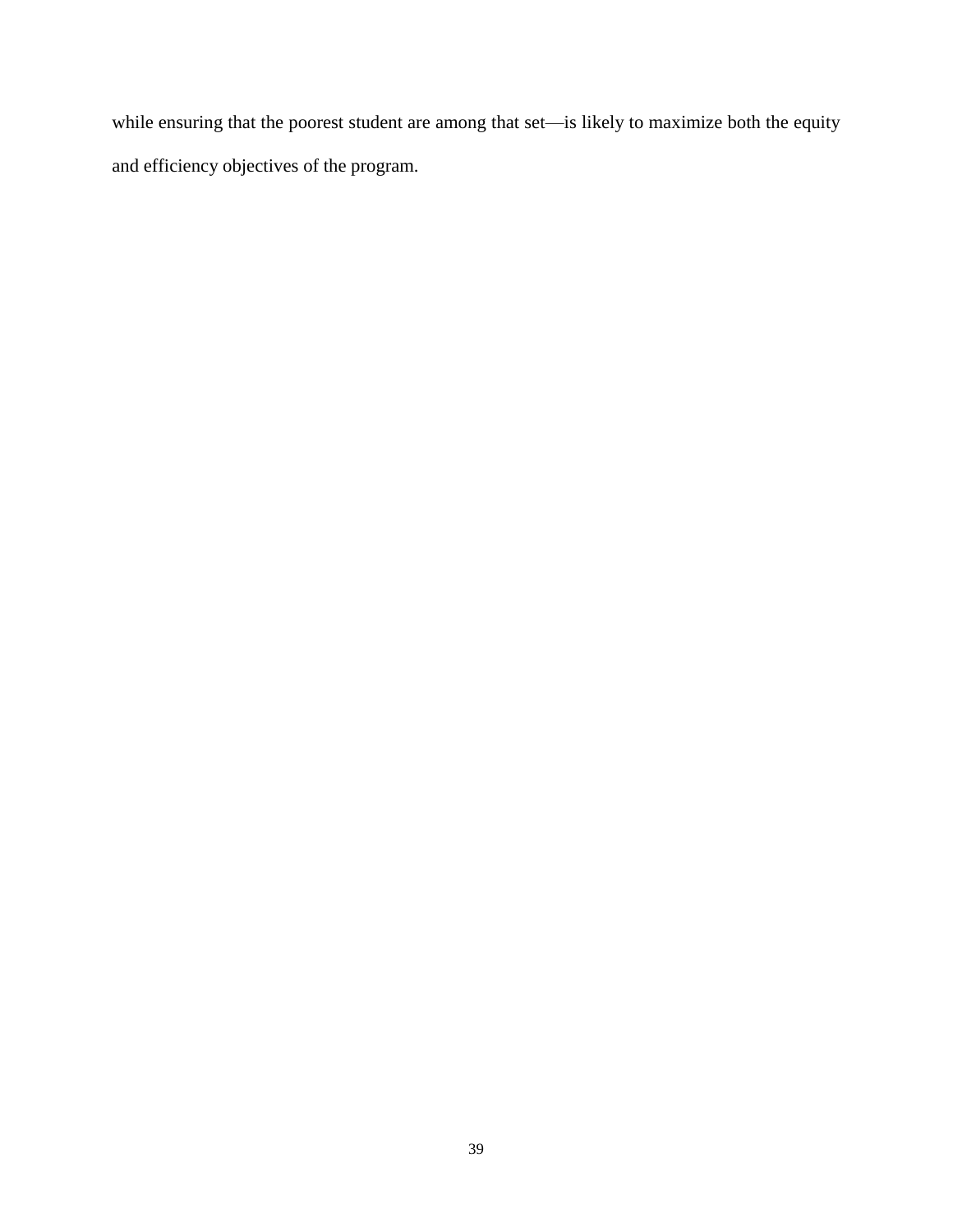## **References**

- Angrist J. and V. Lavy. 2009. "The Effects of High Stakes High School Achievement Awards: Evidence from a Randomized Trial" *American Economic Review*, 99:4, pp. 1384-1414
- Aronson, J., Lustina, M. J., Good, C., Keough, K., Steele, C. M., & Brown, J. 1999. "When white men can't do math: Necessary and sufficient factors in stereotype threat." Journal of experimental social psychology, 35(1), 29-46.
- Baird, S., Ferreira, F.H.G., Özler, B. and Woolcock, M. (2013) Relative effectiveness of conditional and unconditional cash transfers for schooling outcomes in developing countries: a systematic review. Campbell Systematic Reviews 2013: 8, pp. 1–124. DOI: 10.4073/csr.2013.8.
- Baird, Sarah, Craig McIntosh and Berk Özler, 2011. "Cash or Condition? Evidence from a Cash Transfer Experiment," *The Quarterly Journal of Economics*, 126(4), pages 1709-1753.
- Banerjee, Abhijit, and Esther Duflo. 2006. "Addressing Absence." *Journal of Economic Perspectives*, 20(1): 117–132.
- Bardhan, P. 1996. "Efficiency, equity and poverty alleviation: policy issues in less developed countries." *The Economic Journal*, 106(438), pages 1344-1356.
- Barham, T., Macours, K., and Maluccio, J. A. 2013. "More schooling and more learning? Effects of a Three-Year Conditional Cash Transfer Program in Nicaragua after 10 years." IDB Working Paper Series no IDB-WP-432.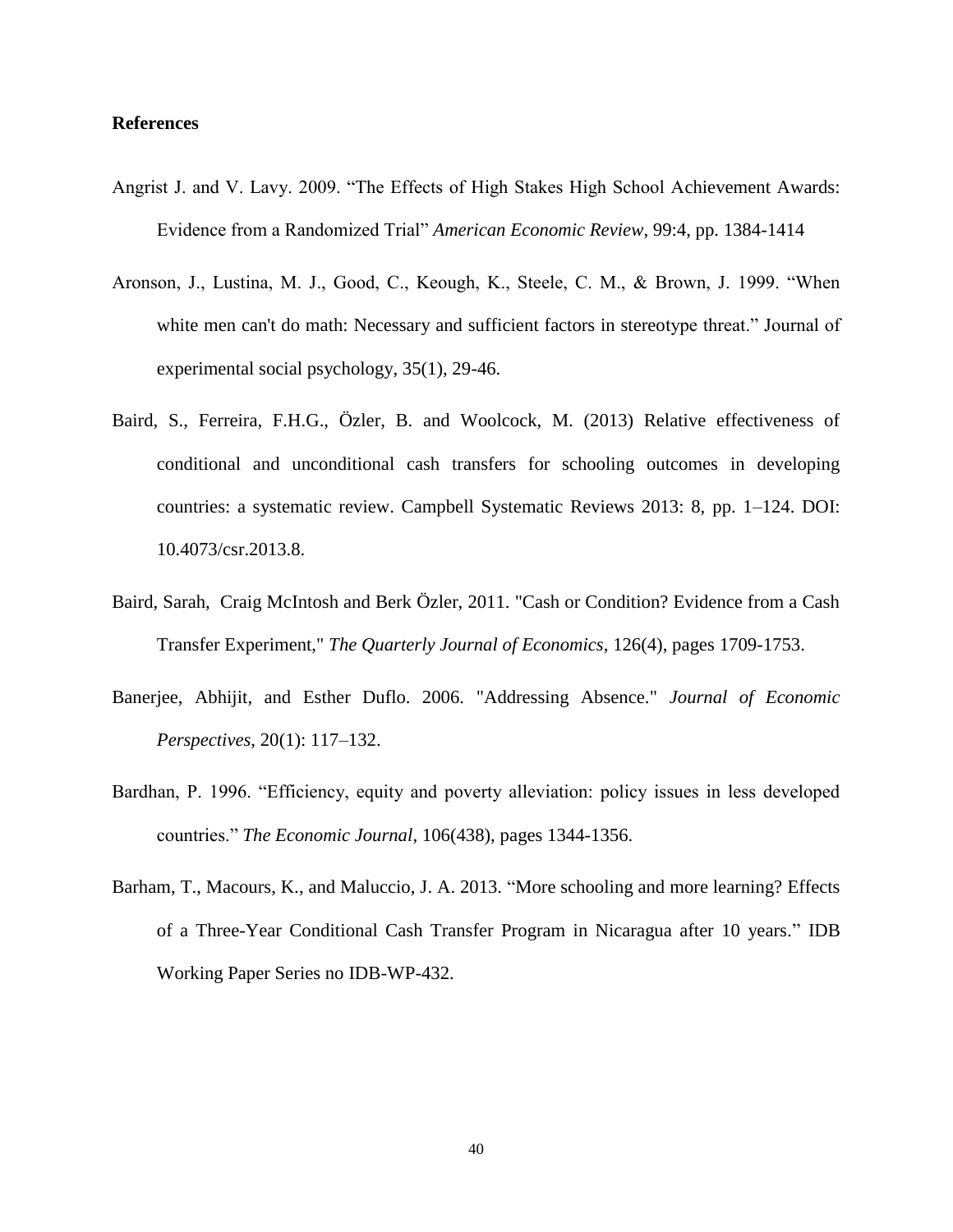- Barrera-Osorio, F., D. Filmer and J. McIntyre (2014) "Randomized Controlled Trials and Regression Discontinuity Estimations: An Empirical Comparison" processed, Harvard University.
- Behrman, Jere R., Susan W. Parker, and Petra E. Todd. 2005. "Long-Term Impacts of the Oportunidades Conditional Cash Transfer Program on Rural Youth in Mexico." Discussion Paper 122, Ibero-America Institute for Economic Research, Göttingen, Germany.
- Behrman, Jere R., Susan W. Parker, and Petra E. Todd. 2011 "Do Conditional Cash Transfers for Schooling Generate Lasting Benefits? A Five-Year Followup of PROGRESA/Oportunidades." *Journal of Human Resources*, 46, no. 1: 93-122.
- Behrman, Jere R., Piyali Sengupta, and Petra Todd. 2000. "The Impact of PROGRESA on Achievement Test Scores in the First Year." Unpublished manuscript, International Food Policy Research Institute, Washington, DC.
- Bettinger, Eric. 2010 "Paying to Learn: The Effect of Financial Incentives on Elementary School Test Scores," NBER Working Paper 16333.
- Carlsson, M., Dahl, G. B., & Rooth, D. O. (2012). *The effect of schooling on cognitive skills* (No. w18484). National Bureau of Economic Research.
- Cascio, E. U., & Lewis, E. G. (2006). Schooling and the Armed Forces Qualifying Test Evidence from School-Entry Laws. *Journal of Human Resources*, *41*(2), 294-318.
- Chaudhury, Nazmul and Dilip Parajuli. 2008. "Conditional Cash Transfers and Female Schooling: The Impact of the Female School Stipend Programme on Public School Enrolments in Punjab, Pakistan." *Applied Economics*, 42(28): 3565-3583*.*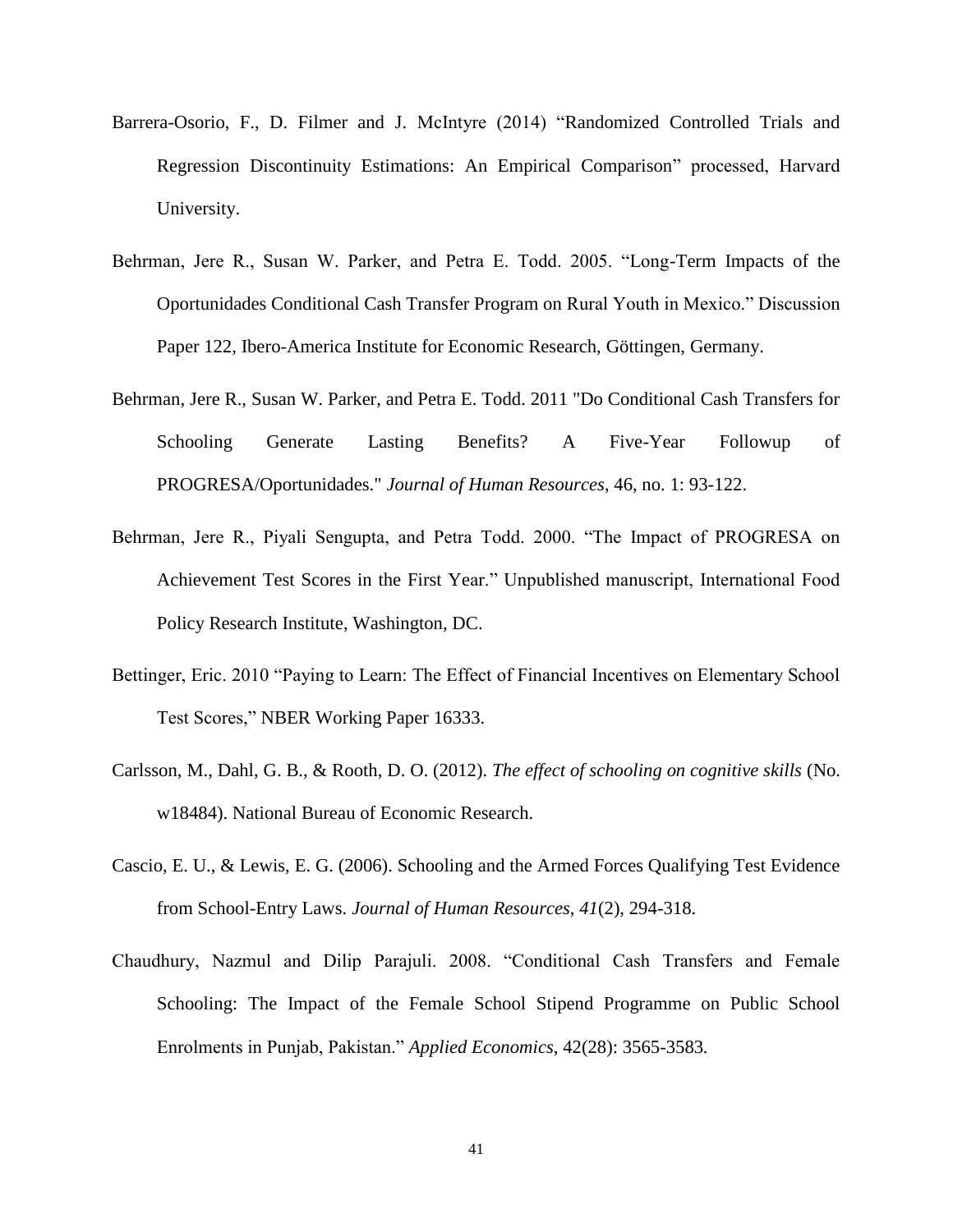- Coady, D., Grosh, M., and Hoddinott, J. 2002. *The targeting of transfers in developing countries: Review of experience and lessons.* Social Safety Net Primer Series, World Bank, Washington DC.
- Deci, E. L., Koestner, R., and Ryan, R. M. (2001). Extrinsic rewards and intrinsic motivation in education: Reconsidered once again. *Review of Educational Research*, 71(1), 1-27.
- Duflo, Esther, Pascaline Dupas and Michael Kremer. 2011. "Peer Effects, Teacher Incentives, and the Impact of Tracking: Evidence from a Randomized Evaluation in Kenya." *American Economic Review*. 101(5): 1739-74.
- Filmer, Deon, and Norbert Schady. 2008. "Getting Girls into School: Evidence from a Scholarship Program in Cambodia." *Economic Development and Cultural Change*, 56(2): 581–617
- Filmer, Deon and Norbert Schady. 2009. "School Enrollment, Selection and Test Scores." World Bank Policy Research Working Paper No. 4998. The World Bank, Washington, DC.
- Filmer, Deon and Norbert Schady. 2011. "Does more cash in conditional cash transfer programs always lead to larger impacts on school attendance?" *Journal of Development Economics*. 96(1): 150–157.
- Filmer, Deon and Norbert Schady. 2014. "The Medium-Term Effects of Scholarships in a Low-Income Country." *Journal of Human Resources*. 2014. 49(3):663-694.
- Fiszbein, Ariel and Norbert Schady. 2009. *Conditional Cash Transfers: Reducing Present and Future Poverty*. The World Bank. Washington, DC
- Fryer Jr., Roland G. 2011. "Financial Incentives and student Achievement: Evidence from randomized trials." *The Quarterly Journal of Economics* 126, 1755–1798.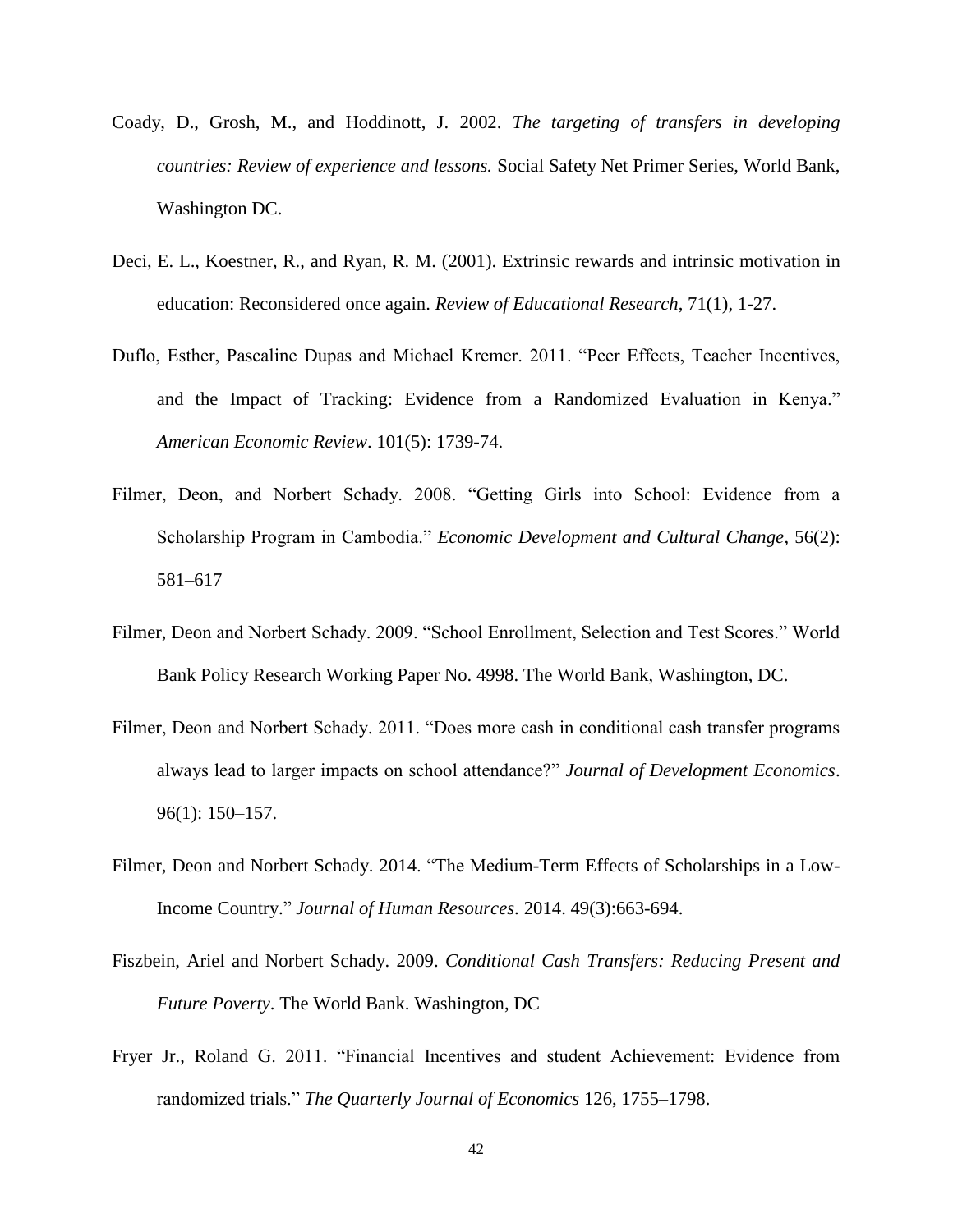- Glewwe, Paul, Michael Kremer and Sylvie Moulin. 2009. "Many Children Left Behind? Textbooks and Test Scores in Kenya." *American Economic Journal: Applied Economics*. 1(1): 112-135.
- Hanushek, E. A., & Woessmann, L. (2008). The role of cognitive skills in economic development. *Journal of economic literature*, 607-668.
- Hoff, K. and P. Pandey. 2006. "Discrimination, Social Identity, and Durable Inequalities" *American Economic Review*, Vol 96, No. 2, pp 206-211
- Independent Evaluation Group. 2011. "Evidence and Lessons Learned from Impact Evaluations on Social Safety Nets." Washington, DC, United States: World Bank.
- Jussim, L., & Harber, K. D. (2005). "Teacher expectations and self-fulfilling prophecies: Knowns and unknowns, resolved and unresolved controversies." *Personality and Social Psychology Review*, 9(2), 131-155.
- Kazianga, Harounan, Damien de Walque and Harold Alderman. 2012. "Educational and Child Labour Impacts of Two Food-for-Education Schemes: Evidence from a Randomised Trial in Rural Burkina Faso." *Journal of African Economies*. 21(5): 723-760.
- Kremer, Michael, Edward Miguel, and Rebecca Thornton. 2009. "Incentives to Learn." *Review of Economics and Statistics*. 91(3): 437-456.
- Krishnaratne, Shari, Howard White and Ella Carpenter. 2013. "Quality education for all children? What Works in Education in Developing Countries" 3ie Working Paper No. 20.
- Lee, D. S. 2009. "Training, Wages, and Sample Selection: Estimating Sharp Bounds on Treatment Effects." Review of Economics and Statistics (76): 1071–1102.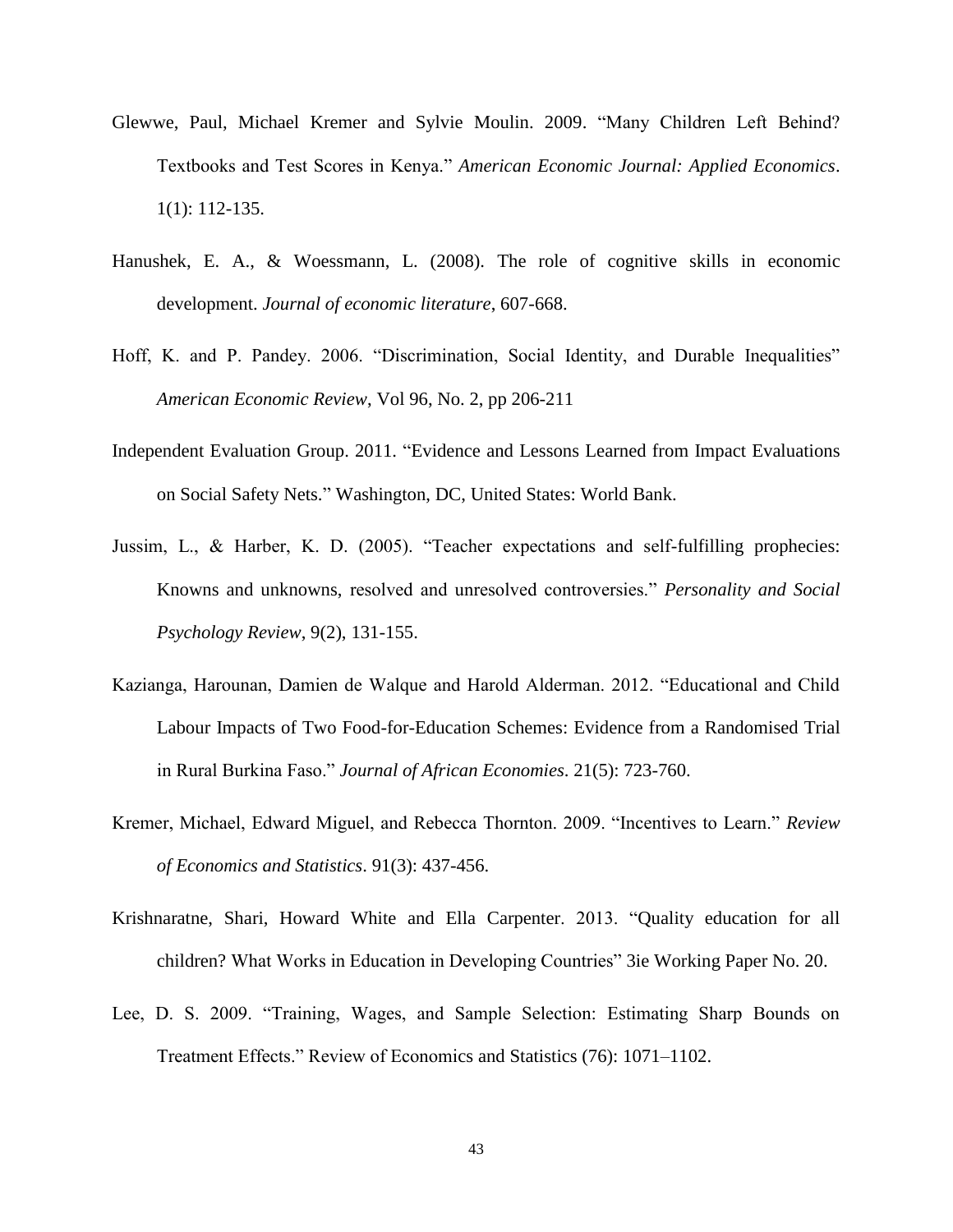- Lepper, M. R., D. Greene, and R. Nisbett. 1973. "Undermining Children's Intrinsic Interest with Extrinsic Rewards: A Test of the "Overhustification" Hypothesis" *Journal of Personality and Social Psychology*, Vol. 28, No. 1, pp. 129-137
- McEwan, Patrick. Forthcoming. "Improving learning in primary schools of developing countries: A meta-analysis of randomized experiments." *Review of Educational Research*.
- Murnane, Richard J. and Alejandro J. Ganimian. 2014. "Improving Educational Outcomes in Developing Countries: Lessons from Rigorous Evaluations." National Bureau of Economic Research Working Paper No. 20284. http://www.nber.org/papers/w20284.
- Naudeau, Sophie, Sebastian Martinez, Patrick Premand, and Deon Filmer. 2011. "Cognitive Development among Young Children in Low-Income Countries" in Alderman, Harold ed. *No Small Matter: The Impact of Poverty, Shocks, and Human Capital Investments in Early Childhood Development*. The World Bank. Washington, DC.
- Orfield, Gary, "Foreword," in Donald E. Heller and Patricia Marin (Eds.), *Who Should We Help? The Negative Social Consequences of Merit Aid Scholarships* (2002) (Papers presented at the conference "State Merit Aid Programs: College Access and Equity" at Harvard University). Document found in http://civilrightsproject.ucla.edu/research/collegeaccess/financing/who-should-we-help-the-negative-social-consequences-of-meritscholarships/
- Royal Government of Cambodia. 2006. Student Achievement and Education Policy: Results from the Grade Three Assessment—Final Report. Cambodia Education Sector Support Project—National Assessment Component. Phnom Penh, Cambodia.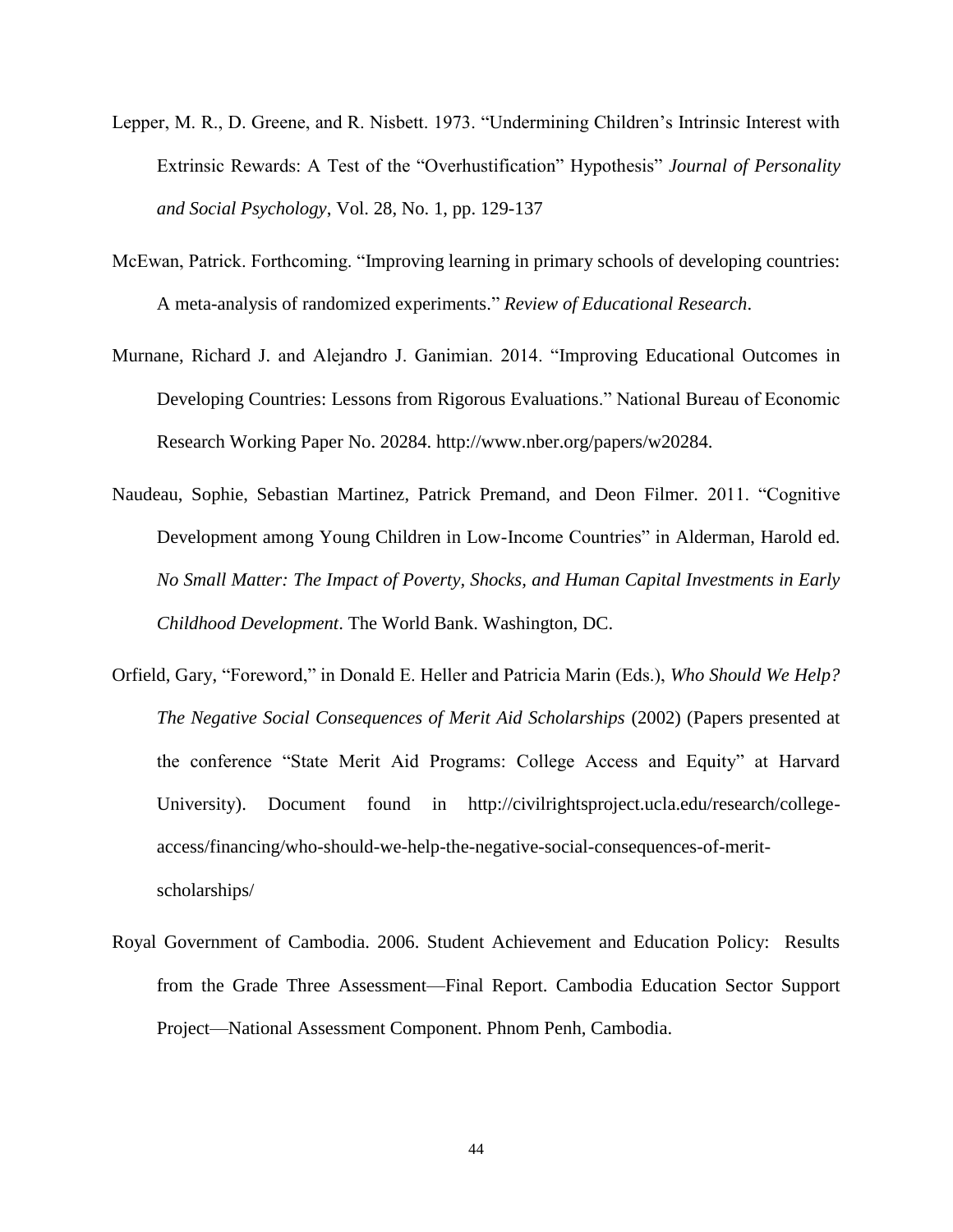- Saavedra, Juan Esteban and Sandra Garcia. 2013. "Educational Impacts and Cost-Effectiveness of Conditional Cash Transfer Programs in Developing Countries: A Meta-analysis". University of Southern California Center for Economic and Social Research Working Paper No. 2013-07. cesr.usc.edu.
- Schmader, T., Johns, M., and Forbes, C. 2008. "An integrated process model of stereotype threat effects on performance." *Psychological Review*, 115(2), 336.
- Schultz, T. Paul. 2004. "School subsidies for the poor: evaluating the Mexican Progresa poverty program." *Journal of Development Economics*. 74:199-250.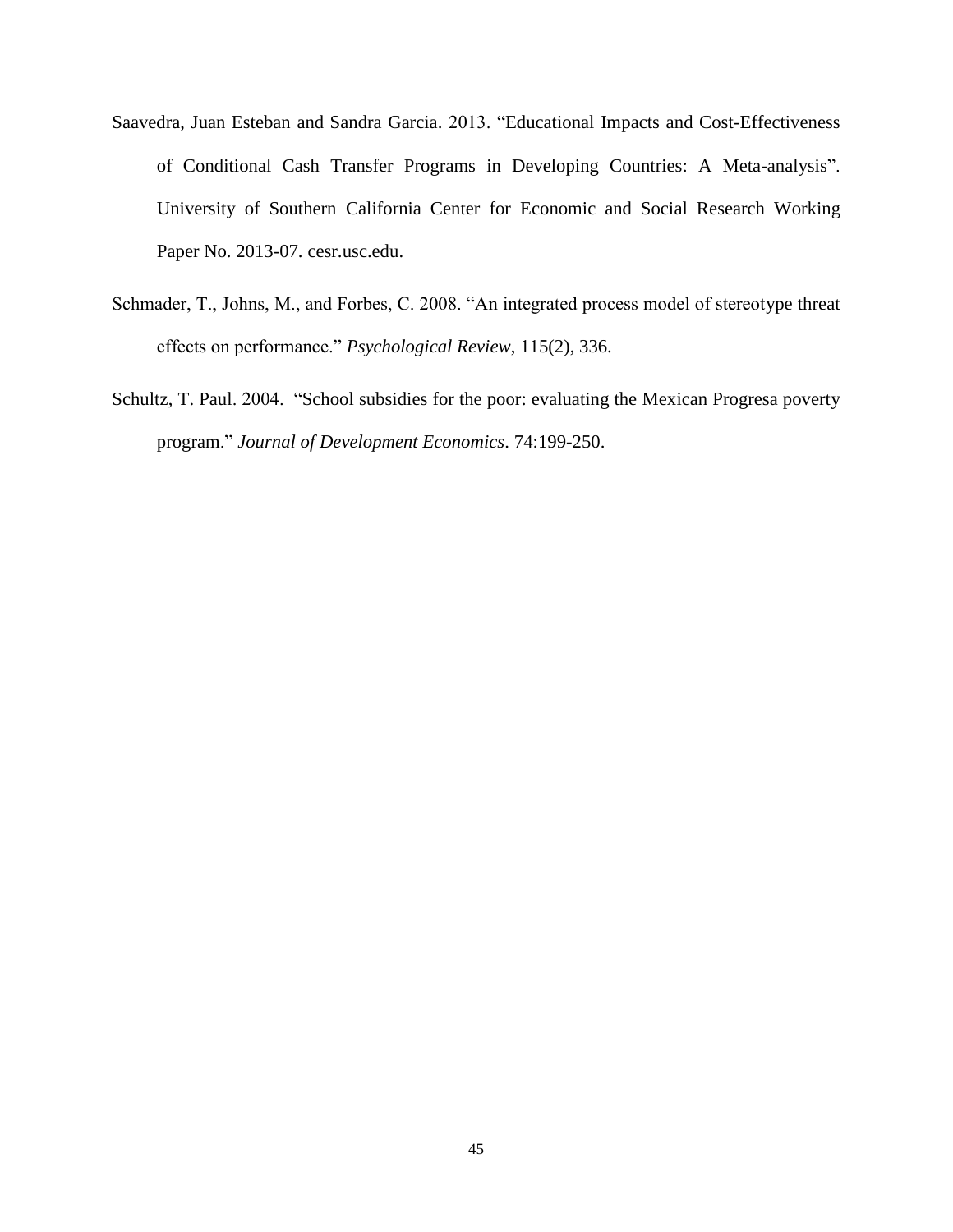

**Figure 1: Proportion of 15 to 19 year olds who have completed each grade, by quintile.**

Source: Authors' analysis of data from Cambodia Demographic and Health Survey 2010.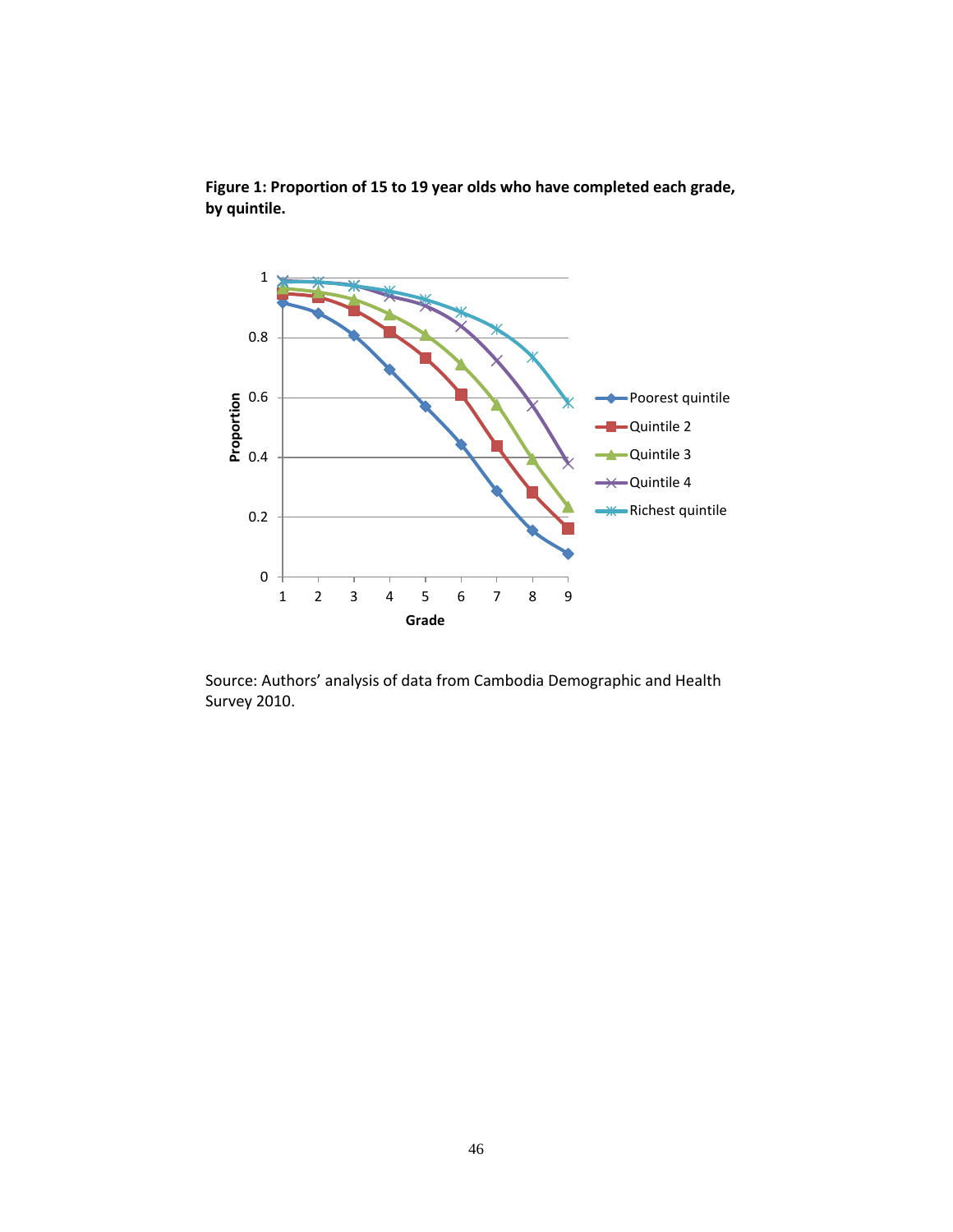**Figure 2: Poverty score at baseline, Treatment versus Control**



Source: Analysis of baseline application forms.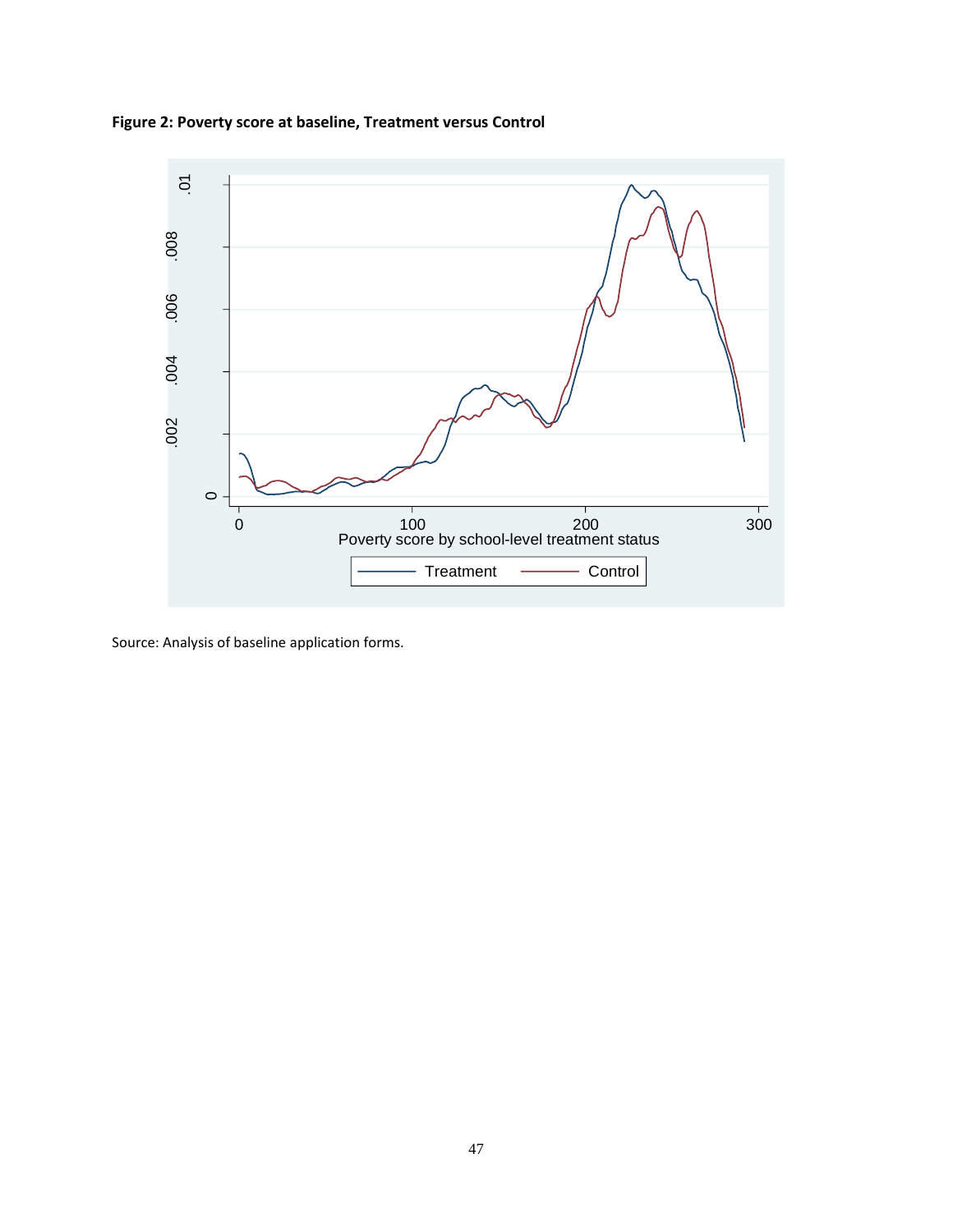**Figure 3: Test scores at baseline, Treatment versus Control**



Source: Analysis of baseline Math and Khmer language tests.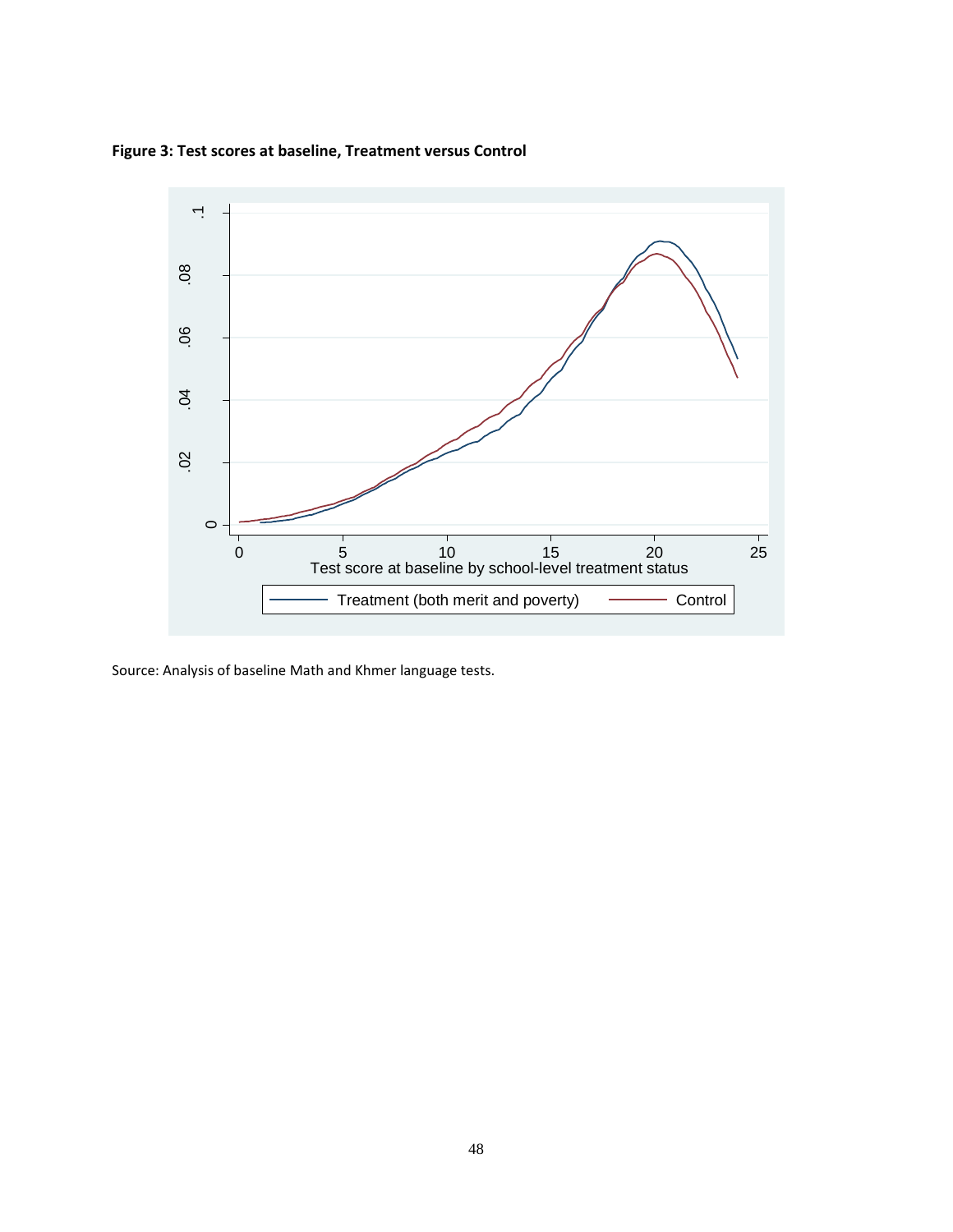

**Figure 4: Distribution of selected populations across nationally benchmarked quintiles**

Source: Analysis of Cambodia DHS 2010 and Primary Scholarship Application forms. Quintiles are defined on the basis of an index of household wealth-related variables that are collected in both the DHS 2010 as well as on the scholarship program application forms.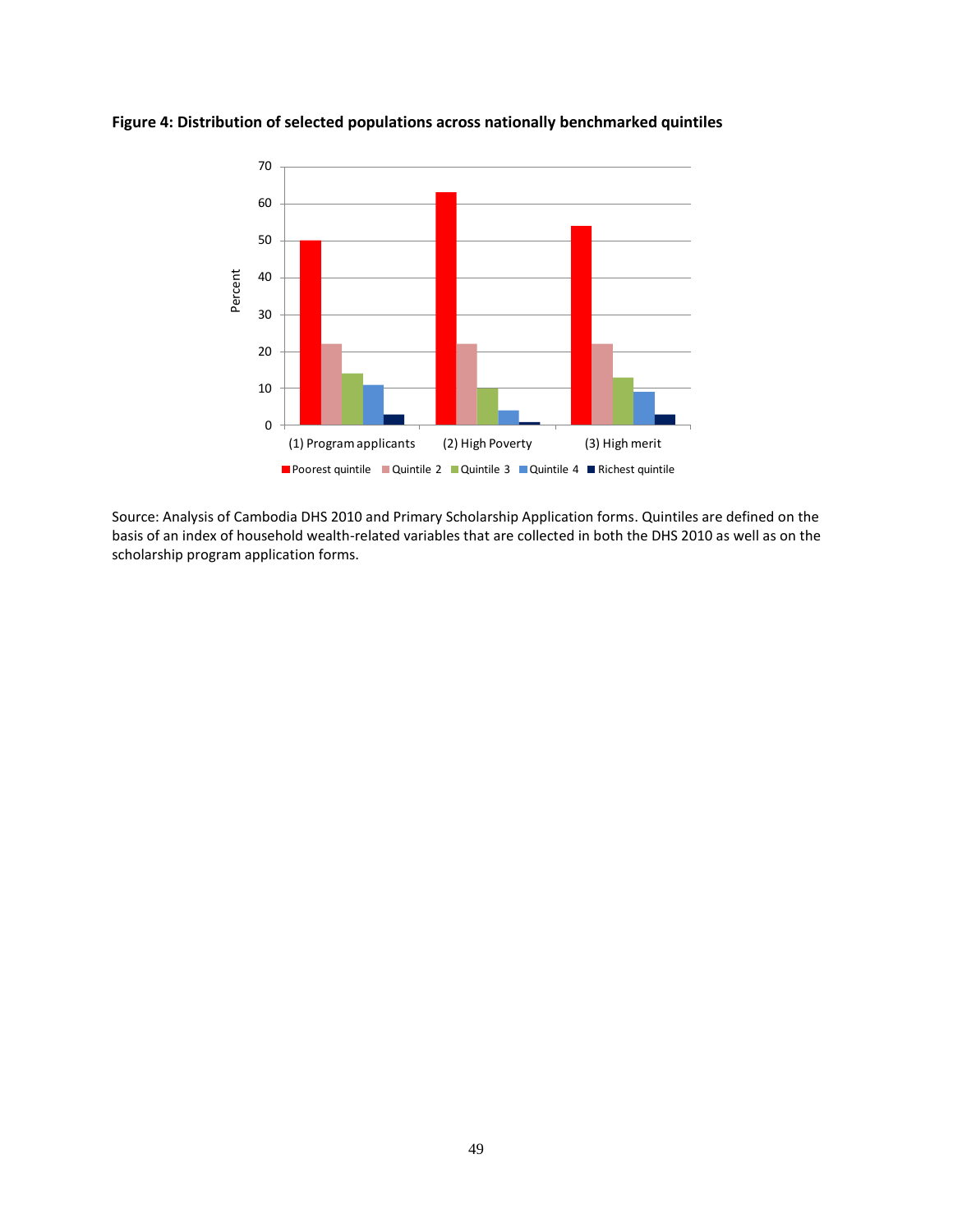|                                                                |             | Merit Schools<br>Poverty Schools<br>("Phase 1")<br>('Phase 1') |                          |                 | Non-Treated Schools ("Phase 2") |
|----------------------------------------------------------------|-------------|----------------------------------------------------------------|--------------------------|-----------------|---------------------------------|
|                                                                |             | <b>Merit Treatment</b>                                         | <b>Poverty Treatment</b> | Merit Control   | Poverty Control                 |
|                                                                | Total       | <b>Students</b>                                                | <b>Students</b>          | <b>Students</b> | <b>Students</b>                 |
| A. Assignment of schools to groups (February 2008, not public) | 207 schools | 52 schools                                                     | 51 schools               |                 | 104 schools                     |
| B. Baseline (December 2008/January 2009)                       |             |                                                                |                          |                 |                                 |
| Grade 4 students in school                                     | 5902        | 1496                                                           | 1650                     | 1208            | 1584                            |
| Number of students actually treated                            | 1708        | 835                                                            | 873                      | 0               | 0                               |
| C. Follow-up (May-September 2011)                              |             |                                                                |                          |                 |                                 |
| Sample given to survey to follow-up                            | 2952        | 570                                                            | 525                      | 579             | 531                             |
| Non-attritors                                                  | 2274        | 440                                                            | 436                      | 421             | 378                             |
| Attritors                                                      | 678         | 130                                                            | 89                       | 158             | 153                             |
| Replacement                                                    | 174         | 26                                                             | 18                       | 53              | 53                              |
| Final analytical sample of students                            |             | 466                                                            | 454                      | 474             | 431                             |

# **Table 1. Analytical Sample**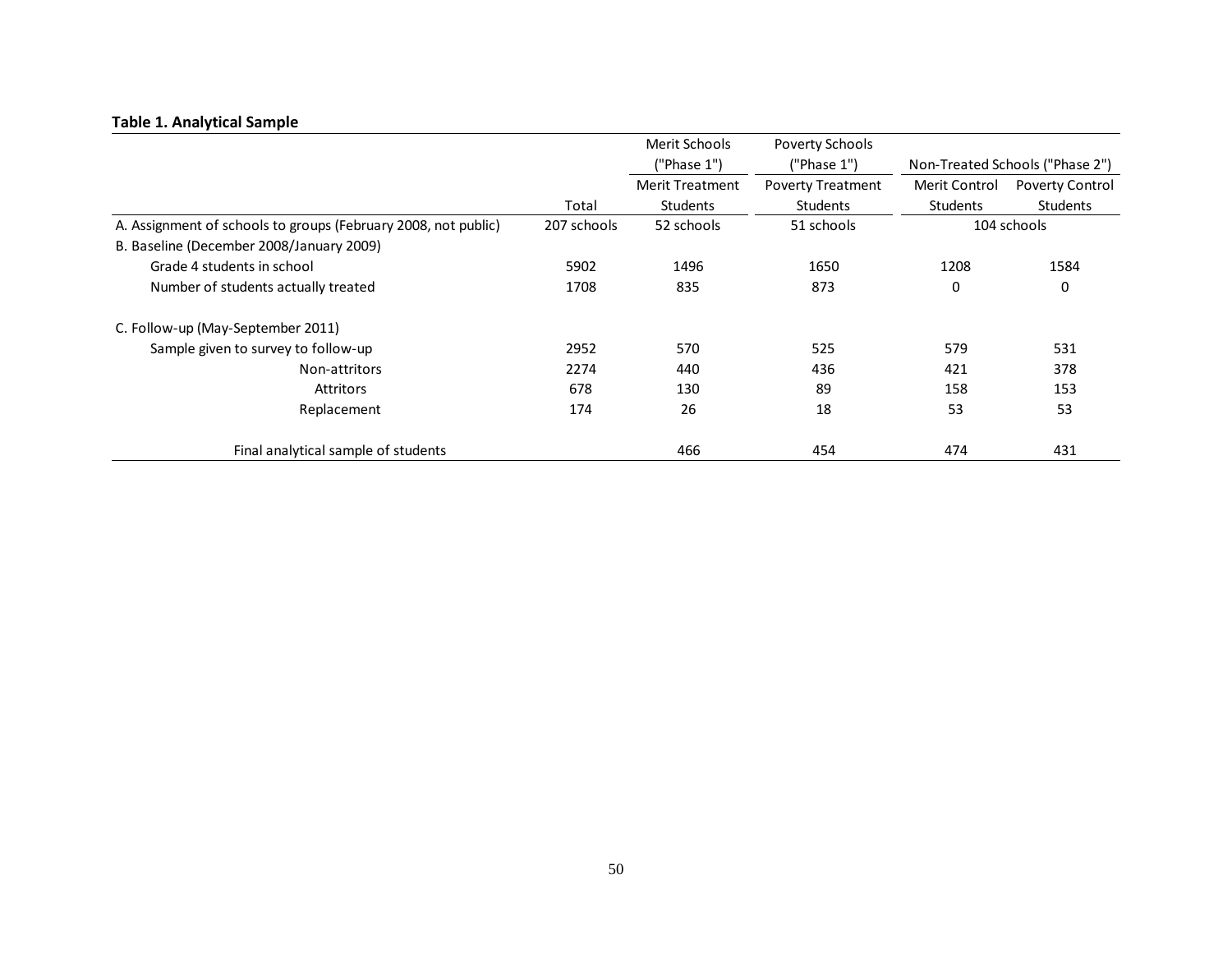# **Table 2. Attrition analysis, analytical sample**

|                                         |          |           | Poverty scholarship |           |            | Merit scholarship |           |          |           |            |
|-----------------------------------------|----------|-----------|---------------------|-----------|------------|-------------------|-----------|----------|-----------|------------|
|                                         |          |           | Non-                | Non-      |            |                   |           | Non-     | Non-      |            |
|                                         | Attritor | Attritor  | attritor            | Attritor  |            | Attritor          | Attritor  | attritor | Attritor  |            |
|                                         | control  | treatment | control             | treatment | DD         | control           | treatment | control  | treatment | DD         |
| Variable                                | (1)      | (2)       | (3)                 | (4)       | (5)        | (1)               | (2)       | (3)      | (4)       | (5)        |
| Girl                                    | 0.47     | 0.42      | 0.52                | 0.62      | $-0.153**$ | 0.39              | 0.41      | 0.48     | 0.46      | 0.043      |
|                                         | (0.50)   | (0.50)    | (0.50)              | (0.49)    | (0.08)     | (0.49)            | (0.49)    | (0.50)   | (0.50)    | (0.07)     |
| No of minors                            | 1.9      | 1.86      | 1.78                | 1.86      | $-0.119$   | 1.74              | 1.5       | 1.72     | 1.64      | $-0.167$   |
|                                         | (1.11)   | (1.15)    | (1.13)              | (1.07)    | (0.19)     | (1.16)            | (1.04)    | (1.12)   | (1.11)    | (0.18)     |
| Own motorcycle                          | 0.25     | 0.26      | 0.28                | 0.24      | 0.045      | 0.33              | 0.38      | 0.42     | 0.42      | 0.057      |
|                                         | (0.44)   | (0.44)    | (0.45)              | (0.43)    | (0.07)     | (0.47)            | (0.49)    | (0.49)   | (0.49)    | (0.08)     |
| Own car/truck                           | 0.03     | 0.03      | 0.04                | 0.05      | $-0.006$   | 0.11              | 0.12      | 0.13     | 0.17      | $-0.026$   |
|                                         | (0.18)   | (0.18)    | (0.20)              | (0.21)    | (0.03)     | (0.31)            | (0.32)    | (0.34)   | (0.37)    | (0.05)     |
| Own oxen/buffalo                        | 0.37     | 0.39      | 0.38                | 0.5       | $-0.107$   | 0.46              | 0.46      | 0.53     | 0.57      | $-0.044$   |
|                                         | (0.49)   | (0.49)    | (0.49)              | (0.50)    | (0.10)     | (0.50)            | (0.50)    | (0.50)   | (0.50)    | (0.08)     |
| Own pig                                 | 0.46     | 0.44      | 0.42                | 0.56      | $-0.157$   | 0.5               | 0.47      | 0.55     | 0.58      | $-0.053$   |
|                                         | (0.50)   | (0.50)    | (0.49)              | (0.50)    | (0.10)     | (0.50)            | (0.50)    | (0.50)   | (0.49)    | (0.07)     |
| Own ox or buffalo cart                  | 0.16     | 0.24      | 0.18                | 0.26      | 0.004      | 0.21              | 0.24      | 0.29     | 0.3       | 0.016      |
|                                         | (0.37)   | (0.43)    | (0.39)              | (0.44)    | (0.09)     | (0.41)            | (0.43)    | (0.45)   | (0.46)    | (0.07)     |
| Hard roof                               | 0.29     | 0.39      | 0.33                | 0.37      | 0.053      | 0.36              | 0.42      | 0.47     | 0.58      | $-0.05$    |
|                                         | (0.46)   | (0.49)    | (0.47)              | (0.48)    | (0.08)     | (0.48)            | (0.49)    | (0.50)   | (0.49)    | (0.09)     |
| Hard wall                               | 0.38     | 0.38      | 0.39                | 0.42      | $-0.034$   | 0.48              | 0.6       | 0.56     | 0.56      | 0.115      |
|                                         | (0.49)   | (0.49)    | (0.49)              | (0.49)    | (0.09)     | (0.50)            | (0.49)    | (0.50)   | (0.50)    | (0.07)     |
| Hard floor                              | 0.84     | 0.83      | 0.79                | 0.83      | $-0.054$   | 0.85              | 0.83      | 0.83     | 0.91      | $-0.094**$ |
|                                         | (0.37)   | (0.38)    | (0.41)              | (0.37)    | (0.07)     | (0.36)            | (0.37)    | (0.37)   | (0.29)    | (0.05)     |
| Have automatic toilet                   | 0.01     | 0.02      | 0.02                | 0.01      | 0.022      | 0.05              | 0.06      | 0.06     | 0.05      | 0.018      |
|                                         | (0.11)   | (0.15)    | (0.14)              | (0.08)    | (0.02)     | (0.23)            | (0.25)    | (0.23)   | (0.22)    | (0.04)     |
| Have pit toilet                         | 0.08     | 0.16      | 0.12                | 0.13      | 0.062      | 0.09              | 0.1       | 0.14     | 0.14      | $-0.002$   |
|                                         | (0.27)   | (0.37)    | (0.32)              | (0.34)    | (0.06)     | (0.29)            | (0.30)    | (0.34)   | (0.35)    | (0.05)     |
| Electricity                             | 0.19     | 0.17      | 0.17                | 0.15      | $-0.002$   | 0.25              | 0.22      | 0.24     | 0.23      | $-0.01$    |
|                                         | (0.39)   | (0.38)    | (0.38)              | (0.36)    | (0.06)     | (0.43)            | (0.42)    | (0.43)   | (0.42)    | (0.07)     |
| Pipe water                              | 0.03     | 0.03      | 0.03                | 0.02      | 0.012      | 0.04              | 0.06      | 0.05     | 0.05      | 0.032      |
|                                         | (0.18)   | (0.18)    | (0.16)              | (0.13)    | (0.03)     | (0.20)            | (0.24)    | (0.23)   | (0.21)    | (0.04)     |
| Poverty Index (o to 292)                | 248.24   | 245.24    | 244.83              | 241.94    | $-0.109$   | 222.34            | 216.33    | 218.06   | 207.42    | 4.63       |
|                                         | (28.30)  | (35.84)   | (33.32)             | (33.78)   | (7.48)     | (55.83)           | (54.02)   | (50.90)  | (65.50)   | (10.49)    |
| Test score (0 to 25)                    | 17.37    | 18.33     | 17.87               | 18.64     | 0.187      | 19.57             | 19.81     | 19.84    | 19.85     | 0.234      |
|                                         | (4.96)   | (4.99)    | (4.67)              | (4.84)    | (0.84)     | (3.45)            | (3.41)    | (3.14)   | (2.84)    | (0.55)     |
| Number of students                      | 153      | 89        | 378                 | 436       | 1056       | 158               | 130       | 421      | 440       | 1149       |
| <b>Atrition rate</b>                    |          |           |                     |           | 0.23       |                   |           |          |           | 0.25       |
| Joint test, all coefficient equal zero: |          |           |                     |           |            |                   |           |          |           |            |
| Chi-square                              |          |           |                     |           | 14.332     |                   |           |          |           | 18.068     |
| P-Value                                 |          |           |                     |           | 0.57       |                   |           |          |           | 0.32       |

Note: Analytical sample, Grade 4 selected for follow up. Columns (1), (2), (3), and (4) present mean and standard deviations. Columns of differences (5) shows the differences by regressing each covariate against attrition dummy, treatment dummy and the interaction, clustering by school id. Joint test using Seemingly Unrelated Regressions (SUR).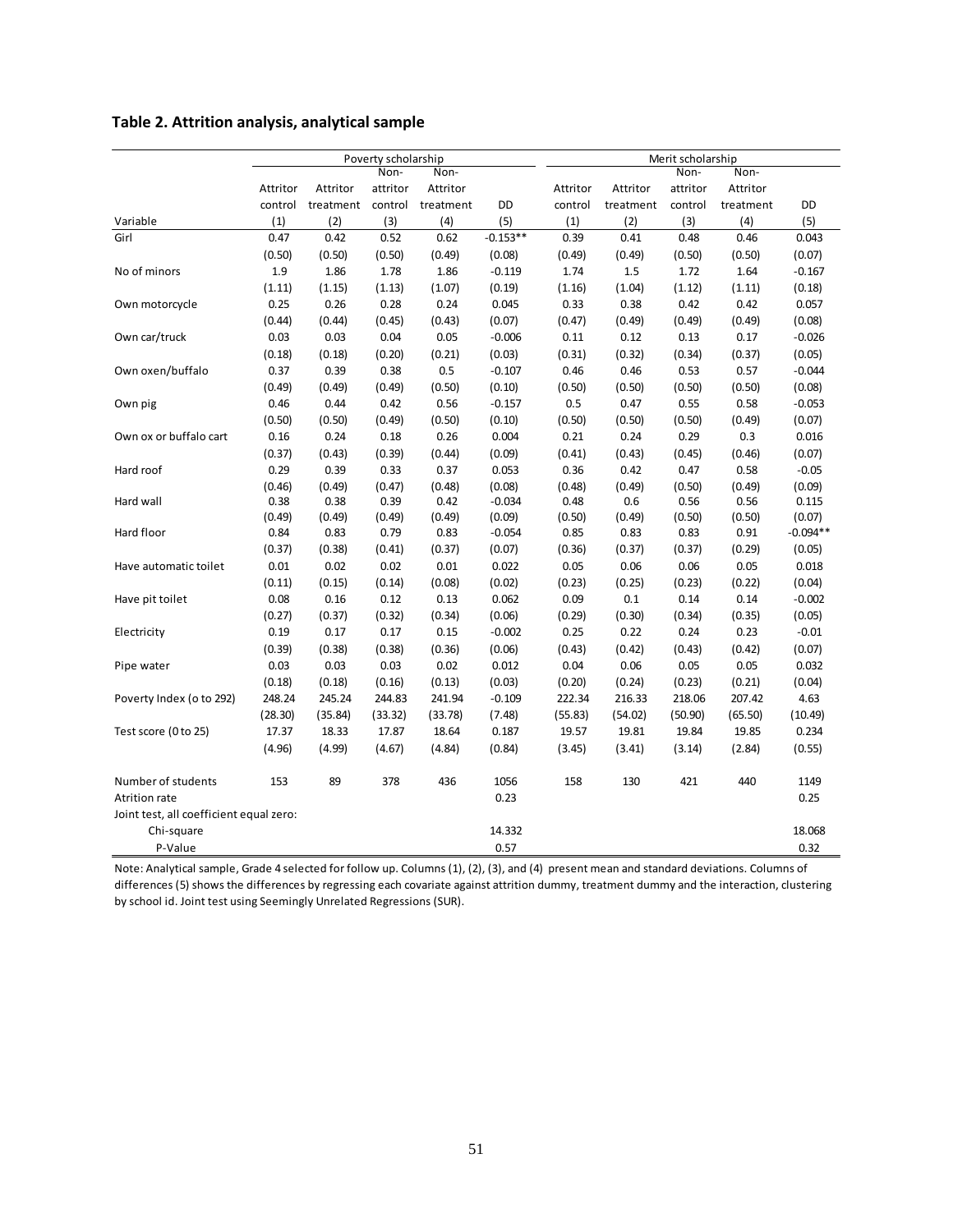|                                         |         |           |            | Student Level |           |            |
|-----------------------------------------|---------|-----------|------------|---------------|-----------|------------|
|                                         |         | Poverty   |            |               | Merit     |            |
|                                         | Control | Treatment | Difference | Control       | Treatment | Difference |
|                                         | (1)     | (2)       | (3)        | (4)           | (5)       | (6)        |
| Girl                                    | 0.52    | 0.61      | $0.099***$ | 0.49          | 0.46      | $-0.03$    |
|                                         | (0.50)  | (0.49)    | (0.03)     | (0.50)        | (0.50)    | (0.04)     |
| No of minors                            | 1.79    | 1.86      | 0.073      | 1.73          | 1.63      | $-0.097$   |
|                                         | (1.12)  | (1.07)    | (0.12)     | (1.12)        | (1.10)    | (0.12)     |
| Own motorcycle                          | 0.28    | 0.24      | $-0.034$   | 0.42          | 0.42      | 0.003      |
|                                         | (0.45)  | (0.43)    | (0.05)     | (0.49)        | (0.49)    | (0.05)     |
| Own car/truck                           | 0.04    | 0.05      | 0.01       | 0.13          | 0.16      | 0.028      |
|                                         | (0.19)  | (0.21)    | (0.03)     | (0.34)        | (0.37)    | (0.04)     |
| Own oxen/buffalo                        | 0.39    | 0.49      | $0.109*$   | 0.53          | 0.56      | 0.033      |
|                                         | (0.49)  | (0.50)    | (0.06)     | (0.50)        | (0.50)    | (0.06)     |
| Own pig                                 | 0.43    | 0.55      | $0.119**$  | 0.55          | 0.58      | 0.029      |
|                                         | (0.50)  | (0.50)    | (0.06)     | (0.50)        | (0.49)    | (0.05)     |
| Own ox or buffalo cart                  | 0.19    | 0.25      | 0.057      | 0.29          | 0.3       | 0.009      |
|                                         | (0.40)  | (0.43)    | (0.05)     | (0.45)        | (0.46)    | (0.05)     |
| Hard roof                               | 0.32    | 0.37      | 0.05       | 0.48          | 0.58      | $0.102**$  |
|                                         | (0.47)  | (0.48)    | (0.05)     | (0.50)        | (0.49)    | (0.05)     |
| Hard wall                               | 0.38    | 0.43      | 0.045      | 0.55          | 0.57      | 0.018      |
|                                         | (0.49)  | (0.50)    | (0.06)     | (0.50)        | (0.50)    | (0.05)     |
| Hard floor                              | 0.79    | 0.83      | 0.037      | 0.84          | 0.91      | $0.068*$   |
|                                         | (0.41)  | (0.38)    | (0.05)     | (0.37)        | (0.29)    | (0.04)     |
| Have automatic toilet                   | 0.02    | 0.01      | $-0.01$    | 0.05          | 0.06      | 0.005      |
|                                         | (0.13)  | (0.08)    | (0.01)     | (0.22)        | (0.23)    | (0.02)     |
| Have pit toilet                         | 0.11    | 0.13      | 0.02       | 0.13          | 0.14      | 0.001      |
|                                         | (0.32)  | (0.34)    | (0.03)     | (0.34)        | (0.34)    | (0.04)     |
| Electricity                             | 0.16    | 0.15      | $-0.011$   | 0.23          | 0.23      | $-0.002$   |
|                                         | (0.37)  | (0.36)    | (0.04)     | (0.42)        | (0.42)    | (0.05)     |
| Pipe water                              | 0.03    | 0.02      | $-0.012$   | 0.06          | 0.04      | $-0.013$   |
|                                         | (0.17)  | (0.12)    | (0.01)     | (0.23)        | (0.20)    | (0.02)     |
| Poverty Index (o to 292)                | 245.13  | 242.19    | $-2.938$   | 218.2         | 206.42    | $-11.771$  |
|                                         | (32.73) | (33.75)   | (5.13)     | (51.66)       | (66.29)   | (8.76)     |
| Predicted Povery Index                  | 248.9   | 246.48    | $-2.419$   | 226.88        | 222.72    | $-4.161$   |
|                                         | (27.93) | (28.35)   | (3.91)     | (43.85)       | (45.08)   | (5.47)     |
| Test score (0 to 25)                    | 17.74   | 18.62     | 0.876      | 19.77         | 19.8      | 0.028      |
|                                         | (4.71)  | (4.84)    | (0.68)     | (3.22)        | (2.88)    | (0.48)     |
| <b>Predicted Test score</b>             | 18.66   | 18.63     | $-0.028$   | 18.43         | 18.43     | $-0.001$   |
|                                         | (0.58)  | (0.58)    | (0.07)     | (0.67)        | (0.69)    | (0.09)     |
| Number of students                      | 431     | 454       | 885        | 474           | 466       | 940        |
| Joint test, all coefficient equal zero: |         |           |            |               |           |            |
| Chi-square                              |         |           | 20.742     |               |           | 18.878     |
| P-Value                                 |         |           | 0.293      |               |           | 0.399      |

## **Table 3. Baseline characteristics and balance, analytical sample**

Table shows average (and standard deviations) in students characteristics of the analytical sample. Columns (1), (2), (4), (5): means and standard deviation. Columns (3), (6): difference between control-treatment, estimated by regressing each variable against corresponding treatment variable. Robust standard errors clustered at the school level are presented in parentheses. Predicted poverty index/text is done by regression the index / test against all the other 14 variables at baseline. \*\*\*, \*\*, \* indicates significance at the 1%, 5% and 10% levels respectively. Joint test using Seemingly Unrelated Regressions (SUR).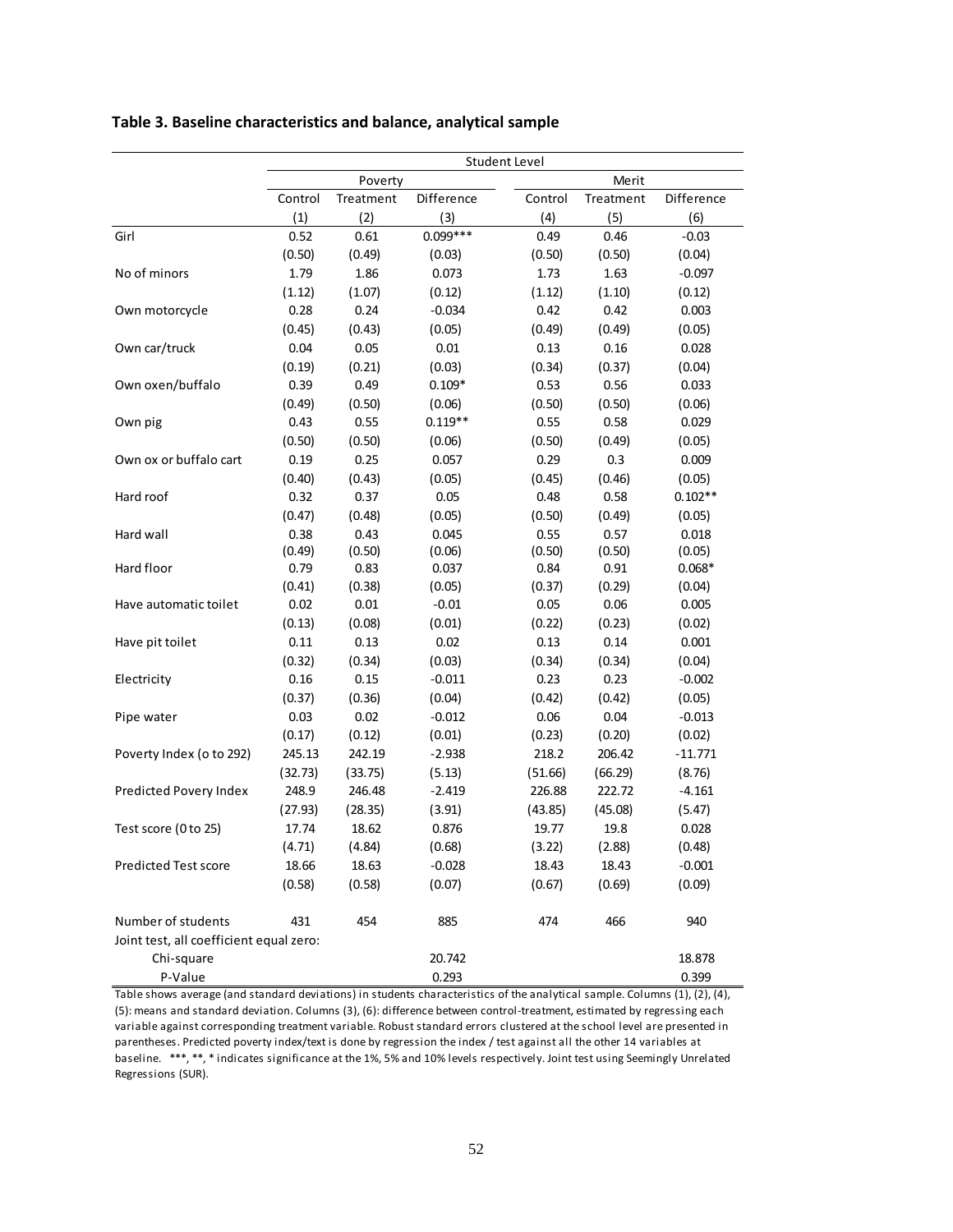## **Table 4. Impact on enrollment**

|                                      |            | Reach Grade Six |              |            | <b>Highest Grade Completed</b> |              |         | Hours in school, last 7 days |         |
|--------------------------------------|------------|-----------------|--------------|------------|--------------------------------|--------------|---------|------------------------------|---------|
|                                      | Poverty    | Merit           | Pooled       | Poverty    | Merit                          | Pooled       | Poverty | Merit                        | Pooled  |
|                                      | (1)        | (2)             | (3)          | (1)        | (2)                            | (3)          | (1)     | (2)                          | (3)     |
| <b>Treatment Poverty</b>             | $0.180***$ |                 | $0.191***$   | $0.338***$ |                                | $0.340***$   | 2.872   |                              | 2.755   |
|                                      | (0.04)     |                 | (0.04)       | (0.11)     |                                | (0.10)       | (1.88)  |                              | (1.69)  |
| <b>Treatment Merit</b>               |            | $0.122***$      | $0.137***$   |            | $0.186*$                       | $0.225**$    |         | 0.674                        | 0.742   |
|                                      |            | (0.04)          | (0.04)       |            | (0.10)                         | (0.10)       |         | (1.55)                       | (1.56)  |
| Control mean                         | 0.592      | 0.618           | 0.6          | 5.372      | 5.444                          | 5.394        | 8.767   | 9.215                        | 8.779   |
| (sd)                                 | (0.49)     | (0.49)          | (0.49)       | (1.23)     | (1.24)                         | (1.24)       | (12.94) | (13.21)                      | (12.89) |
| Ho: Coef Poverty=Coef Merit, F(Stat) |            |                 | 1.78         |            |                                | 1.531        |         |                              | 1.217   |
| Prob                                 |            |                 | 0.184        |            |                                | 0.217        |         |                              | 0.271   |
| Covariates                           | ✓          | $\checkmark$    | $\checkmark$ | ✓          | ✓                              | $\checkmark$ | ✓       | $\checkmark$                 | ✓       |
| No. Obs                              | 833        | 897             | 1485         | 833        | 897                            | 1485         | 666     | 712                          | 1194    |
| F()                                  | 3.624      | 2.495           | 2.924        | 2.28       | 1.806                          | 1.978        | 1.223   | 2.038                        | 1.435   |
| R <sub>2</sub> Adj                   | 0.17       | 0.146           | 0.134        | 0.146      | 0.123                          | 0.104        | 0.131   | 0.199                        | 0.138   |

Regression coefficient of dependent variable against treatment indicator. Column (1): poverty sample; Column (2): merit sample; Column (3): Pooled regression, all controls. All regressions controlling for Table 1 baseline characteristics and district fixed effects. Robust standard errors clustered at the school level are presented in parentheses. \*\*\*, \*\*, \* indicates significance at the 1%, 5% and 10% levels respectively.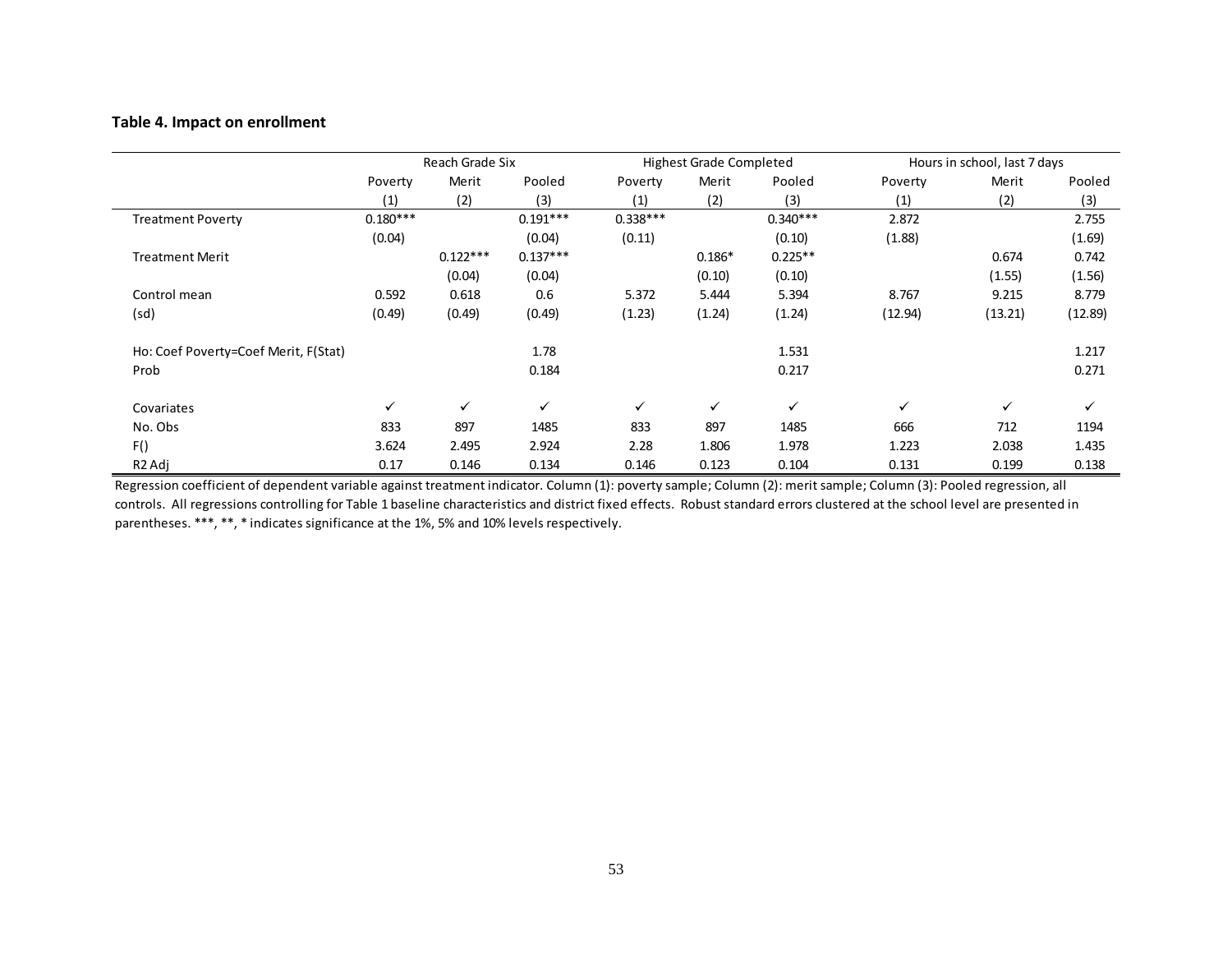# **Table 5. Impact on test scores**

|                                      |              | Mathematics  |              |              | Digit Span   |              |  |
|--------------------------------------|--------------|--------------|--------------|--------------|--------------|--------------|--|
|                                      | Poverty      | Merit        | Pooled       | Poverty      | Merit        | Pooled       |  |
|                                      | (1)          | (2)          | (3)          | (1)          | (2)          | (3)          |  |
| <b>Treatment Poverty</b>             | $-0.019$     |              | $-0.045$     | $-0.055$     |              | $-0.056$     |  |
|                                      | (0.08)       |              | (0.08)       | (0.07)       |              | (0.08)       |  |
| <b>Treatment Merit</b>               |              | $0.195*$     | $0.172*$     |              | $0.152**$    | $0.148**$    |  |
|                                      |              | (0.10)       | (0.09)       |              | (0.08)       | (0.07)       |  |
| Control mean                         | 0.029        | 0.14         | 0.073        | 0.014        | 0.08         | 0.029        |  |
| (sd)                                 | (1.00)       | (1.04)       | (1.02)       | (0.98)       | (0.99)       | (1.01)       |  |
| Ho: Coef Poverty=Coef Merit, F(Stat) |              |              | $4.81***$    |              |              | $6.57**$     |  |
| Prob                                 |              |              | 0.03         |              |              | 0.011        |  |
| Covariates                           | $\checkmark$ | $\checkmark$ | $\checkmark$ | $\checkmark$ | $\checkmark$ | $\checkmark$ |  |
| No. Obs                              | 885          | 940          | 1570         | 885          | 940          | 1570         |  |
| F()                                  | 3.298        | 3.453        | 3.692        | 2.722        | 2.178        | 2.357        |  |
| R <sub>2</sub> Adj                   | 0.19         | 0.17         | 0.15         | 0.114        | 0.094        | 0.08         |  |

Regression coefficient of dependent variable against treatment indicator. Column (1): poverty sample; Column (2): merit sample; Column (3): Pooled regression, all controls. All regressions controlling for Table 1 baseline characteristics and district fixed effects. Robust standard errors clustered at the school level are presented in parentheses. \*\*\*, \*\*, \* indicates significance at the 1%, 5% and 10% levels respectively.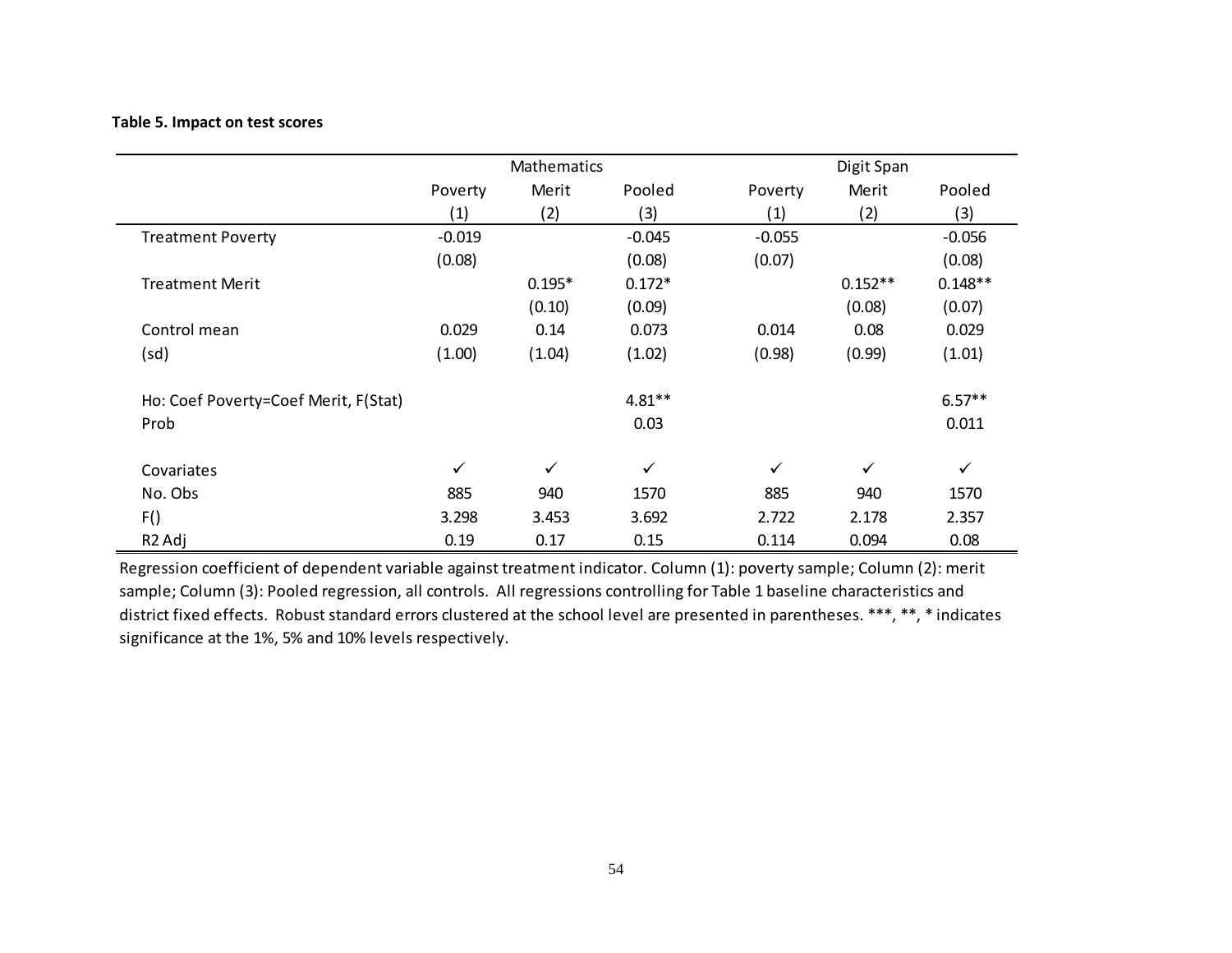**Table 6: Impacts on test scores by baseline test score and poverty index**

|                                                                                                                                       |              |                      | Dependent variable: |              |              |
|---------------------------------------------------------------------------------------------------------------------------------------|--------------|----------------------|---------------------|--------------|--------------|
|                                                                                                                                       | Completed    | <b>Highest grade</b> |                     |              |              |
|                                                                                                                                       | grade 6      | completed            | School hours        | Mathematics  | Digit Span   |
| Treatment Poverty (T_Poverty)                                                                                                         | $0.184***$   | $0.288**$            | 2.89                | $-0.045$     | $-0.132$     |
|                                                                                                                                       | (0.05)       | (0.12)               | (1.96)              | (0.10)       | (0.10)       |
| Treatment Merit (T_Merit)                                                                                                             | $0.122**$    | $0.230**$            | 1.092               | $0.188*$     | $0.155*$     |
|                                                                                                                                       | (0.05)       | (0.11)               | (1.76)              | (0.11)       | (0.09)       |
| Below baseline poverty mean (Low_Poverty)                                                                                             | $-0.045$     | $-0.105$             | 2.169               | $-0.091$     | $-0.021$     |
|                                                                                                                                       | (0.04)       | (0.11)               | (1.53)              | (0.10)       | (0.09)       |
| Below baseline test score mean (Low_Test)                                                                                             | $0.085*$     | 0.155                | $-1.198$            | $-0.01$      | $-0.057$     |
|                                                                                                                                       | (0.05)       | (0.11)               | (1.53)              | (0.09)       | (0.10)       |
| T_Poverty*Low_Test                                                                                                                    | 0.016        | 0.138                | $-0.176$            | $-0.002$     | 0.191        |
|                                                                                                                                       | (0.06)       | (0.16)               | (2.73)              | (0.12)       | (0.13)       |
| T_Merit*Low_Poverty                                                                                                                   | 0.028        | $-0.033$             | $-0.685$            | $-0.037$     | $-0.039$     |
|                                                                                                                                       | (0.05)       | (0.12)               | (2.30)              | (0.13)       | (0.12)       |
| Test that impact of poverty scholarship for high scorers is different from impact of of merit scholarship for high poverty recipients |              |                      |                     |              |              |
| Ho: T Poverty = T Merit: F-Stat                                                                                                       | 1.536        | 0.282                | 0.767               | 3.396*       | $6.975***$   |
| Prob                                                                                                                                  | 0.217        | 0.596                | 0.382               | 0.067        | 0.009        |
| Covariates                                                                                                                            | $\checkmark$ | $\checkmark$         | $\checkmark$        | $\checkmark$ | $\checkmark$ |
| No. Obs                                                                                                                               | 1485         | 1485                 | 1194                | 1570         | 1570         |
| F()                                                                                                                                   | 2.688        | 1.815                | 1.397               | 3.727        | 2.199        |
| R <sub>2</sub> Adj                                                                                                                    | 0.137        | 0.108                | 0.141               | 0.157        | 0.082        |

Regression coefficients of dependent variable against treatment indicator, baseline indicators for above the median poverty or tests and interactions. Pooled regression. All regressions controlling for Table 1 baseline characteristics and district fixed effects. Robust standard errors clustered at the school level are presented in parentheses. \*\*\*, \*\*, \* indicates significance at the 1%, 5% and 10% levels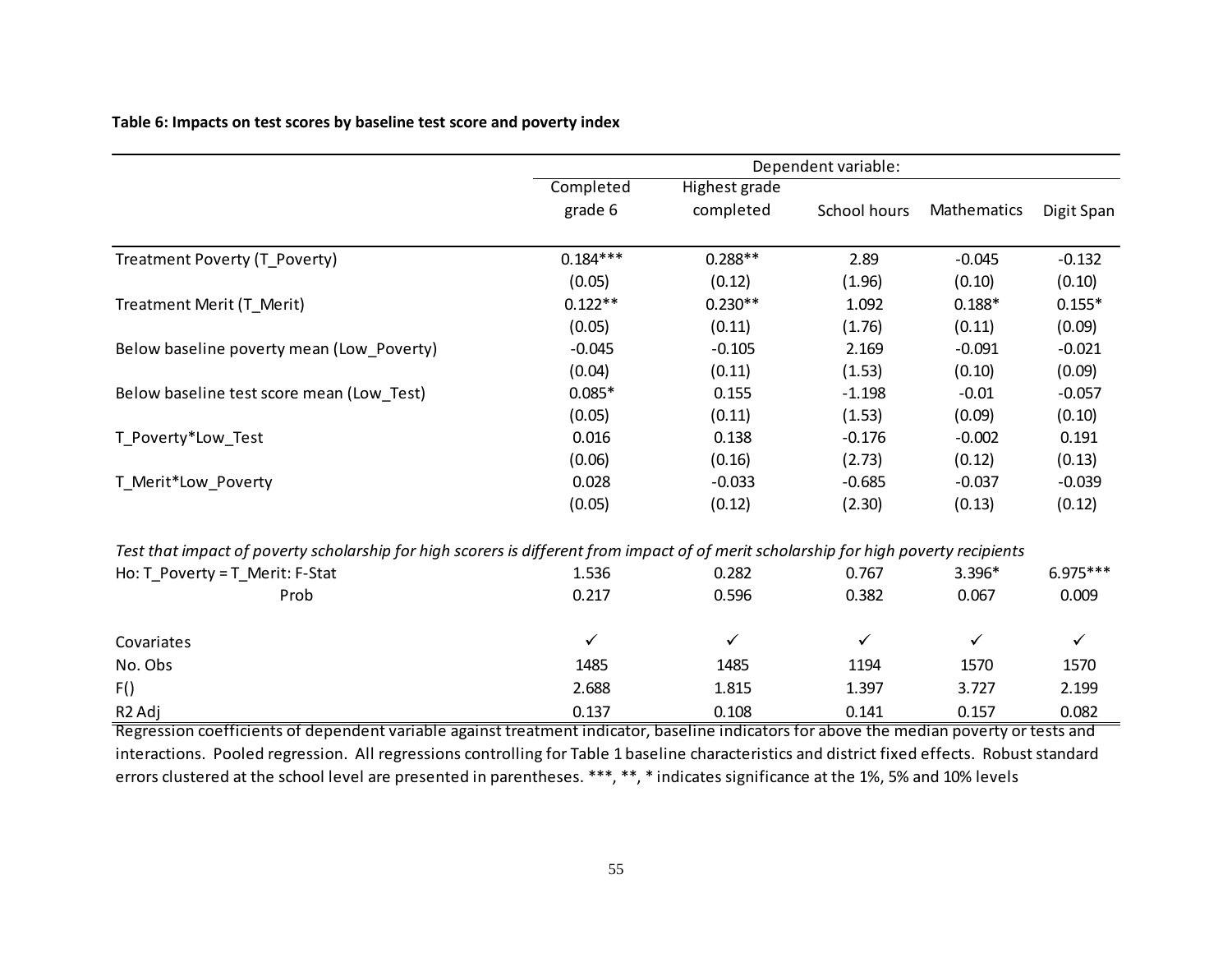# **Table 7. Regression Discontinuity Design: main effects**

|                          | <b>Highest Grade Completed</b> |         | Mathematics |         |
|--------------------------|--------------------------------|---------|-------------|---------|
|                          | Poverty                        | Merit   | Poverty     | Merit   |
|                          | $\left( 1\right)$              | 2)      | (1)         | 2)      |
| <b>Treatment Poverty</b> | 0.2                            |         | 0.04        |         |
|                          | (0.15)                         |         | (0.11)      |         |
| <b>Treatment Merit</b>   |                                | $0.51*$ |             | $0.34*$ |
|                          |                                | (0.28)  |             | (0.19)  |
| No. Obs                  | 302                            | 384     | 302         | 384     |

Parametric estimation; bandwidth: +/- 15 pertentiles. Control function: linear plus linear interaction. Source: Barrera-Osorio, Filmer and McIntyre (2014)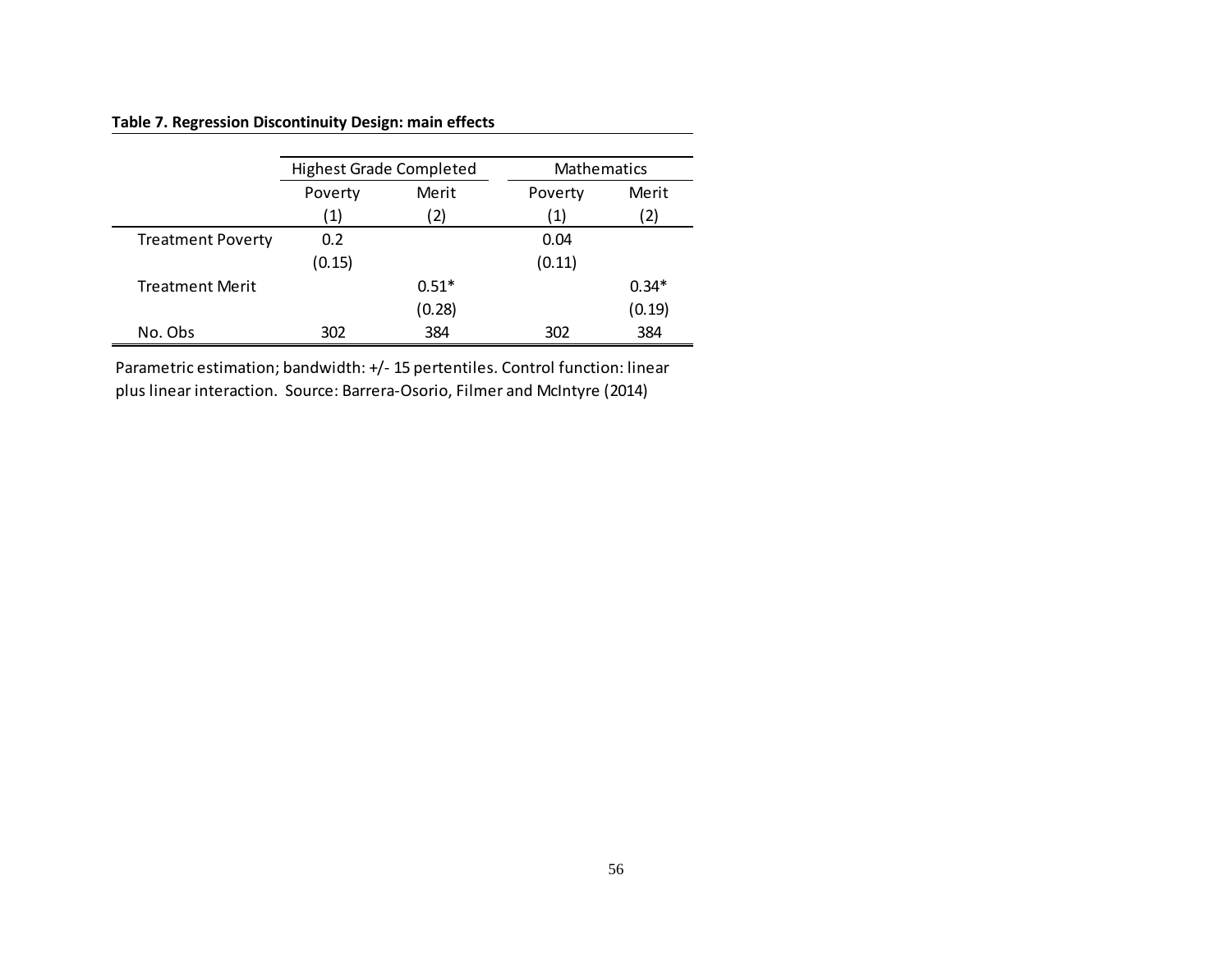# **Table 8. Impact of program on schoolwork (outside of school) and expenditures on education**

|                                      |         | Time doing homework, studying or |              |              | Total yearly expenditure in education,<br>hh $(US \, \xi)$<br>Merit<br>Poverty<br>(1)<br>(2)<br>$-1.12$<br>(3.07)<br>$5.734*$<br>(3.21)<br>21.232<br>20.529 |              |
|--------------------------------------|---------|----------------------------------|--------------|--------------|-------------------------------------------------------------------------------------------------------------------------------------------------------------|--------------|
|                                      |         | private lessons, last week       |              |              |                                                                                                                                                             |              |
|                                      | Poverty | Merit                            | Pooled       |              |                                                                                                                                                             | Pooled       |
|                                      | (1)     | (2)                              | (3)          |              |                                                                                                                                                             | (3)          |
| <b>Treatment Poverty</b>             | 0.4     |                                  | 0.484        |              |                                                                                                                                                             | $-1.529$     |
|                                      | (0.38)  |                                  | (0.35)       |              |                                                                                                                                                             | (2.67)       |
| <b>Treatment Merit</b>               |         | $0.700**$                        | $0.643*$     |              |                                                                                                                                                             | 4.538        |
|                                      |         | (0.33)                           | (0.34)       |              |                                                                                                                                                             | (3.17)       |
| Control mean                         | 3.404   | 3.358                            | 3.42         |              |                                                                                                                                                             | 21.073       |
|                                      | (3.92)  | (3.55)                           | (3.86)       | (42.63)      | (34.27)                                                                                                                                                     | (40.14)      |
| Ho: Coef Poverty=Coef Merit, F(Stat) |         |                                  | 0.211        |              |                                                                                                                                                             | $3.74*$      |
| Prob                                 |         |                                  | 0.647        |              |                                                                                                                                                             | 0.055        |
| Covariates                           | ✓       | ✓                                | $\checkmark$ | $\checkmark$ | $\checkmark$                                                                                                                                                | $\checkmark$ |
| No. Obs                              | 600     | 656                              | 1086         | 623          | 683                                                                                                                                                         | 1130         |
| F()                                  | 7.406   | 3.374                            | 3.635        | 2.15         | 1.587                                                                                                                                                       | 1.77         |
| R <sub>2</sub> Adj                   | 0.145   | 0.176                            | 0.128        | 0.125        | 0.155                                                                                                                                                       | 0.106        |

Regression coefficient of dependent variable against treatment indicator. Column (1): poverty sample; Column (2): merit sample; Column (3): Pooled regression, all controls. All regressions controlling for Table 1 baseline characteristics and district fixed effects. Robust standard errors clustered at the school level are presented in parentheses. \*\*\*, \*\*, \* indicates significance at the 1%, 5% and 10% levels respectively.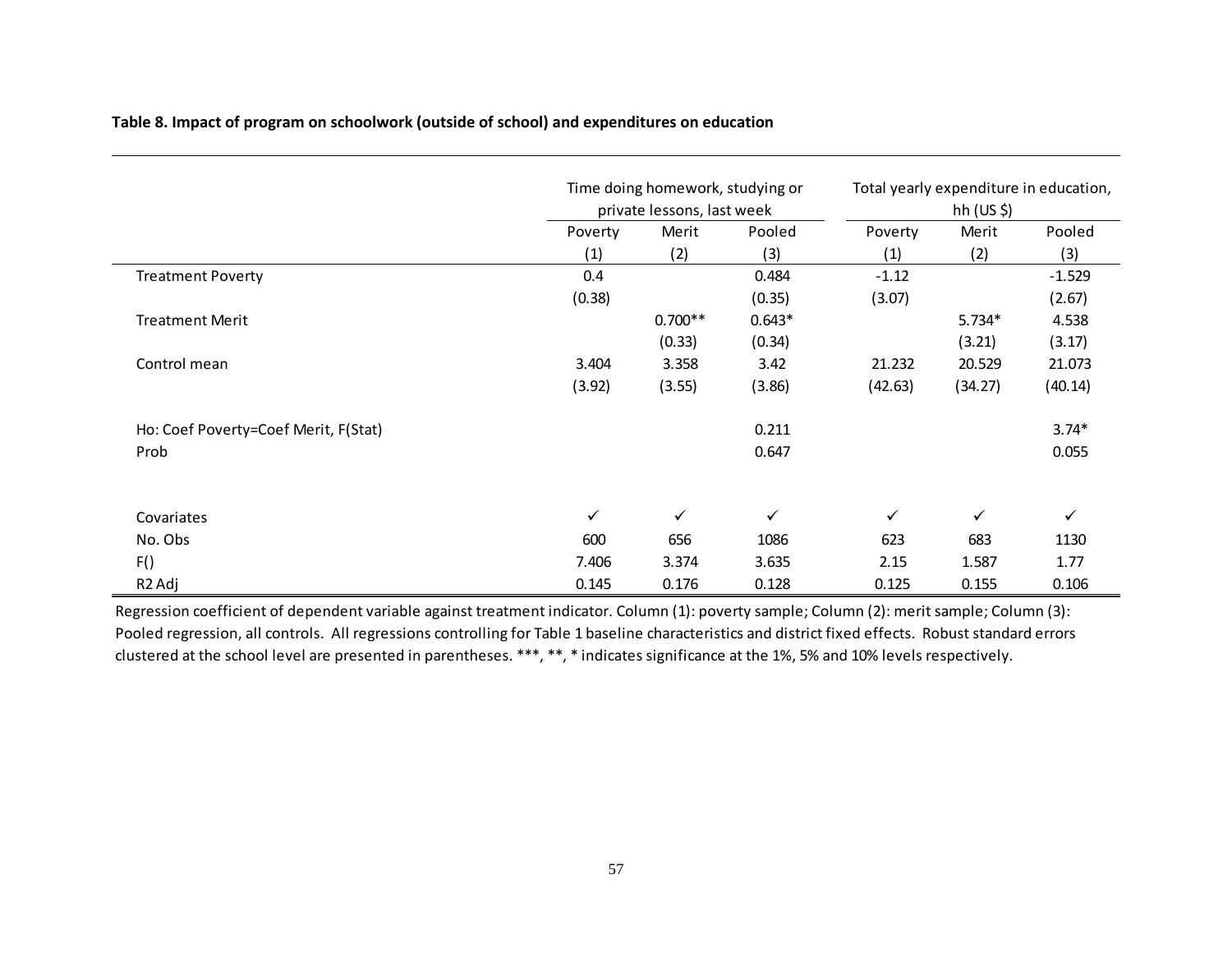|                          |               |           | <b>Baseline</b> |             |               |                           |
|--------------------------|---------------|-----------|-----------------|-------------|---------------|---------------------------|
|                          |               |           |                 |             | Differences   |                           |
|                          |               |           |                 | Attritors-  |               |                           |
|                          |               |           | Replacement     | Non         |               | Replacement- Replacement- |
|                          | Non-Attritors | Attritors | Households      | Attritors   | Non attritors | Attritors                 |
| Variable                 | (1)           | (2)       | (3)             | $(2)-(1)$   | $(3)-(1)$     | $(3)-(2)$                 |
| Girl                     | 0.52          | 0.42      | 0.5             | $-0.099***$ | $-0.022$      | 0.077                     |
|                          | (0.50)        | (0.49)    | (0.50)          | (0.03)      | (0.05)        | (0.05)                    |
| No of minors             | 1.74          | 1.73      | 1.71            | $-0.008$    | $-0.027$      | $-0.02$                   |
|                          | (1.10)        | (1.11)    | (1.02)          | (0.07)      | (0.10)        | (0.11)                    |
| Own motorcycle           | 0.35          | 0.33      | 0.38            | $-0.018$    | 0.031         | 0.05                      |
|                          | (0.48)        | (0.47)    | (0.49)          | (0.03)      | (0.05)        | (0.05)                    |
| Own car/truck            | 0.11          | 0.08      | 0.09            | $-0.025$    | $-0.019$      | 0.007                     |
|                          | (0.31)        | (0.27)    | (0.29)          | (0.02)      | (0.03)        | (0.03)                    |
| Own oxen/buffalo         | 0.52          | 0.44      | 0.49            | $-0.081**$  | $-0.03$       | 0.05                      |
|                          | (0.50)        | (0.50)    | (0.50)          | (0.03)      | (0.05)        | (0.05)                    |
| Own pig                  | 0.55          | 0.47      | 0.54            | $-0.077**$  | $-0.007$      | 0.07                      |
|                          | (0.50)        | (0.50)    | (0.50)          | (0.03)      | (0.05)        | (0.05)                    |
| Own ox or buffalo cart   | 0.27          | 0.22      | 0.3             | $-0.05$     | 0.027         | 0.077                     |
|                          | (0.44)        | (0.42)    | (0.46)          | (0.03)      | (0.04)        | (0.05)                    |
| Hard roof                | 0.46          | 0.37      | 0.49            | $-0.086***$ | 0.028         | $0.114**$                 |
|                          | (0.50)        | (0.48)    | (0.50)          | (0.03)      | (0.05)        | (0.06)                    |
| Hard wall                | 0.5           | 0.47      | 0.51            | $-0.028$    | 0.01          | 0.038                     |
|                          | (0.50)        | (0.50)    | (0.50)          | (0.03)      | (0.05)        | (0.05)                    |
| Hard floor               | 0.85          | 0.84      | 0.83            | $-0.016$    | $-0.029$      | $-0.012$                  |
|                          | (0.35)        | (0.37)    | (0.38)          | (0.02)      | (0.04)        | (0.04)                    |
| Have automatic toilet    | 0.04          | 0.04      | 0.04            | 0.007       | $\pmb{0}$     | $-0.007$                  |
|                          | (0.19)        | (0.20)    | (0.19)          | (0.01)      | (0.02)        | (0.02)                    |
| Have pit toilet          | 0.13          | 0.11      | 0.08            | $-0.022$    | $-0.052*$     | $-0.029$                  |
|                          | (0.34)        | (0.31)    | (0.27)          | (0.02)      | (0.03)        | (0.03)                    |
| Electricity              | 0.2           | 0.22      | 0.2             | 0.015       | $-0.001$      | $-0.016$                  |
|                          | (0.40)        | (0.41)    | (0.40)          | (0.03)      | (0.04)        | (0.05)                    |
| Pipe water               | 0.04          | 0.05      | 0.04            | 0.013       | 0.007         | $-0.006$                  |
|                          | (0.19)        | (0.22)    | (0.20)          | (0.01)      | (0.02)        | (0.02)                    |
| Poverty Index (o to 292) | 224.64        | 228.98    | 222.22          | 4.345       | $-2.414$      | $-6.759$                  |
|                          | (52.39)       | (49.86)   | (58.93)         | (3.73)      | (4.98)        | (5.77)                    |
| Test score (0 to 25)     | 18.92         | 18.62     | 18.06           | $-0.295$    | $-0.862**$    | $-0.566$                  |
|                          | (4.14)        | (4.47)    | (4.56)          | (0.31)      | (0.44)        | (0.44)                    |
| Number of students       | 1450          | 437       | 120             | 1887        | 1570          | 557                       |
| Attrition rate           |               |           |                 | 0.28        |               |                           |

## **Annex A. Attrition and household replacement, analytical sample**

Note: Analytical sample, Grade 4 selected for follow up. Columns (1), (2), and (3) present mean and standard deviations. Columns of differences (2-1; 3-1; 3-2) shows the differences by regressing each covariate aginst respective dummy variable, clustering by school id